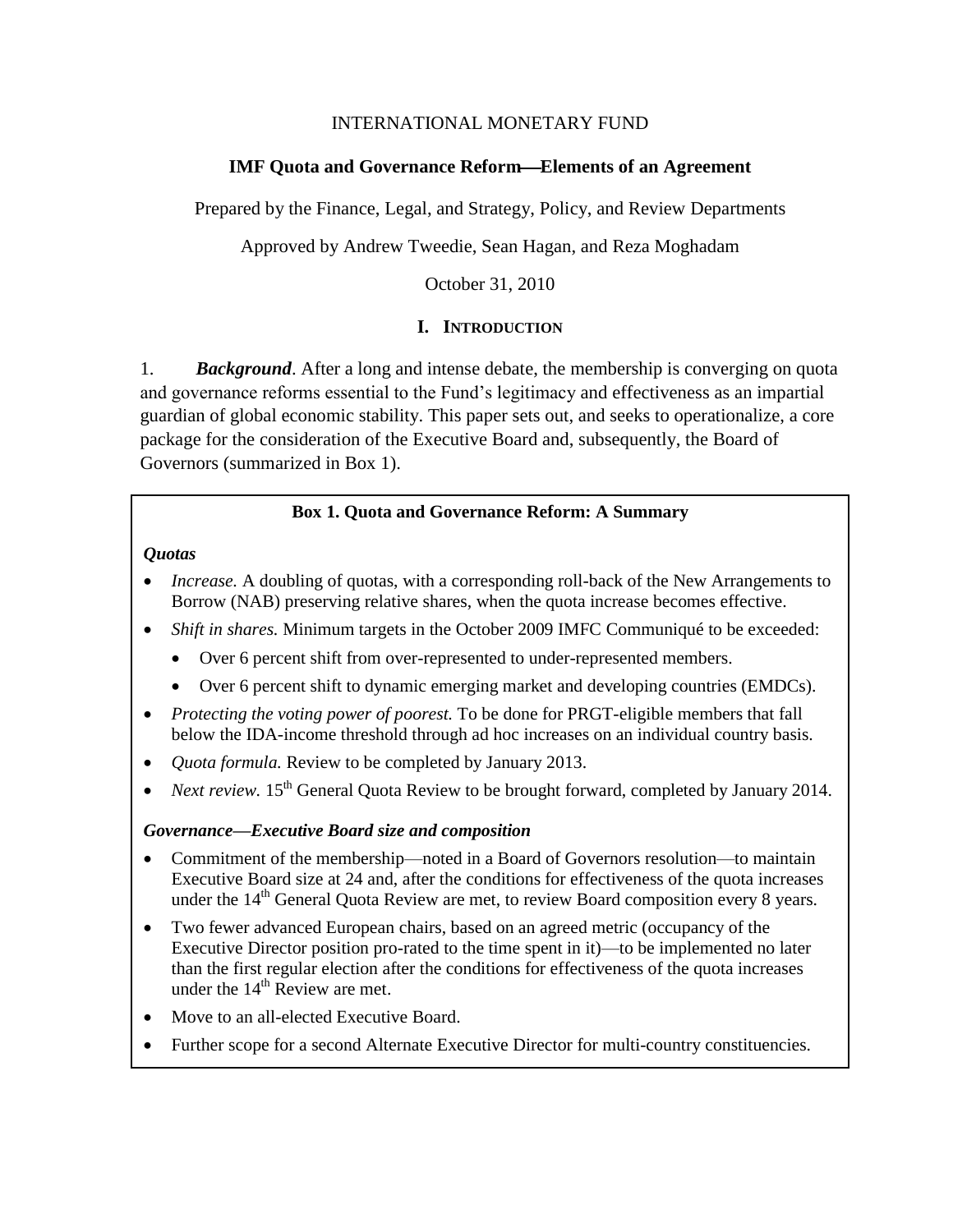2. *Other reforms*. Beyond the ambitious agenda outlined above, progress is expected in parallel in several other areas. The first concerns open, transparent, and merit-based selection of Fund management and, correspondingly, of other IFIs. This clearly is an important issue but arguably also one most credibly dealt with at the time of the next turnover in leadership (as opposed to by mere reiteration of principle at this point). A second issue relates to ministerial engagement and strategic oversight, for which efforts have been made to strengthen IMFC processes (e.g., more informal and restricted meetings). Further improvements are expected as experience is gained; by contrast, the proposal to transfer some decision making powers to ministers has not commanded consensus. Finally, there is a need to make further progress in diversifying Fund staff.

3. *Outline and approach*. The first and most important step is for the Executive Board to discuss the proposed package, the specifics of which are laid out in Section II (on quotas, with an explanation of the data in Annex I) and Section III (on governance). If the package does indeed find broad support, it will be necessary to send to the Board of Governors an Executive Board Report on the *Fourteenth General Review of Quotas and Reform of the Executive Board* that includes a proposed resolution for adoption, a draft amendment of the Articles (for the future all-elected Executive Board), and associated legal commentary. In the interest of time, a draft report is attached as Annex II; a detailed redline of the proposed amendment of the Articles of Agreement is attached as Annex III. Section IV discusses the proposed phasing and inter-linkages between the various components of the package. Section V presents a proposed Executive Board decision, adopted by a majority of the votes cast, that is needed to transmit the above-mentioned report to the Board of Governors.

### **II. QUOTAS**

4. *Background.* The IMFC in its October 2009 Communiqué called on the Executive Board to complete the  $14<sup>th</sup>$  General Review of Quotas by January 2011. The IMFC noted that quota reform is crucial for increasing the legitimacy and effectiveness of the Fund, and stressed that the IMF is and should remain a quota-based institution. It supported a shift in quota share to dynamic EMDCs of at least 5 percent from over-represented countries to under-represented countries using the current quota formula as a basis to work from, while protecting the voting share of the poorest members. This section presents a proposal to meet these goals. It builds on the extensive work that has taken place within the Committee of the Whole over the past year and also draws on important guidance provided by the IMFC at its most recent meeting in Washington on October 9 and by the G-20 Finance Ministers and Governors on October 23.

5. *Size of quota increase.* Previous staff papers examined the broad range of issues relevant to the size of the overall quota increase. These included the decline in the size of the Fund relative to global economic and financial indicators since the last general quota increase in 1998, the potential demand for Fund resources under alternative scenarios, and the implications of the recent reforms of the Fund's lending facilities for potential resource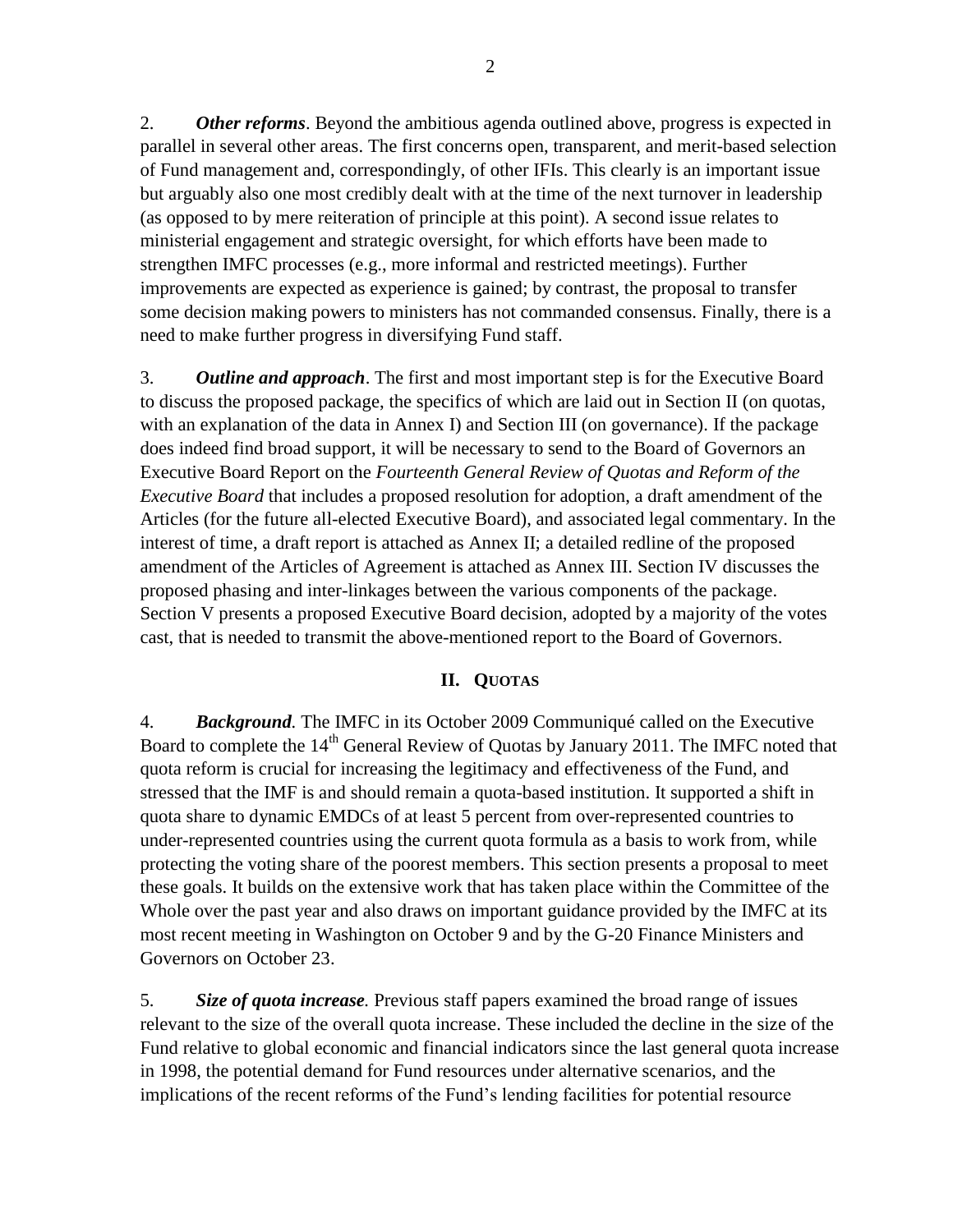needs. There now appears to be broad support for a doubling of quotas, provided that there would be a corresponding roll-back of the NAB, preserving relative shares. This reduction could be finalized in the forthcoming review of the NAB that is scheduled to be completed by November 2011. To maintain the Fund's lending capacity in the interim, it is important that the reduction in the size of the NAB only take place when the conditions for effectiveness of the quota increases under the  $14<sup>th</sup>$  Review are met and the related payments made.

6. *Realignment of quota shares*. Committee of the Whole discussions have covered a range of issues, including the size and definition of the targeted shifts, the role of the current formula in allocating quota increases, the scope for improving on the formula within the timeframe for the  $14<sup>th</sup>$  Review, the use of alternative metrics to distribute part of the increase, and modalities for protecting the poorest members. While Directors' views previously diverged in several areas, there has been broad convergence on key points, including that: the quota increase should be allocated using a combination of selective and ad hoc increases, with no equi-proportional element given the focus on realigning shares;  $\frac{1}{1}$  the current quota formula should continue to be used for the  $14<sup>th</sup>$  Review, pending a review to be completed before the next general quota review (see below); part of the increase should be distributed using an alternative measure of economic weight, given the widespread misgivings about the formula; and the voting share of the poorest should be preserved through ad hoc quota increases to protect the voting share for each eligible country individually.

7. *Narrowing options*. Based on this guidance, recent staff papers focused on a narrower range of options. These involved distributing more than half of the increase on a selective basis using the formula and the remainder as ad hoc increases, primarily to those members that are under-represented using the compressed GDP blend variable. This approach was put forward as a possible compromise between those who considered that the quota formula should be the primary distribution mechanism and those who argued that economic weight should play a larger role. Part of the ad hoc increase was used to provide protection for the poorest members, and the staff papers also illustrated simulations where part was used to: (i) avoid any dilution of the increase in share after the selective increase for countries that are under-represented using the formula only; (ii) protect over-represented countries from becoming under-represented, based either on the formula or the higher of the formula and the GDP blend; (iii) allow advanced countries that are under-represented under the GDP blend only to participate but with their increases capped at their post-second round quota share (i.e., their quota share after the 2008 reforms become effective); (iv) allow advanced countries that are under-represented based on both the formula and the GDP blend to participate partially or fully; and (v) set a floor on the maximum decline in any individual member's quota share.

<sup>1</sup> *Equiproportional* quota increases are allocated to all members in proportion to their *existing* quota shares, while a *selective* quota increase is distributed to all members based on *calculated* quota shares, as indicated by the quota formula. *Ad hoc* increases are allocated to a subset of the membership based on *specific criteria*.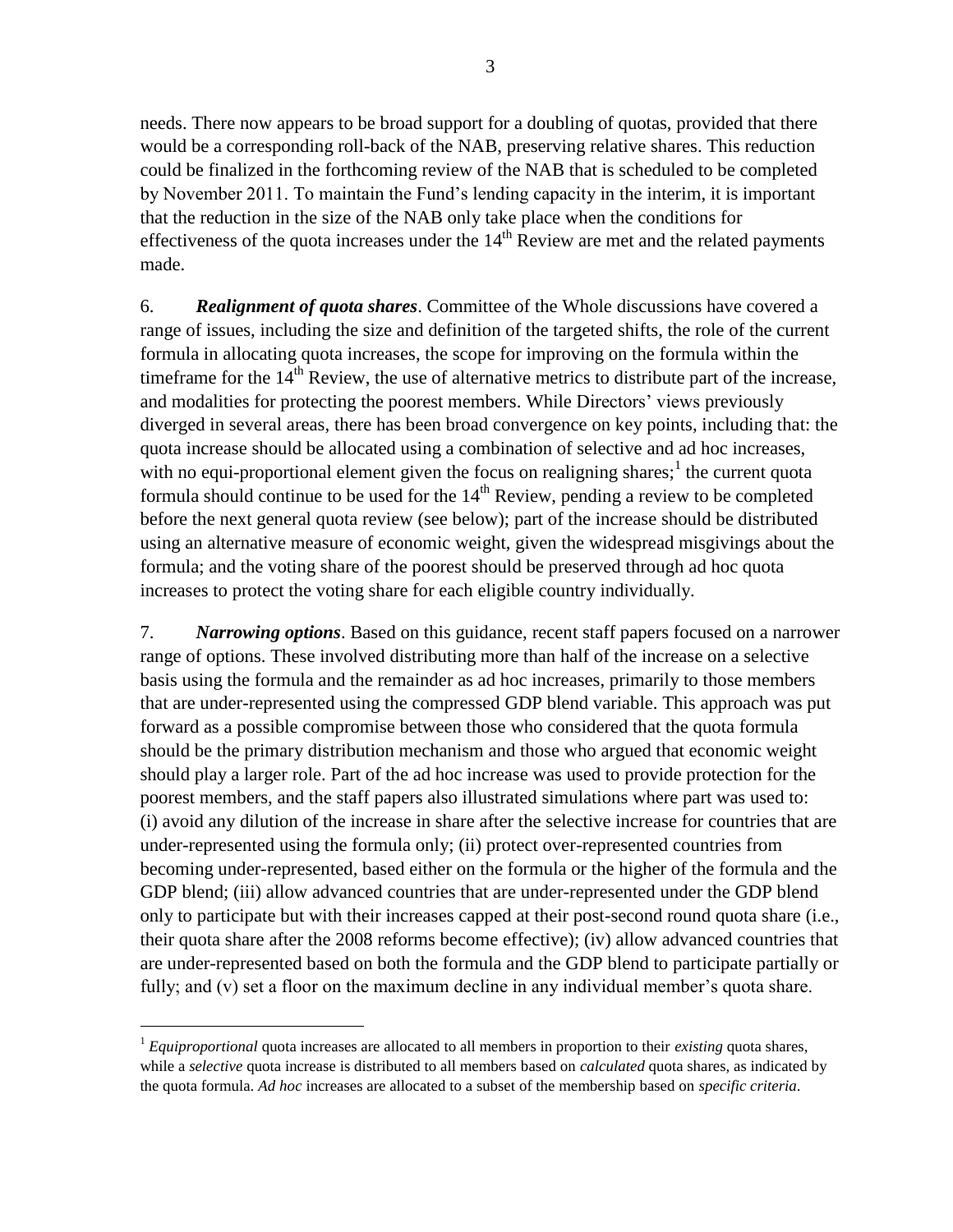<span id="page-3-0"></span>The simulations also illustrated how voluntary foregoing could facilitate protection of the poorest and the desired shifts in favor of dynamic EMDCs: setting a maximum for individual quota increases and modest voluntary foregoing by all advanced countries.

8. *Proposal*. The following combine the above elements with the goal of seeking the broadest possible consensus, recognizing that it requires compromise from all sides and not all reform aspirations can be met:

- A 60 percent selective increase and a 40 percent ad hoc increase.
- Under-represented members based on the GDP blend variable are eligible for ad hoc increases and receive a uniform proportional reduction in the gap between their GDP blend share and post-selective quota share (eligible advanced countries receive half the proportional reduction applying to eligible EMDCs), except that eligible advanced countries that are over-represented under the formula are capped at their post-second round quota share.
- Under-represented countries under the formula receive an ad hoc allocation that ensures that their gains from the selective increase are not diluted.
- Over-represented countries under the formula are protected from falling below the higher of their calculated quota or their GDP blend share.
- A floor to limit the maximum decline in quota share for any individual country to 30 percent; to mitigate the adjustment burden on any individual country, a further limit on the maximum decline in share of 0.85 percentage points has been added.
- Protection of the individual post-second round quota (and thus voting) shares of the poorest members, defined as those countries that are PRGT-eligible and met the IDA income cut-off of US\$1,135 in 2008 (or twice that amount for small countries). The countries covered include 49\* members plus Zimbabwe, which is not currently PRGT-eligible.<sup>2</sup>

<sup>\*</sup> Three countries were inadvertently omitted. The correct number is 52 and is reflected in the final tables in the [Supplement,](#page-51-0) along with the necessary adjustments (as noted in [page 5, reference \\*\\*](#page-4-0) below).

 $2 \text{ Zimbabwe was removed from the PRGT-eligibility list by the Board in connection with its arrears to the Trust.}$ However, its estimated per capita income was below US\$1,135 in 2008 and it lacked market access. Thus, it is likely that Zimbabwe would become PRGT-eligible once it has cleared its arrears to the PRGT Trust and the associated remedial measures are lifted. Zimbabwe has no arrears to the General Resources Account (GRA) and would be eligible to consent and pay for its quota increase. On the other hand, and consistent with the practice under the 9<sup>th</sup> and  $11<sup>th</sup>$  General Reviews, it is proposed that members with protracted arrears to the GRA would not be able to consent to or pay for their quota increase until they had cleared their outstanding overdue obligations to the GRA.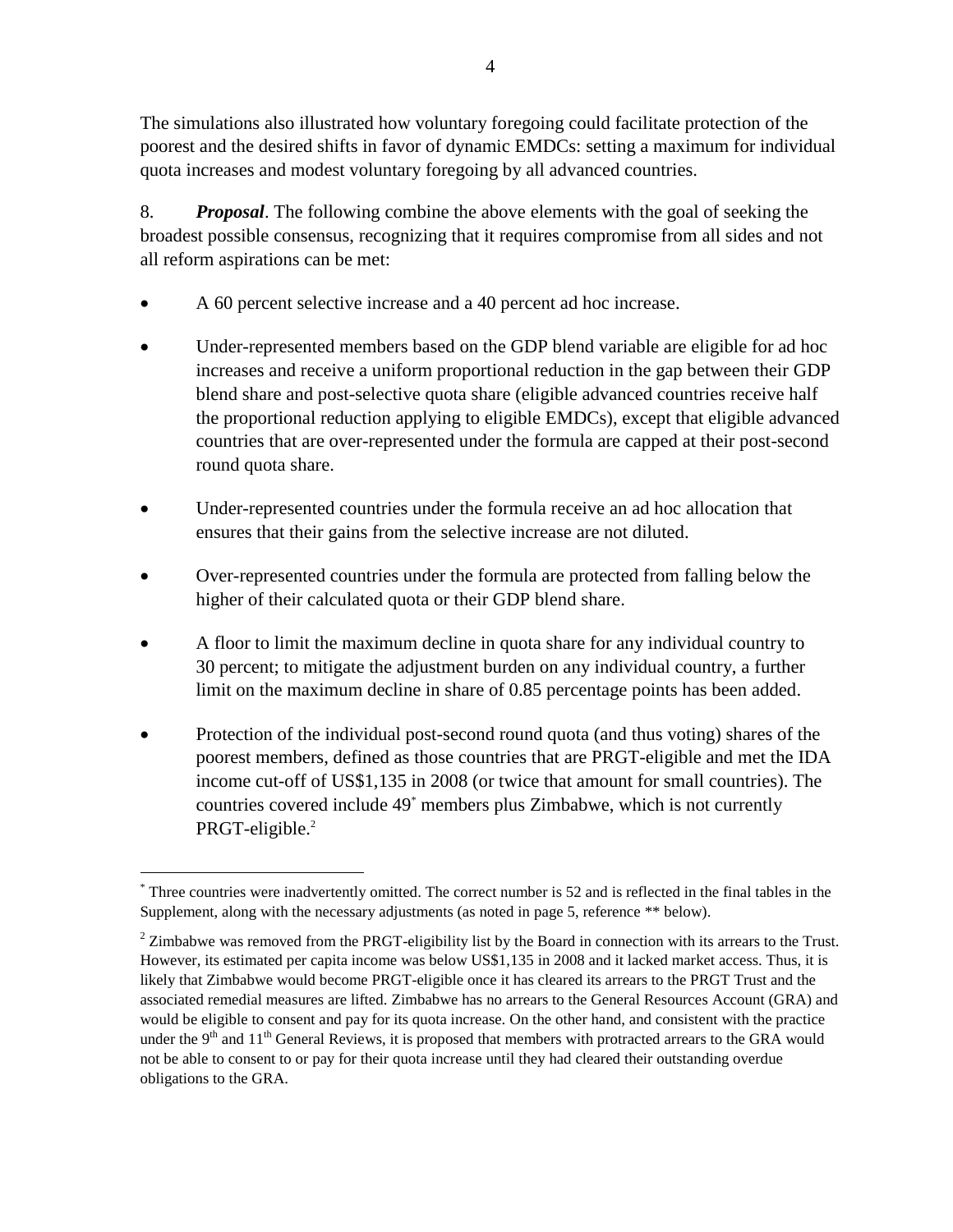- <span id="page-4-0"></span>A maximum of 220 percent on individual quota increases.
- Voluntary foregoing by all advanced countries of 1.35 percent (1.37 percent by G-20 advanced countries) from the shares resulting from the above elements.
- A voluntary redistribution of 5 basis points in quota share from the 4 largest European Union members (France, Germany, Italy and the UK) to Spain, which remains significantly under-represented, and without affecting the quota share or ranking of any other member. \*\*

9. *Outcomes*. The results of combining the above elements are summarized in Table 1. 3 The realignment of quota shares exceeds the minimum targets set by the IMFC. In particular, it results in shifts to dynamic EMDCs and from over- to under-represented countries above 6 percent, while the voting share of the poorest members is protected. A major realignment in the ranking of quota shares is achieved to better reflect global realities, with the 10 largest shareholders comprising the US, Japan, China, Germany, France, the UK, Italy, India, Russia, and Brazil (Table 2). In total, 61 members would receive an increase in quota share, of which 53 are EMDCs; in terms of the largest increases, 13 EMDCs would receive nominal quota increases greater than 150 percent, and 8 of the 10 countries with the largest quota increases would be EMDCs (Tables 3 and 4). After taking account of the protection for the poorest members, 99\*\*\* EMDCs would either maintain or receive an increase in their quota shares. Moreover, the reform would result in a further net shift of quota shares to EMDCs as a group of 2.8 percent. There would also be a further shift in voting shares of 2.6 percent; when combined with the 2008 quota and voice reform, the aggregate voting share of EMDCs would rise by 5.3 percent (Table 4).<sup>4</sup>

10. *Future steps*. The process of adjusting quota shares to reflect the growing weight of EMDCs, including the poorest, is a dynamic one. Given the concerns about the formula expressed by all Directors, it is proposed that a comprehensive review of the formula be

<sup>\*\*</sup> The Executive Board agreed on additional adjustments of: (i) 0.09 basis points in quota share from Singapore to Tonga to preserve its post-second round quota share; (ii) 1.56 basis points in quota share from the United States to Saudi Arabia to ameliorate its very large decline in share; and (iii) a 1.20 basis point shift from [advanced G-20 countries to cover a portion of the cost of protecting the poorest members. See the Supplement](#page-51-0)  for the final tables reflecting the Executive Board's agreement.

<sup>&</sup>lt;sup>3</sup> Results by member for quota and voting shares are presented in Table A1. At their request, the quotas of France and the United Kingdom have been equalized; without such equalization, their quota shares would be 3.97 and 4.49 percent, respectively. The redistribution of quota shares between these two countries does not affect the proposed quotas or quota shares of other members.

<sup>\*\*\*</sup> Reflecting the corrected protection applying to the poorest members [\(see page 4, reference \\*\),](#page-3-0) as well as the Executive Board agreement on additional adjustments (page 5, reference \*\*), the outcome is that 102 EMDCs would either maintain or receive an increase in their quota shares. [See the Supplement](#page-51-0).

<sup>&</sup>lt;sup>4</sup> In the attached Tables, pre-Singapore refers to data prior to the two steps of the 2008 reform.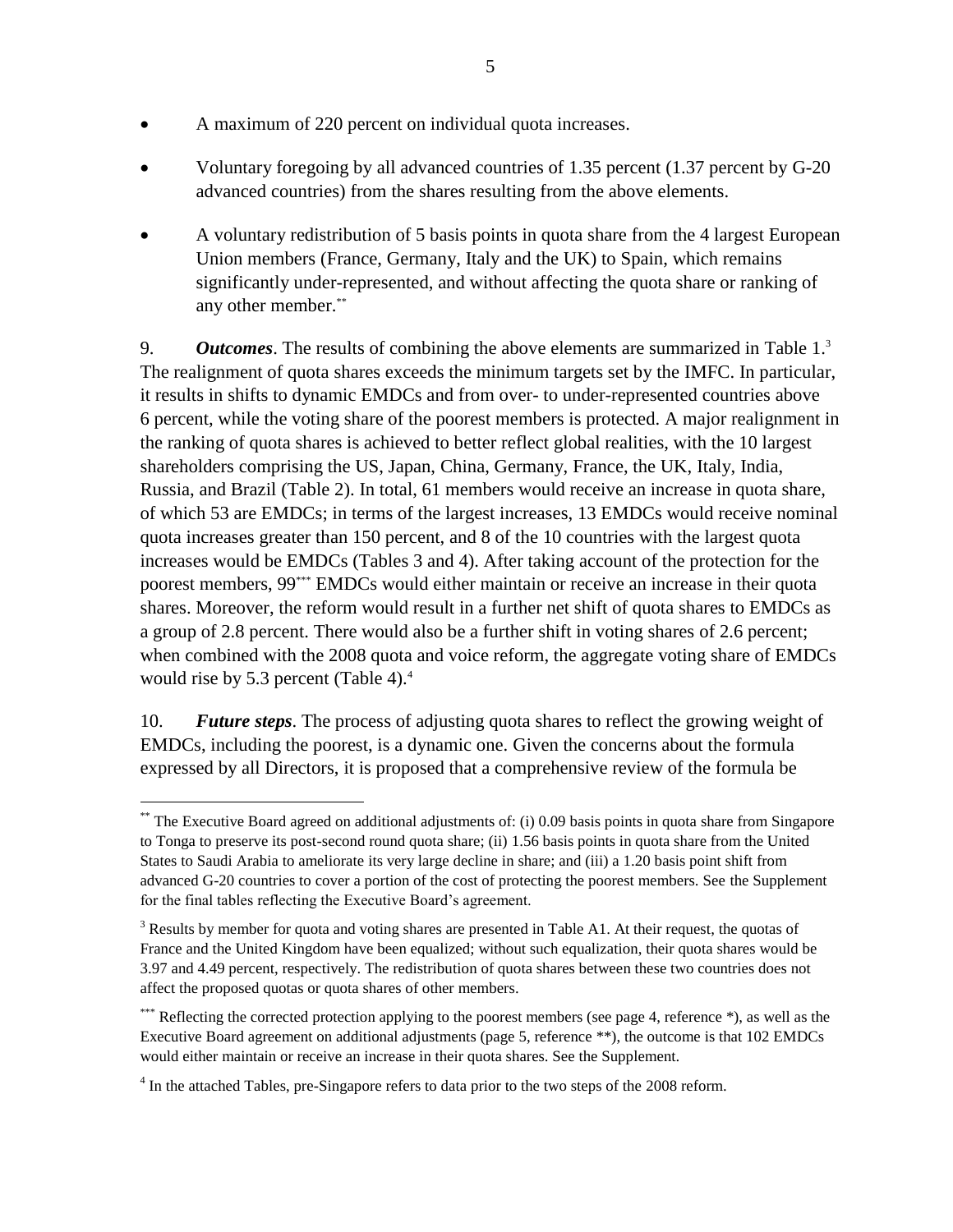completed by January 2013 to better reflect economic weights, in light of the Fund's mandate and the role of quotas. Further, it is proposed to bring forward the timetable for completion of the  $15<sup>th</sup>$  General Review of Quotas to January 2014.<sup>\*</sup>

### **III. GOVERNANCE**

11. *Background*. The Executive Board is not merely a decision-making organ of the Fund but also a crucial mechanism to bring the oversight, voice and interests of members to the work of management and staff. Last August, differences on the appropriate *composition*  of the Board, more so than on its *size*, resulted in the failure of the proposed Board of Governors resolution on the 2010 regular election of Executive Directors. That resolution proposed to maintain the Board at its current size of 24 Executive Directors (5 appointed and 19 elected) and, thus, to maintain the number of elected Directors above the "default" size of 15 set out in the Fund's Articles. In light of the emerging consensus on the reform package, including on enhanced EMDC representation, a new proposed resolution on the rules for the 2010 regular election of Executive Directors that maintains the Executive Board at 24 chairs has been sent to the Board of Governors.

12. *Size*. The proposed Board of Governors resolution takes note of a commitment of the membership to maintain the size of the Executive Board at 24 and to review its composition every 8 years (after the conditions for the effectiveness of the quota increases under the 14<sup>th</sup> General Review of Quotas are met). Such a resolution would constitute a public commitment to balance the need for change with the need for predictability. As a legal matter, however, it would not obviate the need for the Board of Governors to adopt a resolution, at the time of each regular election of the Executive Directors, to increase the size of the Executive Board from 20 to 24.

13. *Composition*. It is well accepted that representation at the Executive Board must continue to be based on the principle of voluntary constituency formation. Facilitating a recomposition of the Board, therefore, requires the pro-active participation of members to consolidate constituencies and otherwise develop mechanisms for sharing the Executive Director's chair. To facilitate this, the proposed Board of Governors resolution notes a commitment to reduce the number of Executive Directors representing advanced European countries by 2 in favor of EMDCs. This is to be measured by the time pro-rated in the Executive Director chair (i.e., rotation of an EMDC into an advanced European Executive Director chair for one period out of two counts as  $\frac{1}{2}$ .

14. *Second Alternate Executive Director*. The possibility of a second Alternate Executive Director (AED) for multi-country constituencies, introduced in the 2008 quota and voice reform that is yet to enter into force, can enhance representation as well as options for

<sup>\*</sup> The Executive Board's agreed formulation on this matter can be found in [paragraphs 13-14](#page-26-0) of the Report of the Executive Board to the Board of Governors [\(Annex II\).](#page-22-0)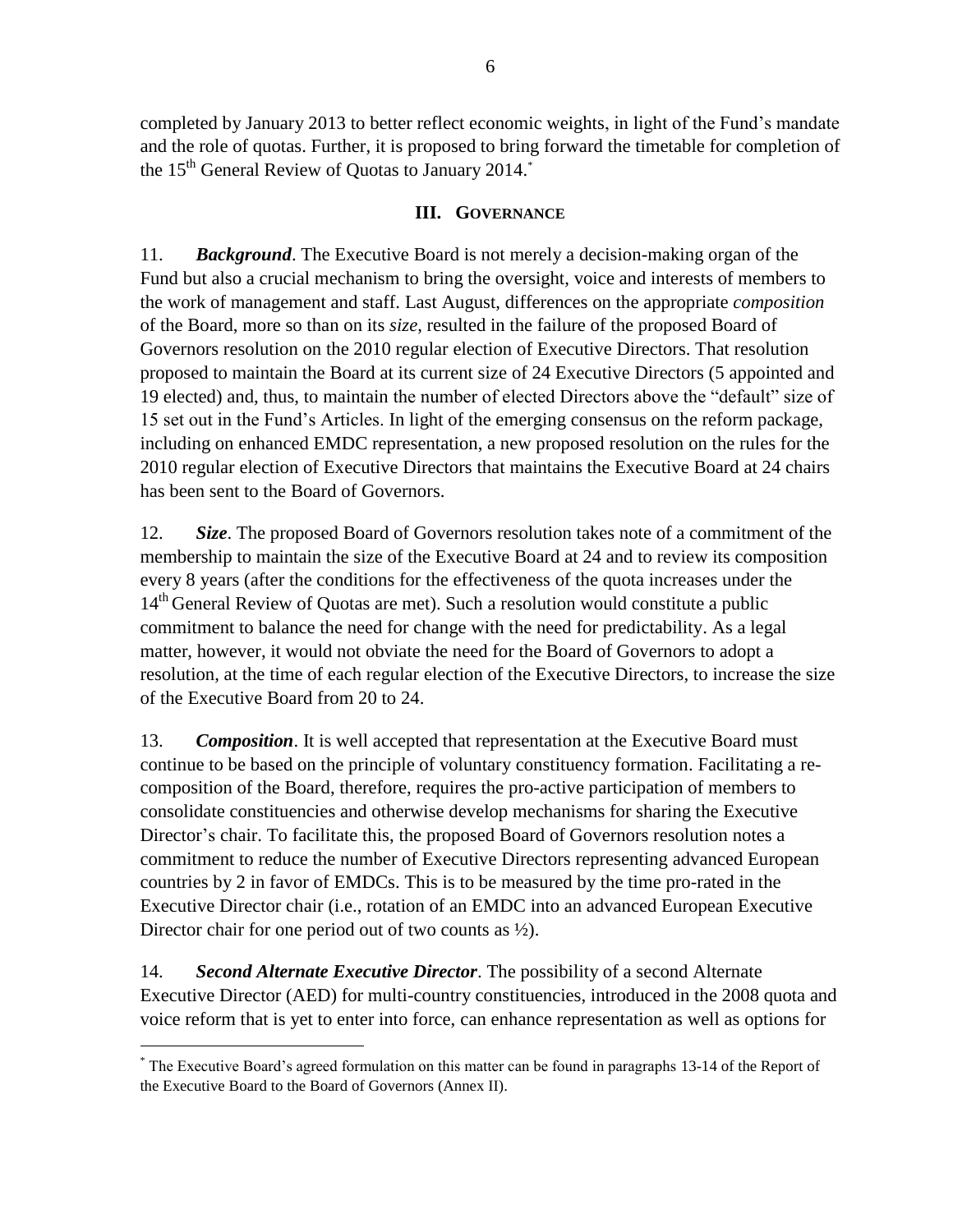forming constituencies. The 2008 reform allows for a second AED to be appointed for constituencies with at least 19 members; this threshold may be adjusted by a majority of votes cast by the Board of Governors. It is proposed to lower the threshold to multi-country constituencies with 7 or more members—this being close to the notional "average-sized constituency" (187 members spread over 24 constituencies). It remains open for the Board of Governors to revisit and adjust this figure in light of future developments. Further, it is envisaged that a second AED would be provided for in a broadly *budget neutral* manner by re-designating an existing "Senior Advisor" as an AED—the exception being the large sub-Saharan African constituencies, for whom it was made clear in the context of the 2008 discussions that they would be granted an additional resource. \* This proposal would become effective at the first regular election after the entry into force of the 2008 Proposed Amendment on Voice and Representation.

15. *All-elected Board*. Moving to an all-elected Board enhances options for forming constituencies and levels the playing field between appointed and elected Directors. It is therefore proposed that the Articles be amended to eliminate the category of appointed Executive Directors and the associated election rules set forth in Schedule E of the Articles (including minimum and maximum limits for the election of Executive Directors that are based on an election of 15 Executive Directors). The proposed amendment also specifies that the Board of Governors would need to adopt regulations to govern the conduct of the elections to the all-elected Executive Board. These regulations would be designed to avoid excessive concentration of voting power in multi-country constituencies, while allowing for adequate flexibility to enable members to form constituencies on a voluntary basis. A proposed amendment of the Articles (with a detailed commentary) that reflects this approach is set out in the draft Executive Board Report on the *Fourteenth General Review of Quotas and Reform of the Executive Board* (Annex II)*.*

### **IV. PHASING AND STRUCTURE OF THE RESOLUTION**

16. *Phasing and inter-linkages*. The quota and governance reforms would be placed in a single Board of Governors resolution, reflecting a political understanding that they are all part of a single package of reforms. As a unitary resolution, it would be subject to an 85 percent majority, this being the highest applicable majority (for quotas). With the adoption of the resolution, the implementation of important features of the package would be formally interlinked (Figure 1):

 *2008 quota and voice reform*. The 2008 reform, including its increase in basic votes, is an important foundation upon which the current package is built, providing the basis for the current quota discussion and, as noted above, for a second AED for multi-country constituencies. It is imperative, therefore, that members complete the

The Executive Board agreed to address this issue in the context of the regular budget discussion.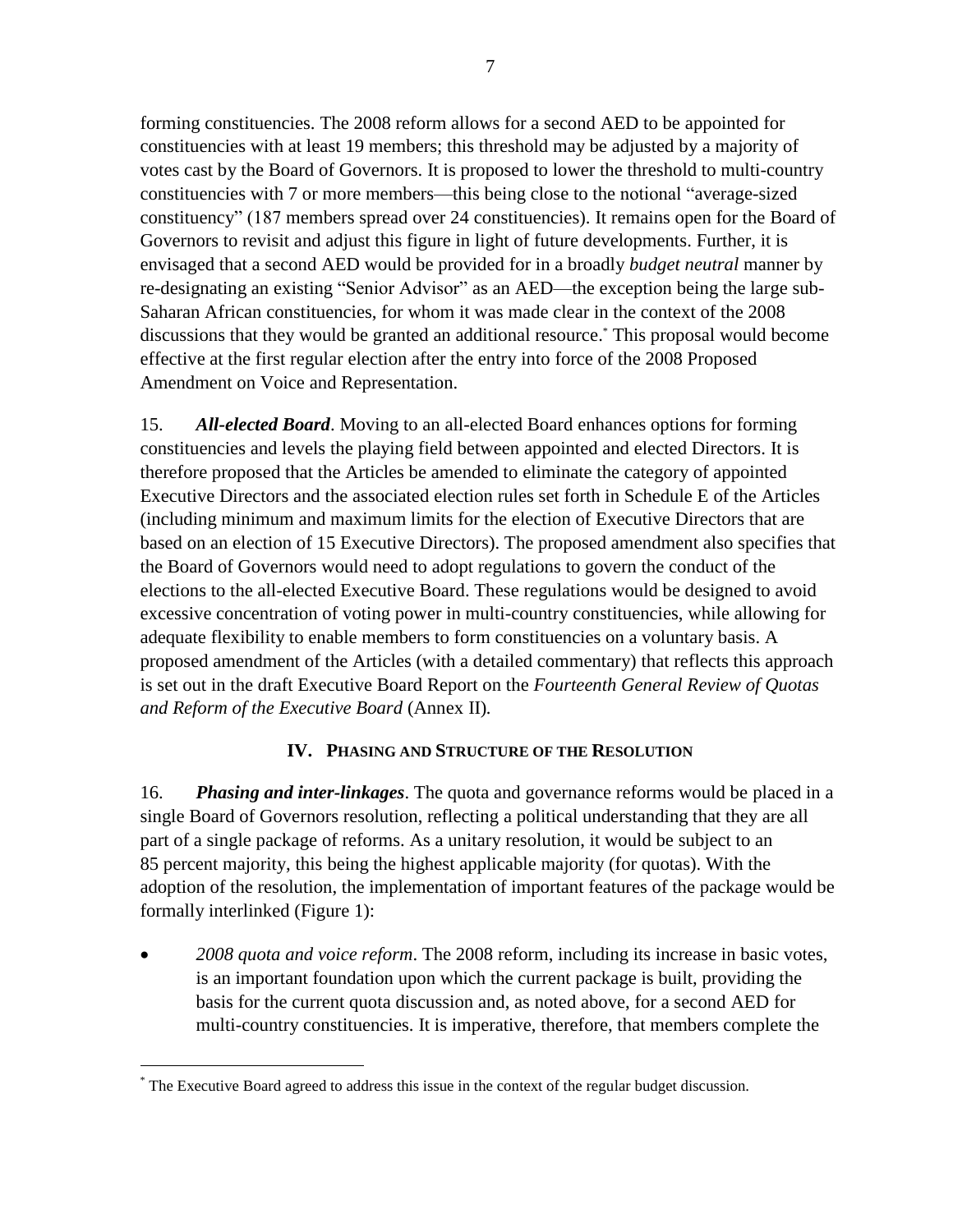necessary domestic procedures to ratify the reform—to date, 94 countries representing 82.55 percent of the total voting power have done so (113 countries representing 85 percent of the voting power are required).

- *14<sup>th</sup> General Review of Quotas*. It is proposed that best efforts be made for the quota increase and shift in shares to enter into force by the 2012 Annual Meetings. It is proposed that (as was the case, for example, with the  $8<sup>th</sup>$  and  $9<sup>th</sup>$  General Reviews) increases in quotas provided for under the  $14<sup>th</sup>$  Review will not become effective until members having at least 70 percent of the total quotas on November 5, 2010 have consented. 5 In addition, it would require that the proposed amendments of the Fund's Articles on Voice and Participation (that formed part of the 2008 reform) and on the reform of the Executive Board have entered into force. It is expected that a corresponding adjustment to the NAB would be agreed, to become effective when these conditions are met and related quotas paid.
- *Executive Board size and composition*. The proposed Board of Governors resolution would note the commitment of the Fund's membership to maintain the Executive Board size at 24 and to review its composition every 8 years after the conditions for effectiveness of the quota increases under the  $14<sup>th</sup>$  General Review of Quotas are met. The reduction by two of the number of Executive Directors representing advanced European countries (on the metric noted in ¶13 above) would be implemented no later than the first regular election after the conditions for effectiveness of the quota increases under the  $14<sup>th</sup>$  General Review are met.
- *Second AED*. It will become possible for a second AED to be appointed in constituencies with 7 or more members after the proposed amendment of the Fund's Articles on Voice and Participation (the 2008 reform) has entered into force, and the proposed resolution has been adopted. The actual appointments would be made at the time of the first regular election thereafter.
- *All-elected Board*. The amendment of the Articles for an all-elected Board would enter into force when the Fund certifies in a formal communication to all members that three-fifths of the members having 85 percent of the total voting power have accepted it.

<sup>&</sup>lt;sup>5</sup> In the 9<sup>th</sup> review, the minimum participation threshold, although initially 85 percent, dropped to 70 percent after a defined period.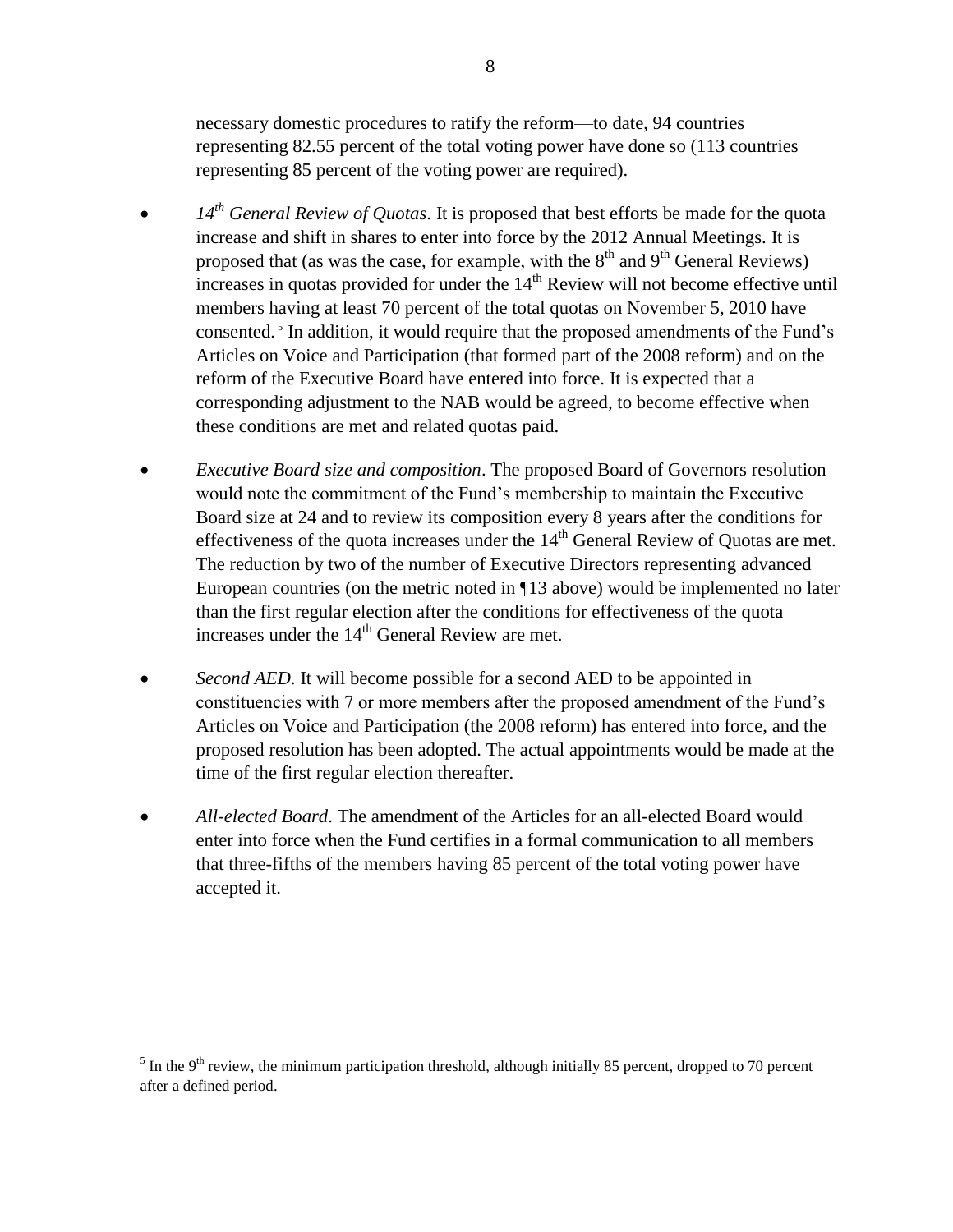### **Figure 1. Quota and Governance Reform: A Simple Illustration of the Phasing and Interlinkages**

(Arrow from  $X \rightarrow Y$  indicates dependence of Y on completion of X)

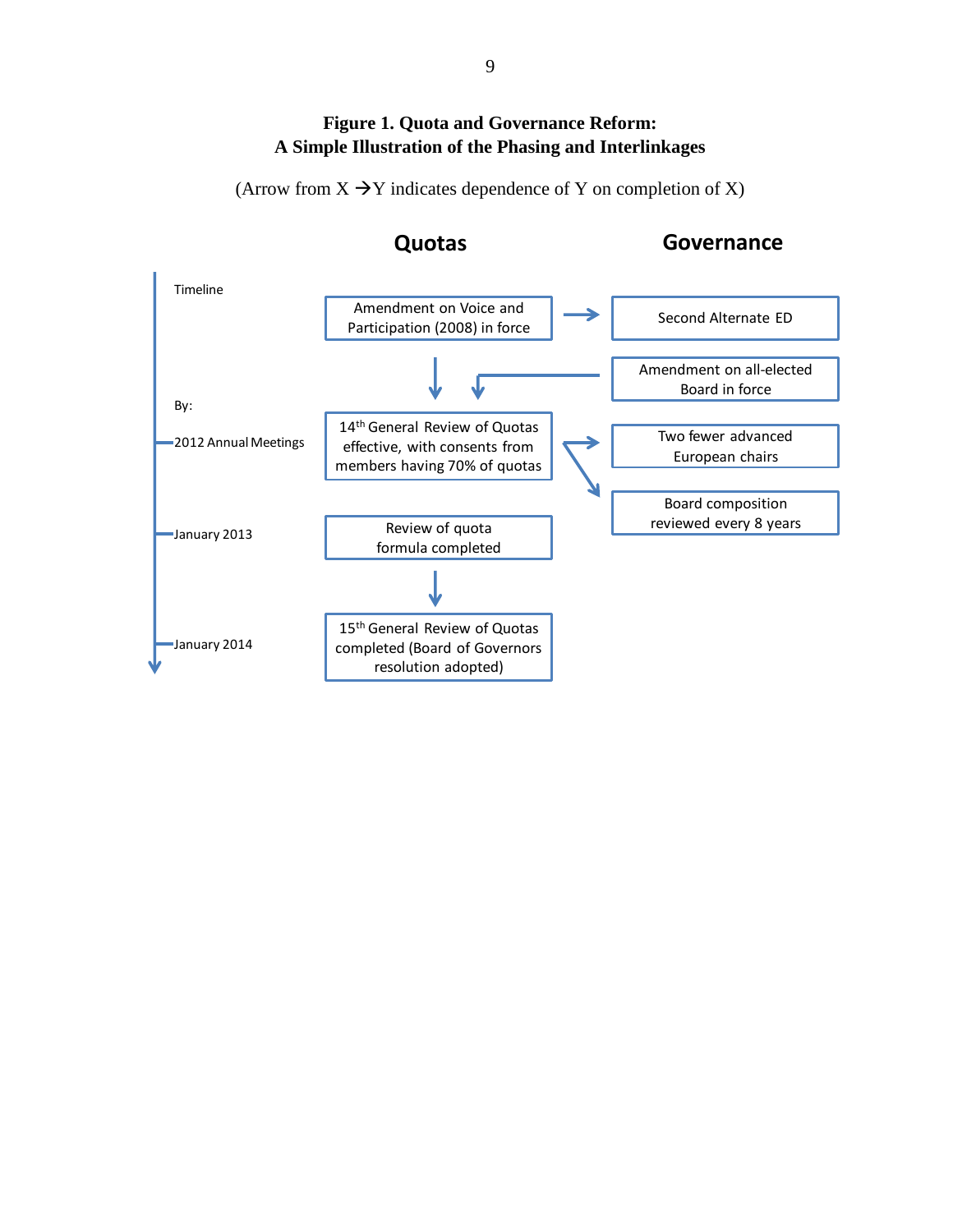### **V. PROPOSED DECISION**

The following decision, which may be adopted by a majority of the votes cast, is proposed for adoption by the Executive Board.

1. The Executive Board: (a) adopts the report entitled: "Fourteenth General Review of [Quotas and Reform of the Executive Board—Report of the Executive Board to the Board of](#page-22-0)  Governors" that is set forth in Annex II, (the "Report") and (b) recommends the adoption by [the Board of Governors of the resolution set forth in the Appendix to the Report \(the](#page-33-0)  "Resolution").

2. The Executive Board authorizes and directs the Secretary to send to each member of the Fund the proposal of the Executive Board set forth in the Report, with a request for a vote by each Governor on the Resolution.

3. The Board of Governors is requested, pursuant to Section 13 of the By-Laws, to vote without meeting on the Resolution. To be valid, votes must be received at the seat of the Fund before 6:00 p.m., Washington time, on December 15, 2010. Votes received after that time will not be counted.

4. All votes cast pursuant to this decision shall be held in the custody of the Secretary until counted, and all proceedings with respect thereto shall be confidential until the Executive Board determines the result of the vote.

5. The effective date of the Resolution shall be the last day allowed for voting.

6. The Secretary is authorized to take such action as he shall deem necessary or appropriate in order to carry out the purposes of this decision.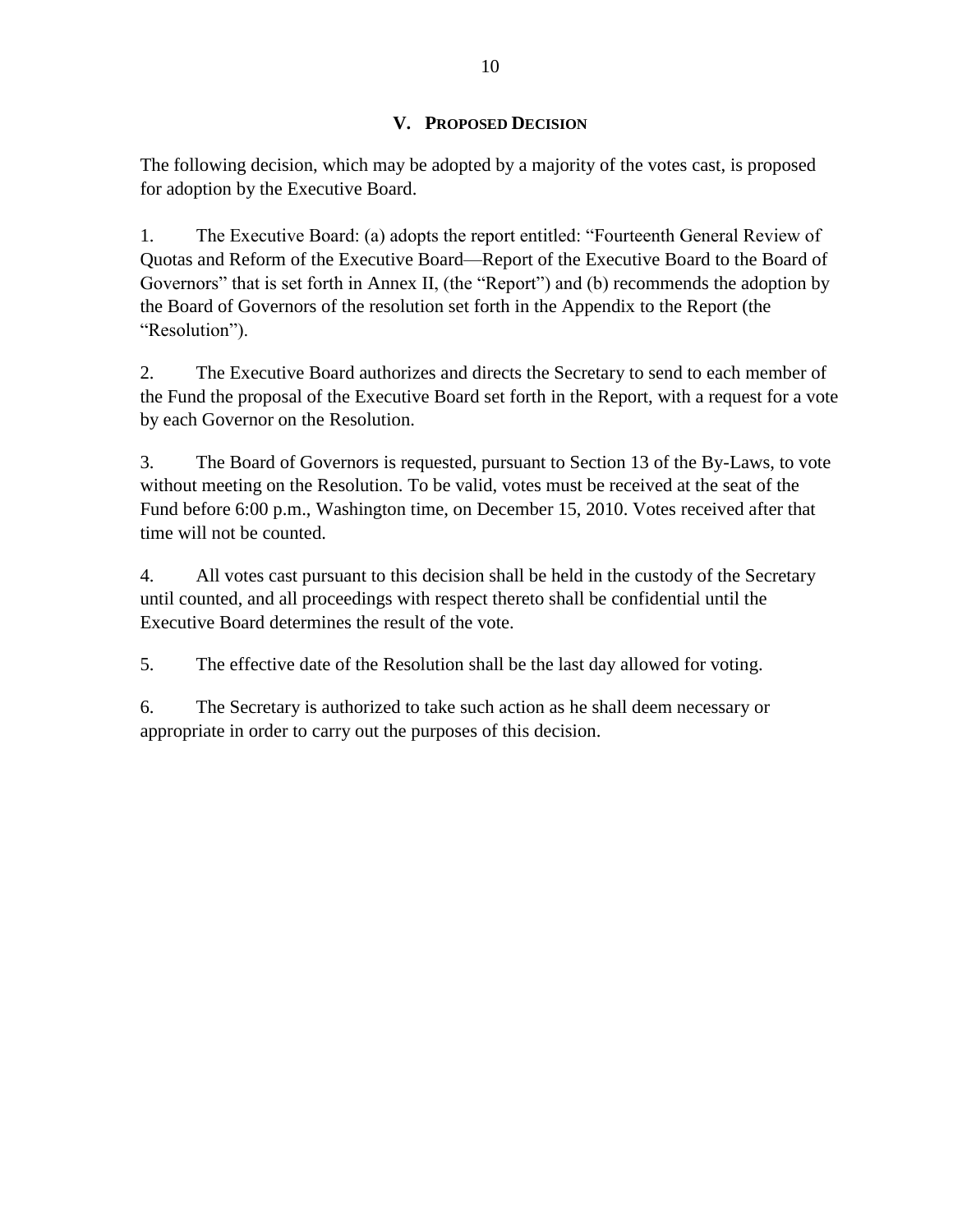|                                                 | Calculated  | <b>GDP Blend</b> |               | Quota Shares            |          |               | <b>Voting Shares</b>      |               |
|-------------------------------------------------|-------------|------------------|---------------|-------------------------|----------|---------------|---------------------------|---------------|
|                                                 | Quota Share | Share 2/         | Pre-Singapore | Post Second<br>Round 3/ | Proposed | Pre-Singapore | Post Second<br>Round 3/4/ | Proposed 3/4/ |
| Advanced economies                              | 58.2        | 60.0             | 61.6          | 60.5                    | 57.7     | 60.6          | 57.9                      | 55.3          |
| Major advanced economies (G7)                   | 42.9        | 48.0             | 46.0          | 45.3                    | 43.4     | 45.1          | 43.0                      | 41.2          |
| <b>United States</b>                            | 17.0        | 21.6             | 17.4          | 17.7                    | 17.4     | 17.0          | 16.7                      | 16.5          |
| Other                                           | 25.9        | 26.4             | 28.6          | 27.7                    | 26.0     | 28.1          | 26.3                      | 24.7          |
| Other advanced economies                        | 15.3        | 11.9             | 15.6          | 15.1                    | 14.3     | 15.4          | 14.9                      | 14.1          |
| <b>Emerging Market and Developing Countries</b> | 41.8        | 40.0             | 38.4          | 39.5                    | 42.3     | 39.4          | 42.1                      | 44.7          |
| Developing countries                            | 34.1        | 33.2             | 30.9          | 32.4                    | 35.1     | 31.7          | 34.5                      | 37.0          |
| Africa                                          | 3.1         | 2.9              | 5.5           | 4.9                     | 4.4      | 6.0           | 6.2                       | 5.6           |
| Asia 5/                                         | 17.7        | 17.3             | 10.3          | 12.6                    | 16.1     | 10.4          | 12.8                      | 16.1          |
| Middle East, Malta & Turkey                     | 6.2         | 5.2              | 7.6           | 7.2                     | 6.7      | 7.6           | 7.3                       | 6.8           |
| Western Hemisphere                              | 7.0         | 8.0              | 7.5           | 7.7                     | 7.9      | 7.7           | 8.2                       | 8.4           |
| <b>Transition economies</b>                     | 7.7         | 6.8              | 7.6           | 7.1                     | 7.2      | 7.7           | 7.6                       | 7.7           |
| Total                                           | 100.0       | 100.0            | 100.0         | 100.0                   | 100.0    | 100.0         | 100.0                     | 100.0         |
| Memorandum items:                               |             |                  |               |                         |          |               |                           |               |
| EU 27                                           | 31.3        | 27.8             | 32.9          | 31.9                    | 30.2     | 32.5          | 30.9                      | 29.4          |
| LICs (IDA thresholds) 6/                        | 1.8         | 1.7              | 3.5           | 3.2                     | 3.2      | 4.0           | 4.5                       | 4.5           |
| Shifts from Post Second Round                   |             |                  |               |                         |          |               |                           |               |
| Underrepresented countries (shift in p.p.)      |             |                  |               |                         | 6.2      |               |                           | 5.8           |
| Underrepresented EMDCs (shift in p.p.)          |             |                  |               |                         | 5.7      |               |                           | 5.4           |
| Dynamic EMDCs (shift in p.p.) 7/                |             |                  |               |                         | 6.0      |               |                           | 5.7           |
| EMDCs (shift in p.p.)                           |             |                  |               |                         | 2.8      |               |                           | 2.6           |
| Uniform reduction factor 8/                     |             |                  |               |                         | 53.9     |               |                           |               |

#### **Table 1. Illustration of Proposed Quota and Voting Shares 1/ (In percent)**

Source: Finance Department.

1/ See Annex I for a description of the allocation mechanism.

2/ GDP blended using 60 percent market and 40 percent PPP exchange rates, compressed using a factor of 0.95.

3/ Includes ad hoc increases for 54 eligible members that are not yet effective; also includes Kosovo and Tuvalu which became members on June 29, 2009 and June 24, 2010, respectively. For the two countries that have not yet consented to, and paid for, their quota increases, 11th Review proposed quotas are used.

4/ Basic votes are calculated using the agreed percentage of total votes, 5.502 percent of total votes (provided there are no fractional votes) as in the Proposed Amendment to Enhance Voice and Participation, which has not yet entered into effect.

5/ Including Korea and Singapore.

6/ Eligibility is limited to PRGT-eligible countries with annual per capital income below the prevailing operational IDA cut-off in 2008 (US\$1,135) or below twice IDA's cut-off for countries meeting the definition of a "small country" under the PRGT eligibility criteria. Zimbabwe is included.

7/ Includes all under-represented EMDCs plus other dynamic EMDCs defined as those whose PPP GDP share divided by post second round quota share is greater than 1 and who are not over-represented by more than 25 percent.

8/ Uniform proportional reduction in the gap between GDP blend (see footnote 2) and post-selective quota share.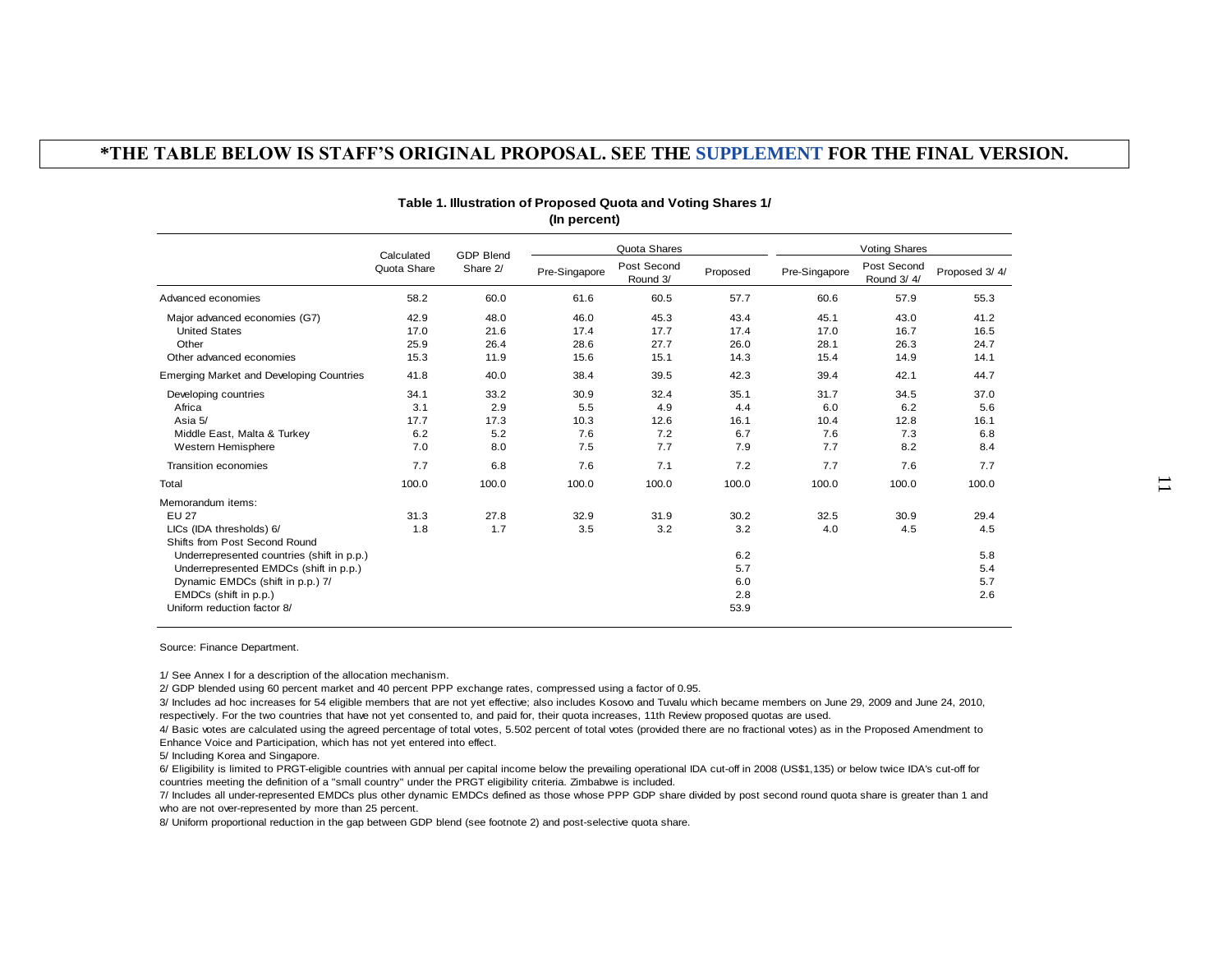#### **Table 2. Quota Shares of 20 Largest Members (In percent)**

|      | Pre-Singapore             |       | Post Second Round 1/      |       | Proposal 2/               |       |
|------|---------------------------|-------|---------------------------|-------|---------------------------|-------|
| Rank |                           |       |                           |       |                           |       |
|      | <b>United States</b>      | 17.38 | <b>United States</b>      | 17.67 | <b>United States</b>      | 17.43 |
| 2    | Japan                     | 6.23  | Japan                     | 6.56  | Japan                     | 6.47  |
| 3    | Germany                   | 6.09  | Germany                   | 6.11  | China 3/                  | 6.39  |
| 4    | France                    | 5.02  | France                    | 4.50  | Germany                   | 5.59  |
| 5    | United Kingdom            | 5.02  | United Kingdom            | 4.50  | France                    | 4.23  |
| 6    | Italy                     | 3.30  | China 3/                  | 4.00  | United Kingdom            | 4.23  |
|      | Saudi Arabia              | 3.27  | Italy                     | 3.31  | Italy                     | 3.16  |
| 8    | Canada                    | 2.98  | Saudi Arabia              | 2.93  | India                     | 2.75  |
| 9    | China 3/                  | 2.98  | Canada                    | 2.67  | <b>Russian Federation</b> | 2.71  |
| 10   | <b>Russian Federation</b> | 2.78  | <b>Russian Federation</b> | 2.49  | <b>Brazil</b>             | 2.32  |
| 11   | Netherlands               | 2.42  | India                     | 2.44  | Canada                    | 2.31  |
| 12   | Belgium                   | 2.15  | Netherlands               | 2.17  | Saudi Arabia              | 2.08  |
| 13   | India                     | 1.95  | Belgium                   | 1.93  | Spain                     | 2.00  |
| 14   | Switzerland               | 1.62  | <b>Brazil</b>             | 1.78  | Mexico                    | 1.87  |
| 15   | Australia                 | 1.51  | Spain                     | 1.69  | Netherlands               | 1.83  |
| 16   | Spain                     | 1.43  | Mexico                    | 1.52  | Korea, Republic of        | 1.80  |
| 17   | Brazil                    | 1.42  | Switzerland               | 1.45  | Australia                 | 1.38  |
| 18   | Venezuela, R. B. de       | 1.24  | Korea, Republic of        | 1.41  | Belgium                   | 1.34  |
| 19   | Mexico                    | 1.21  | Australia                 | 1.36  | Switzerland               | 1.21  |
| 20   | Sweden                    | 1.12  | Venezuela, R. B. de       | 1.12  | Turkey                    | 0.98  |

Source: Finance Department

1/ Includes ad hoc increases for 54 eligible members that are not yet effective; also includes Kosovo and Tuvalu which became members on June 29, 2009 and June 24, 2010, respectively. For the two countries that have not yet consented to, and paid for, their quota increases, 11th Review proposed quotas are used.

2/ See Annex I for a description of the allocation mechanism.

3/ Includes China, P.R., Hong Kong SAR, and Macao SAR.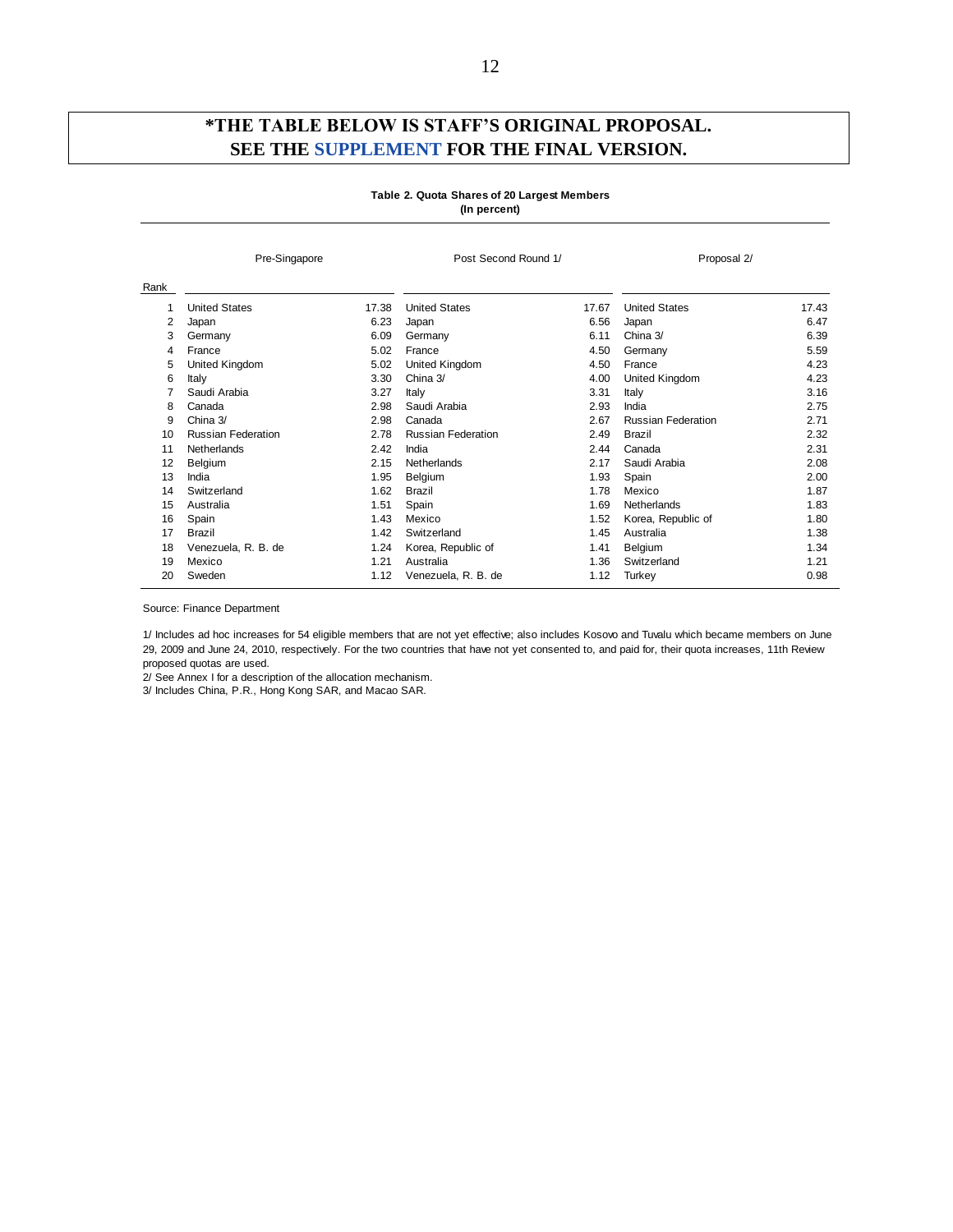#### **Table 3. Largest Increases and Decreases in Quota Shares (In percentage points)**

|    | Difference between Proposed and Post Second Round Quota Shares 1/2/ |         |
|----|---------------------------------------------------------------------|---------|
|    | Largest Increases                                                   |         |
| 1  | China 3/                                                            | 2.40    |
| 2  | <b>Brazil</b>                                                       | 0.53    |
| 3  | Korea, Republic of                                                  | 0.39    |
| 4  | <b>Turkey</b>                                                       | 0.37    |
| 5  | Mexico                                                              | 0.35    |
| 6  | Spain                                                               | 0.31    |
| 7  | India                                                               | 0.31    |
| 8  | Singapore                                                           | 0.23    |
| 9  | <b>Russian Federation</b>                                           | 0.21    |
| 10 | Ireland                                                             | 0.20    |
|    | Largest Decreases                                                   |         |
| 1  | Saudi Arabia                                                        | $-0.85$ |
| 2  | Belgium                                                             | $-0.59$ |
| 3  | Germany                                                             | $-0.52$ |
| 4  | Canada                                                              | $-0.36$ |
| 5  | Venezuela, R. B. de                                                 | $-0.33$ |
| 6  | Netherlands                                                         | $-0.33$ |
| 7  | United Kingdom                                                      | $-0.28$ |
| 8  | France                                                              | $-0.28$ |
| 9  | <b>United States</b>                                                | $-0.24$ |
| 10 | Switzerland                                                         | $-0.24$ |

Source: Finance Department

1/ Includes ad hoc increases for 54 eligible members that are not yet effective; also includes Kosovo and Tuvalu which became members on June 29, 2009 and June 24, 2010, respectively. For the two countries that have not yet consented to, and paid for, their quota increases, 11th Review proposed quotas are used.

2/ See Annex I for a description of the allocation mechanism

3/ Includes China, P.R., Hong Kong SAR, and Macao SAR.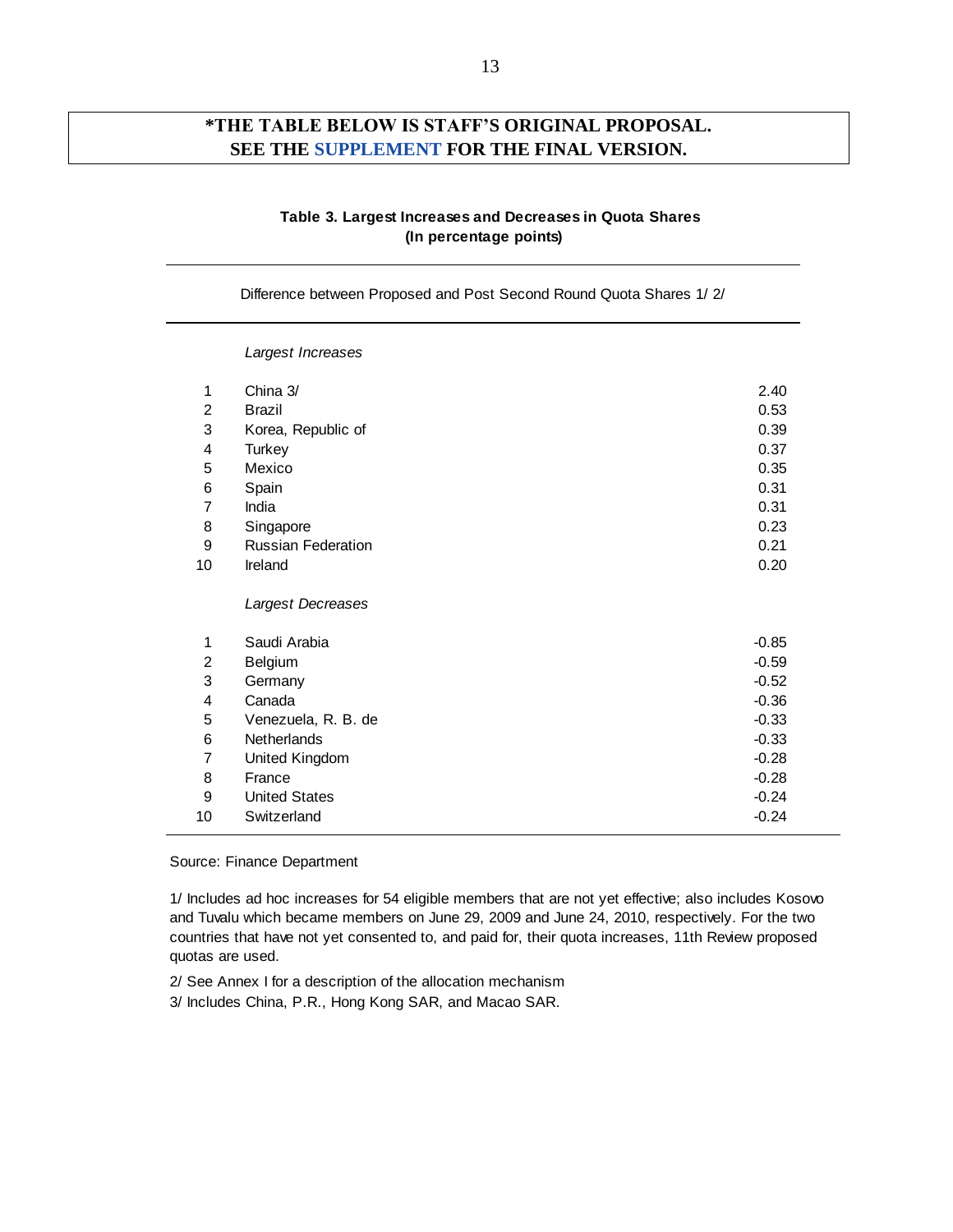|                                               | From Pre-<br>Singapore | From Post Second<br>Round |
|-----------------------------------------------|------------------------|---------------------------|
| Shift of voting shares (ppts)                 |                        |                           |
| to under-represented countries                | 8.2                    | 5.8                       |
| to dynamic EMDCs                              | 8.8                    | 5.7                       |
| to EMDCs                                      | 5.3                    | 2.6                       |
| to non-oil EMDCs 1/                           | 7.6                    | 3.9                       |
| Shift of quota shares (ppts)                  |                        |                           |
| to under-represented countries                | 8.5                    | 6.2                       |
| to dynamic EMDCs                              | 9.0                    | 6.0                       |
| to EMDCs                                      | 3.9                    | 2.8                       |
| to non-oil EMDCs 1/                           | 6.4                    | 4.2                       |
| Number of countries that increase quota share | 54                     | 61                        |
| <b>Advanced Countries</b>                     | 10                     | 8                         |
| <b>EMDCs</b>                                  | 44                     | 53                        |
| Number of countries that increase or          |                        |                           |
| maintain quota share                          | 54                     | 107                       |
| <b>Advanced Countries</b>                     | 10                     | 8                         |
| <b>EMDCs</b>                                  | 44                     | 99                        |
| Number of countries with nominal quota        |                        |                           |
| increases greater than 150%                   | 40                     | 16                        |
| <b>Advanced Countries</b>                     | 6                      | 3                         |
| <b>EMDCs</b>                                  | 34                     | 13                        |
| Adjustment coefficient 2/                     | 65.8                   | 55.8                      |

#### **Table 4. Summary of Voting and Quota Share Shifts**

1/ Oil-exporting EMDCs are those that WEO classifies in the functional group "fuel exporters", consisting of 27 countries.

2/ The adjustment coefficient measures the extent to which deviations between actual and calculated quota shares are reduced by the quota adjustment. The pre-Singapore calculations exclude Kosovo and Tuvalu.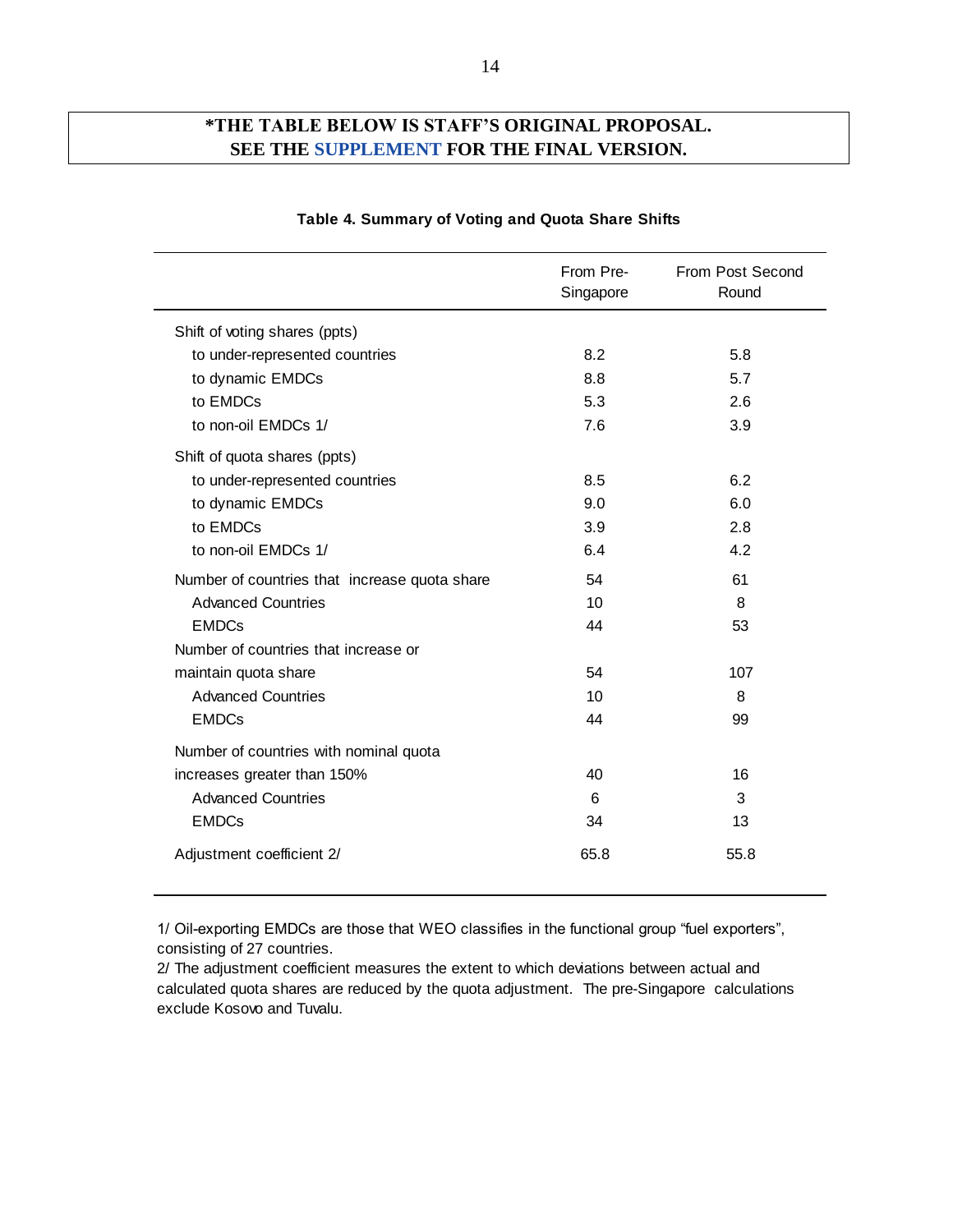## **Annex I. Illustration of Proposed Quota and Voting Shares—Technical Aspects**

### **Data set**

Simulation results are based on the quota data set which covers the period through 2008.

### **Size of the overall quota increase**

The overall quota increase relative to post second round quotas is 100 percent—distributed as a 60 percent selective followed by a 40 percent ad hoc increase. The selective increase is distributed to all members in proportion to their calculated quota share. The ad hoc increase is distributed to eligible members as described below.

### **Ad hoc increase**

 $\overline{a}$ 

The ad hoc increase is mainly distributed to countries that are under-represented with respect to the GDP blend variable, i.e., those members whose post selective quota share<sup>1</sup> is smaller than their share in the GDP blend variable.<sup>2</sup> The allocation of the ad hoc increase is primarily based on a uniform reduction in out-of-lineness, i.e., the difference between a country's GDP blend variable share and its post selective quota share is reduced proportionately by a uniform reduction factor (URF).<sup>3</sup> Taking the size of the ad hoc increase and all other elements of the allocation mechanism as described below as given, a unique URF is determined.

- Eligible EMDCs receive a uniform reduction in out-of-lineness with respect to the GDP blend variable.
- Eligible advanced countries that are under-represented with respect to the GDP blend variable receive 50 percent of the uniform reduction in out-of-lineness with respect to the GDP blend variable that EMDCs receive.
- Advanced countries that are under-represented with respect to the GDP blend variable but not the quota formula are capped at their post second round quota share.

 $<sup>1</sup>$  A country's post selective quota share is the simulated quota share that would result if only the selective</sup> increases were implemented.

<sup>&</sup>lt;sup>2</sup> Consistent with the quota formula, the GDP blend variable is a weighted average of GDP at market prices (60 percent) and PPP GDP (40 percent), compressed by a factor of 0.95.

<sup>&</sup>lt;sup>3</sup> The uniform reduction in out-of-lineness was also used in the 2008 reform for allocating ad hoc increases.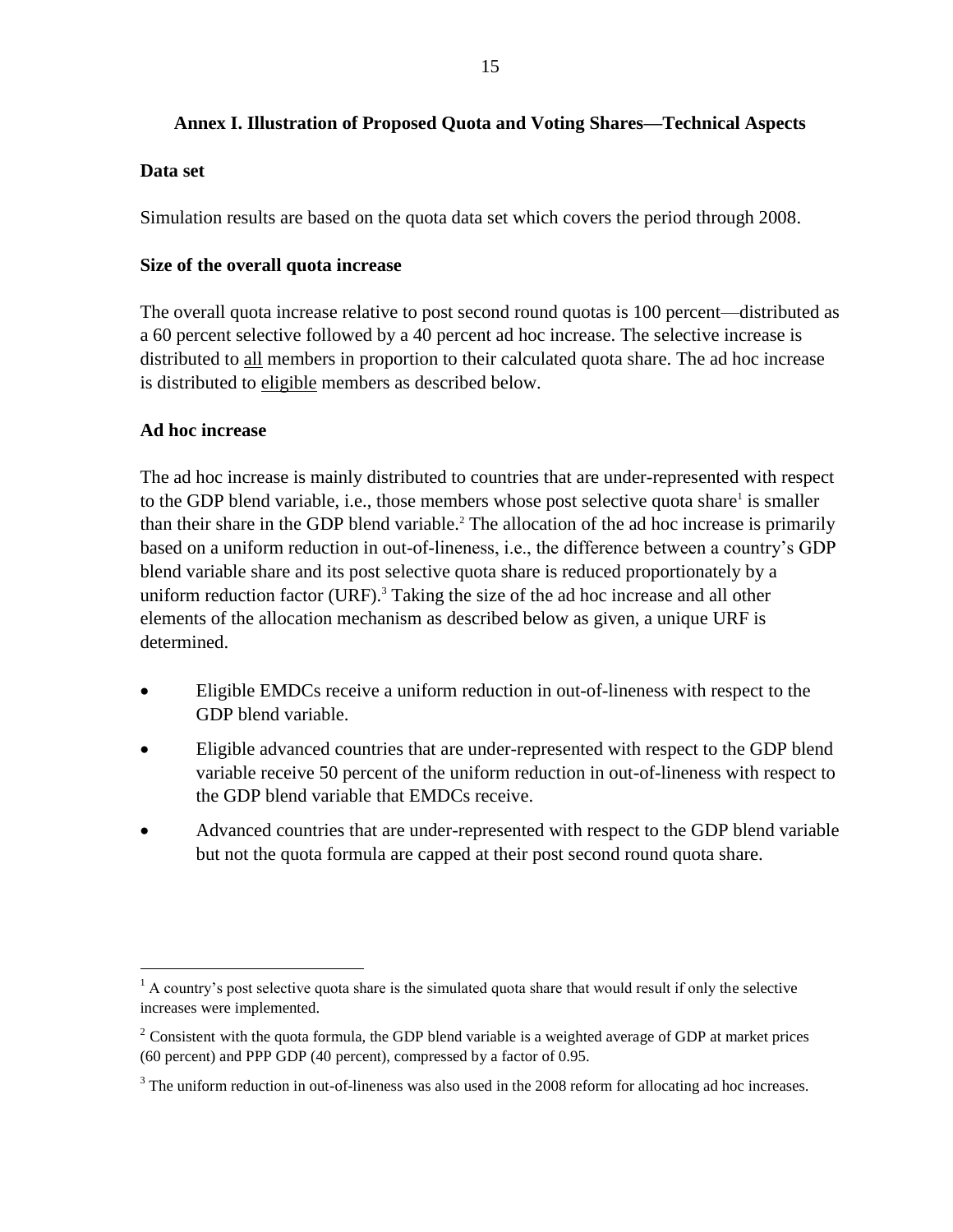### **Protection of the poorest members and other protection mechanisms**

- The poorest members individually maintain at least their post second round quota share. They are defined as those PRGT-eligible countries with annual per capita income below the prevailing operational IDA cut-off in 2008 (US\$1,135) or below twice IDA's cut-off for countries meeting the definition of a "small country" under the PRGT eligibility criteria. Zimbabwe is also included in the list of the poorest members.
- Advanced countries that are under-represented with respect to the quota formula but not the GDP blend variable maintain their gains from the selective allocation, i.e., they receive their post selective quota share.
- Countries that are over-represented under the formula are protected from falling below their calculated quota or GDP blend share, whichever is greater.
- A country's quota share cannot fall below 70 percent of its post second round quota share or decline by more than 0.85 percentage points.

### **Maximum increase and voluntary reduction in quota share**

- The maximum nominal percentage increase for an individual country is set at 220 percent.
- All advanced countries receive a percentage reduction in their final quota share—the reduction is 1.37 percent for advanced G20 countries and 1.35 percent for other advanced countries.<sup>4</sup>

### **Final Realignments**

 $\overline{a}$ 

The final realignments do not change the quota shares of any country except the ones involved.

 A transfer of 5 basis points in quota share to Spain is made in equal parts by France, Germany, Italy, and the United Kingdom.\*

The quota shares of France and the United Kingdom are equalized.

<sup>&</sup>lt;sup>4</sup> Advanced countries do not benefit from the resulting increase in available resources via a higher URF since their uniform reduction in out-of-lineness is maintained at the level that obtains without the voluntary foregoing.

<sup>\*</sup>A transfer of 0.09 basis points in quota share from Singapore to Tonga; a transfer of 1.56 basis points in quota share from the United States to Saudi Arabia; and a 1.20 basis point shift from advanced G-20 countries to cover a portion of the cost of protecting the poorest members were agreed at the time of the Board discussion.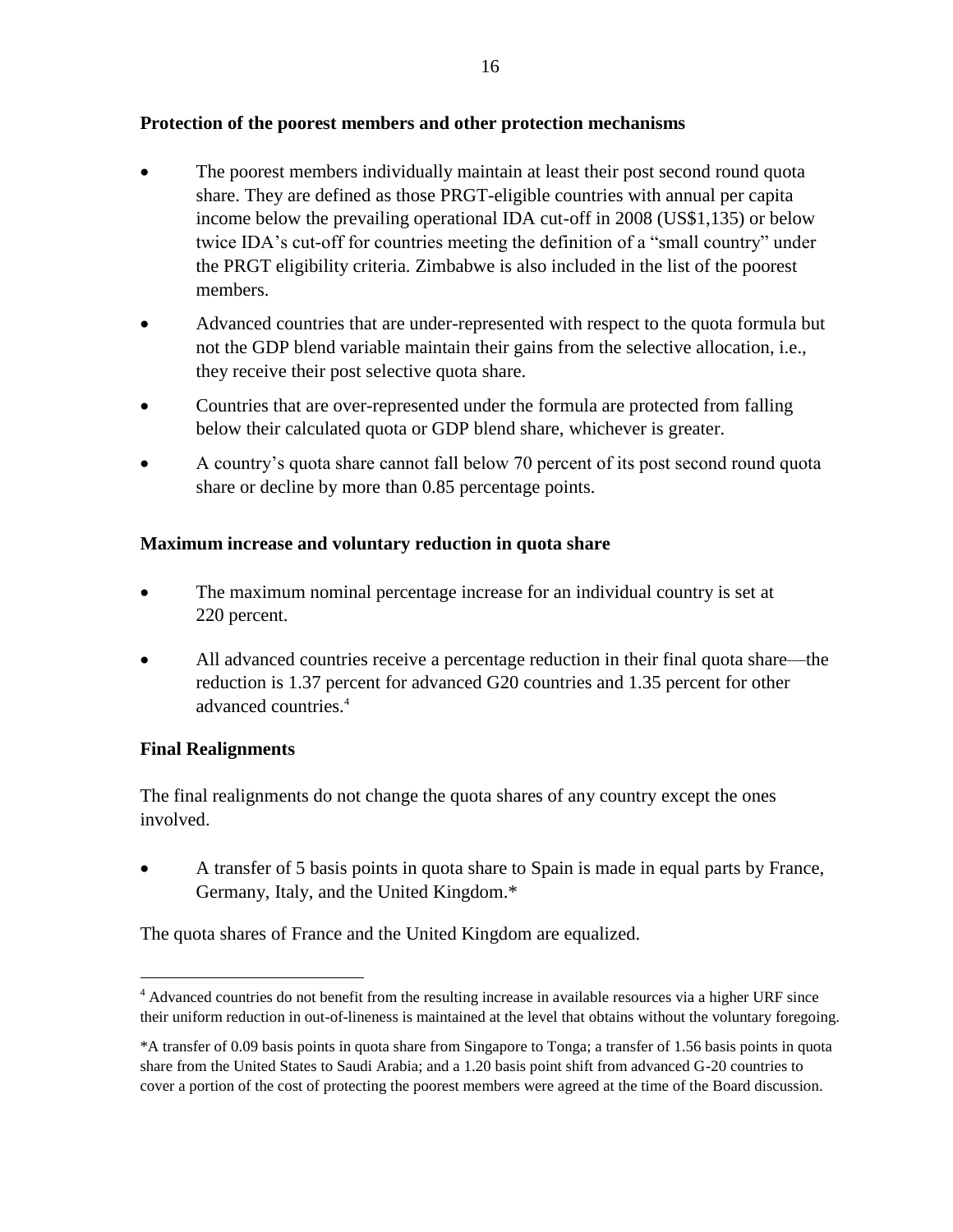|                           | <b>GDP Blend</b><br>Calculated |          |               | Quota Shares            |          | <b>Voting Shares</b> |                           |               |
|---------------------------|--------------------------------|----------|---------------|-------------------------|----------|----------------------|---------------------------|---------------|
|                           | Quota Share                    | Share 2/ | Pre-Singapore | Post Second<br>Round 3/ | Proposed | Pre-Singapore        | Post Second<br>Round 3/4/ | Proposed 3/4/ |
| <b>United States</b>      | 16.987                         | 21.645   | 17.380        | 17.670                  | 17.428   | 17.023               | 16.727                    | 16.498        |
| Japan                     | 6.493                          | 7.282    | 6.228         | 6.556                   | 6.466    | 6.108                | 6.225                     | 6.140         |
| Germany                   | 5.678                          | 5.201    | 6.086         | 6.110                   | 5.588    | 5.968                | 5.803                     | 5.310         |
| France                    | 3.789                          | 4.036    | 5.024         | 4.505                   | 4.228    | 4.929                | 4.286                     | 4.025         |
| <b>United Kingdom</b>     | 4.663                          | 4.151    | 5.024         | 4.505                   | 4.228    | 4.929                | 4.286                     | 4.025         |
| China 5/                  | 7.917                          | 8.128    | 2.980         | 3.996                   | 6.394    | 2.928                | 3.806                     | 6.071         |
| Italy                     | 2.992                          | 3.379    | 3.301         | 3.306                   | 3.162    | 3.242                | 3.154                     | 3.017         |
| Saudi Arabia              | 1.337                          | 0.842    | 3.268         | 2.930                   | 2.080    | 3.210                | 2.799                     | 1.995         |
| Canada                    | 2.303                          | 2.345    | 2.980         | 2.672                   | 2.313    | 2.928                | 2.554                     | 2.215         |
| <b>Russian Federation</b> | 2.938                          | 2.746    | 2.782         | 2.494                   | 2.706    | 2.734                | 2.386                     | 2.587         |
| India                     | 2.403                          | 3.027    | 1.945         | 2.442                   | 2.751    | 1.916                | 2.337                     | 2.629         |
| Netherlands               | 1.857                          | 1.308    | 2.415         | 2.166                   | 1.832    | 2.375                | 2.076                     | 1.761         |
| Belgium                   | 1.324                          | 0.784    | 2.155         | 1.932                   | 1.345    | 2.120                | 1.855                     | 1.300         |
| Brazil                    | 2.153                          | 2.654    | 1.420         | 1.783                   | 2.316    | 1.402                | 1.714                     | 2.218         |
| Spain                     | 2.236                          | 2.422    | 1.426         | 1.688                   | 2.000    | 1.408                | 1.624                     | 1.919         |
| Mexico                    | 1.793                          | 2.080    | 1.210         | 1.521                   | 1.869    | 1.196                | 1.467                     | 1.796         |
| Switzerland               | 1.227                          | 0.724    | 1.618         | 1.451                   | 1.210    | 1.595                | 1.400                     | 1.173         |
| Korea, Republic of        | 2.108                          | 1.909    | 0.764         | 1.412                   | 1.800    | 0.760                | 1.364                     | 1.731         |
| Australia                 | 1.396                          | 1.537    | 1.514         | 1.358                   | 1.379    | 1.494                | 1.312                     | 1.332         |
| Venezuela, R. B. de       | 0.484                          | 0.518    | 1.244         | 1.115                   | 0.781    | 1.229                | 1.084                     | 0.767         |
| Sweden                    | 0.942                          | 0.743    | 1.121         | 1.005                   | 0.929    | 1.108                | 0.979                     | 0.907         |
| Argentina                 | 0.597                          | 0.669    | 0.990         | 0.888                   | 0.669    | 0.981                | 0.869                     | 0.661         |
| Austria                   | 0.836                          | 0.650    | 0.876         | 0.887                   | 0.825    | 0.869                | 0.867                     | 0.809         |
| Indonesia                 | 0.902                          | 1.053    | 0.973         | 0.872                   | 0.975    | 0.964                | 0.854                     | 0.951         |
| Denmark                   | 0.731                          | 0.508    | 0.769         | 0.793                   | 0.721    | 0.764                | 0.779                     | 0.711         |
| Norway                    | 0.812                          | 0.631    | 0.782         | 0.790                   | 0.788    | 0.777                | 0.776                     | 0.774         |
| South Africa              | 0.578                          | 0.640    | 0.874         | 0.784                   | 0.640    | 0.867                | 0.770                     | 0.634         |
| Malaysia                  | 0.792                          | 0.471    | 0.695         | 0.744                   | 0.762    | 0.692                | 0.733                     | 0.750         |
| Nigeria                   | 0.477                          | 0.410    | 0.820         | 0.735                   | 0.515    | 0.814                | 0.724                     | 0.516         |
| Poland                    | 0.949                          | 0.911    | 0.640         | 0.708                   | 0.859    | 0.638                | 0.699                     | 0.841         |
| Iran, Islamic Republic of | 0.658                          | 0.842    | 0.700         | 0.628                   | 0.748    | 0.697                | 0.623                     | 0.736         |
| Turkey                    | 1.148                          | 1.296    | 0.451         | 0.611                   | 0.977    | 0.453                | 0.607                     | 0.953         |
| Thailand                  | 0.789                          | 0.636    | 0.506         | 0.604                   | 0.674    | 0.507                | 0.600                     | 0.666         |
| Singapore                 | 1.195                          | 0.356    | 0.404         | 0.591                   | 0.817    | 0.406                | 0.588                     | 0.802         |
| Kuwait                    | 0.315                          | 0.242    | 0.646         | 0.579                   | 0.406    | 0.644                | 0.577                     | 0.413         |

**(In percent)**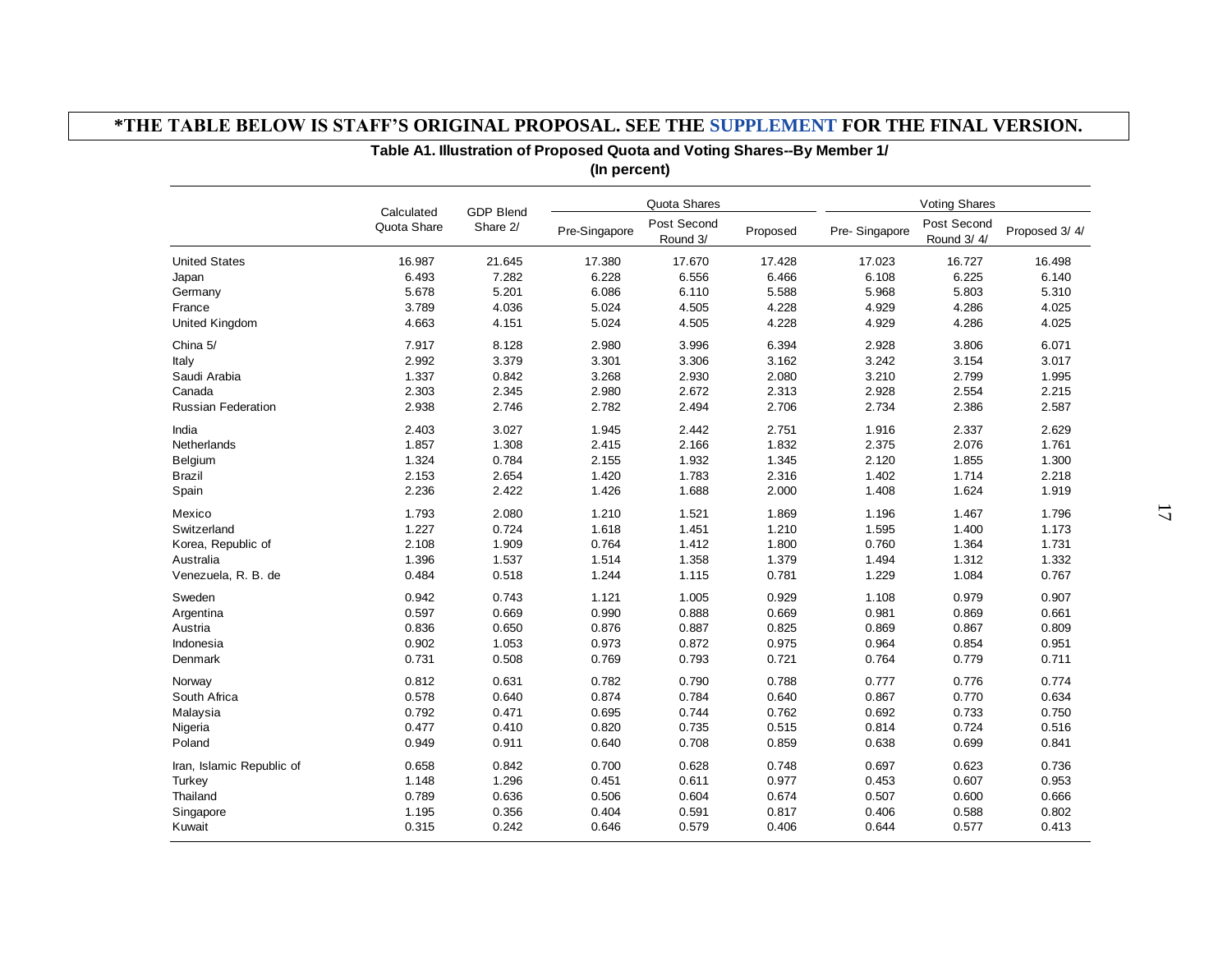|                             | Calculated  | <b>GDP Blend</b> |               | Quota Shares            |          |               | <b>Voting Shares</b>      |               |
|-----------------------------|-------------|------------------|---------------|-------------------------|----------|---------------|---------------------------|---------------|
|                             | Quota Share | Share 2/         | Pre-Singapore | Post Second<br>Round 3/ | Proposed | Pre-Singapore | Post Second<br>Round 3/4/ | Proposed 3/4/ |
| Ukraine                     | 0.422       | 0.393            | 0.642         | 0.576                   | 0.422    | 0.640         | 0.573                     | 0.428         |
| Finland                     | 0.513       | 0.421            | 0.591         | 0.530                   | 0.506    | 0.590         | 0.530                     | 0.507         |
| Ireland                     | 1.077       | 0.428            | 0.392         | 0.528                   | 0.724    | 0.395         | 0.528                     | 0.713         |
| Algeria                     | 0.411       | 0.323            | 0.587         | 0.526                   | 0.411    | 0.586         | 0.527                     | 0.418         |
| Iraq                        | 0.267       | 0.162            | 0.556         | 0.499                   | 0.349    | 0.556         | 0.501                     | 0.359         |
| Libya                       | 0.252       | 0.150            | 0.526         | 0.471                   | 0.330    | 0.526         | 0.475                     | 0.341         |
| Greece                      | 0.572       | 0.586            | 0.385         | 0.462                   | 0.509    | 0.388         | 0.466                     | 0.511         |
| Israel                      | 0.408       | 0.343            | 0.434         | 0.445                   | 0.403    | 0.437         | 0.450                     | 0.410         |
| Hungary                     | 0.407       | 0.300            | 0.486         | 0.436                   | 0.407    | 0.487         | 0.441                     | 0.414         |
| Pakistan                    | 0.342       | 0.449            | 0.484         | 0.434                   | 0.426    | 0.485         | 0.439                     | 0.432         |
| Romania                     | 0.380       | 0.369            | 0.482         | 0.432                   | 0.380    | 0.483         | 0.438                     | 0.388         |
| Portugal                    | 0.448       | 0.426            | 0.406         | 0.432                   | 0.432    | 0.409         | 0.438                     | 0.438         |
| Philippines                 | 0.430       | 0.379            | 0.412         | 0.428                   | 0.428    | 0.414         | 0.433                     | 0.434         |
| <b>Czech Republic</b>       | 0.519       | 0.387            | 0.383         | 0.420                   | 0.457    | 0.387         | 0.427                     | 0.462         |
| Egypt                       | 0.404       | 0.452            | 0.442         | 0.396                   | 0.427    | 0.444         | 0.404                     | 0.433         |
| New Zealand                 | 0.262       | 0.232            | 0.419         | 0.375                   | 0.263    | 0.421         | 0.384                     | 0.278         |
| Chile                       | 0.377       | 0.356            | 0.401         | 0.359                   | 0.366    | 0.403         | 0.369                     | 0.375         |
| Colombia                    | 0.381       | 0.500            | 0.362         | 0.325                   | 0.429    | 0.366         | 0.336                     | 0.435         |
| <b>United Arab Emirates</b> | 0.767       | 0.381            | 0.286         | 0.316                   | 0.485    | 0.292         | 0.328                     | 0.488         |
| <b>Bulgaria</b>             | 0.164       | 0.116            | 0.300         | 0.269                   | 0.188    | 0.305         | 0.283                     | 0.207         |
| Peru                        | 0.270       | 0.290            | 0.299         | 0.268                   | 0.280    | 0.304         | 0.282                     | 0.294         |
| Morocco                     | 0.185       | 0.188            | 0.275         | 0.247                   | 0.188    | 0.281         | 0.263                     | 0.207         |
| Bangladesh                  | 0.169       | 0.238            | 0.250         | 0.224                   | 0.224    | 0.256         | 0.241                     | 0.241         |
| Congo, Dem. Rep. of         | 0.035       | 0.029            | 0.249         | 0.224                   | 0.224    | 0.256         | 0.241                     | 0.241         |
| Zambia                      | 0.039       | 0.030            | 0.229         | 0.205                   | 0.205    | 0.235         | 0.223                     | 0.223         |
| Serbia                      | 0.129       | 0.107            | 0.219         | 0.196                   | 0.137    | 0.226         | 0.215                     | 0.159         |
| Vietnam                     | 0.303       | 0.248            | 0.154         | 0.193                   | 0.242    | 0.162         | 0.212                     | 0.258         |
| Kazakhstan                  | 0.328       | 0.250            | 0.171         | 0.179                   | 0.243    | 0.179         | 0.199                     | 0.259         |
| Slovak Republic             | 0.261       | 0.174            | 0.167         | 0.179                   | 0.210    | 0.175         | 0.199                     | 0.228         |
| Luxembourg                  | 0.503       | 0.093            | 0.131         | 0.176                   | 0.277    | 0.139         | 0.195                     | 0.291         |
| Sri Lanka                   | 0.089       | 0.107            | 0.193         | 0.173                   | 0.121    | 0.201         | 0.193                     | 0.144         |
| <b>Belarus</b>              | 0.143       | 0.139            | 0.181         | 0.162                   | 0.143    | 0.188         | 0.183                     | 0.164         |
| Ghana                       | 0.050       | 0.045            | 0.173         | 0.155                   | 0.155    | 0.180         | 0.176                     | 0.176         |
| Croatia                     | 0.150       | 0.133            | 0.171         | 0.153                   | 0.150    | 0.179         | 0.174                     | 0.172         |
| Zimbabwe                    | 0.016       | 0.011            | 0.165         | 0.148                   | 0.148    | 0.173         | 0.170                     | 0.170         |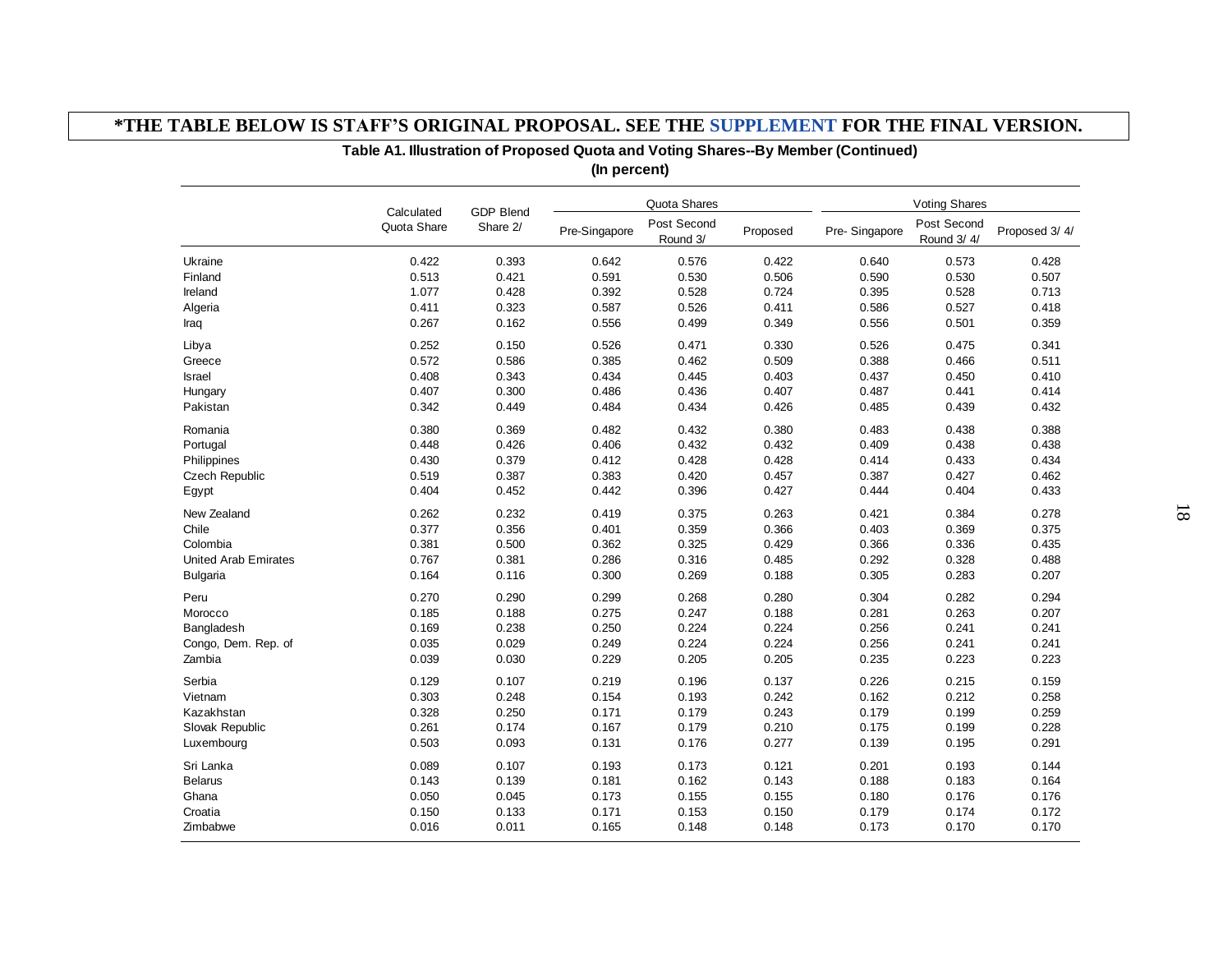|                                  | <b>GDP Blend</b><br>Calculated |          |               | Quota Shares            |          | <b>Voting Shares</b> |                           |               |
|----------------------------------|--------------------------------|----------|---------------|-------------------------|----------|----------------------|---------------------------|---------------|
|                                  | Quota Share                    | Share 2/ | Pre-Singapore | Post Second<br>Round 3/ | Proposed | Pre-Singapore        | Post Second<br>Round 3/4/ | Proposed 3/4/ |
| Ecuador                          | 0.147                          | 0.135    | 0.141         | 0.146                   | 0.146    | 0.150                | 0.167                     | 0.168         |
| Syrian Arab Republic             | 0.208                          | 0.293    | 0.137         | 0.145                   | 0.233    | 0.146                | 0.167                     | 0.249         |
| Trinidad and Tobago              | 0.064                          | 0.049    | 0.157         | 0.141                   | 0.099    | 0.165                | 0.162                     | 0.123         |
| Côte d'Ivoire                    | 0.056                          | 0.054    | 0.152         | 0.136                   | 0.136    | 0.160                | 0.158                     | 0.158         |
| Sudan                            | 0.089                          | 0.117    | 0.147         | 0.132                   | 0.132    | 0.156                | 0.154                     | 0.154         |
| Uruguay                          | 0.077                          | 0.062    | 0.143         | 0.129                   | 0.090    | 0.152                | 0.151                     | 0.114         |
| Qatar                            | 0.194                          | 0.156    | 0.123         | 0.127                   | 0.154    | 0.132                | 0.149                     | 0.175         |
| Tunisia                          | 0.114                          | 0.103    | 0.134         | 0.120                   | 0.114    | 0.143                | 0.143                     | 0.137         |
| Angola                           | 0.214                          | 0.142    | 0.134         | 0.120                   | 0.155    | 0.143                | 0.143                     | 0.176         |
| Uzbekistan                       | 0.071                          | 0.078    | 0.129         | 0.116                   | 0.116    | 0.138                | 0.139                     | 0.139         |
| Slovenia                         | 0.136                          | 0.102    | 0.108         | 0.115                   | 0.123    | 0.118                | 0.138                     | 0.146         |
| Jamaica                          | 0.047                          | 0.036    | 0.128         | 0.115                   | 0.080    | 0.137                | 0.138                     | 0.105         |
| Kenya                            | 0.076                          | 0.078    | 0.127         | 0.114                   | 0.114    | 0.136                | 0.137                     | 0.137         |
| Lebanon                          | 0.168                          | 0.068    | 0.095         | 0.112                   | 0.133    | 0.104                | 0.135                     | 0.155         |
| Myanmar                          | 0.057                          | 0.072    | 0.121         | 0.108                   | 0.108    | 0.130                | 0.132                     | 0.132         |
| Yemen, Republic of               | 0.100                          | 0.072    | 0.114         | 0.102                   | 0.102    | 0.123                | 0.126                     | 0.126         |
| Oman                             | 0.139                          | 0.106    | 0.091         | 0.099                   | 0.114    | 0.100                | 0.123                     | 0.137         |
| Dominican Republic               | 0.097                          | 0.105    | 0.102         | 0.092                   | 0.100    | 0.112                | 0.116                     | 0.124         |
| Brunei Darussalam                | 0.042                          | 0.027    | 0.101         | 0.090                   | 0.063    | 0.110                | 0.115                     | 0.089         |
| Guatemala                        | 0.086                          | 0.092    | 0.098         | 0.088                   | 0.090    | 0.108                | 0.113                     | 0.114         |
| Panama                           | 0.079                          | 0.053    | 0.097         | 0.087                   | 0.079    | 0.106                | 0.111                     | 0.104         |
| Tanzania                         | 0.046                          | 0.058    | 0.093         | 0.083                   | 0.083    | 0.103                | 0.108                     | 0.108         |
| Costa Rica                       | 0.077                          | 0.069    | 0.077         | 0.078                   | 0.077    | 0.087                | 0.104                     | 0.103         |
| Cameroon                         | 0.058                          | 0.058    | 0.087         | 0.078                   | 0.058    | 0.096                | 0.103                     | 0.084         |
| Lithuania                        | 0.111                          | 0.095    | 0.067         | 0.077                   | 0.093    | 0.077                | 0.102                     | 0.117         |
| Uganda                           | 0.055                          | 0.044    | 0.084         | 0.076                   | 0.076    | 0.094                | 0.101                     | 0.101         |
| <b>Bahrain</b>                   | 0.098                          | 0.045    | 0.063         | 0.074                   | 0.083    | 0.073                | 0.099                     | 0.108         |
| <b>Bolivia</b>                   | 0.047                          | 0.050    | 0.080         | 0.072                   | 0.050    | 0.090                | 0.097                     | 0.077         |
| El Salvador                      | 0.060                          | 0.059    | 0.080         | 0.072                   | 0.060    | 0.090                | 0.097                     | 0.086         |
| Jordan                           | 0.073                          | 0.047    | 0.080         | 0.072                   | 0.072    | 0.090                | 0.097                     | 0.097         |
| Bosnia and Herzegovina           | 0.056                          | 0.042    | 0.079         | 0.071                   | 0.056    | 0.089                | 0.096                     | 0.082         |
| Afghanistan, Islamic Republic of | 0.041                          | 0.029    | 0.076         | 0.068                   | 0.068    | 0.086                | 0.094                     | 0.094         |
| Senegal                          | 0.032                          | 0.033    | 0.076         | 0.068                   | 0.068    | 0.086                | 0.094                     | 0.094         |
| Azerbaijan                       | 0.086                          | 0.089    | 0.075         | 0.067                   | 0.082    | 0.085                | 0.093                     | 0.107         |
| Cyprus                           | 0.065                          | 0.046    | 0.065         | 0.066                   | 0.064    | 0.075                | 0.092                     | 0.090         |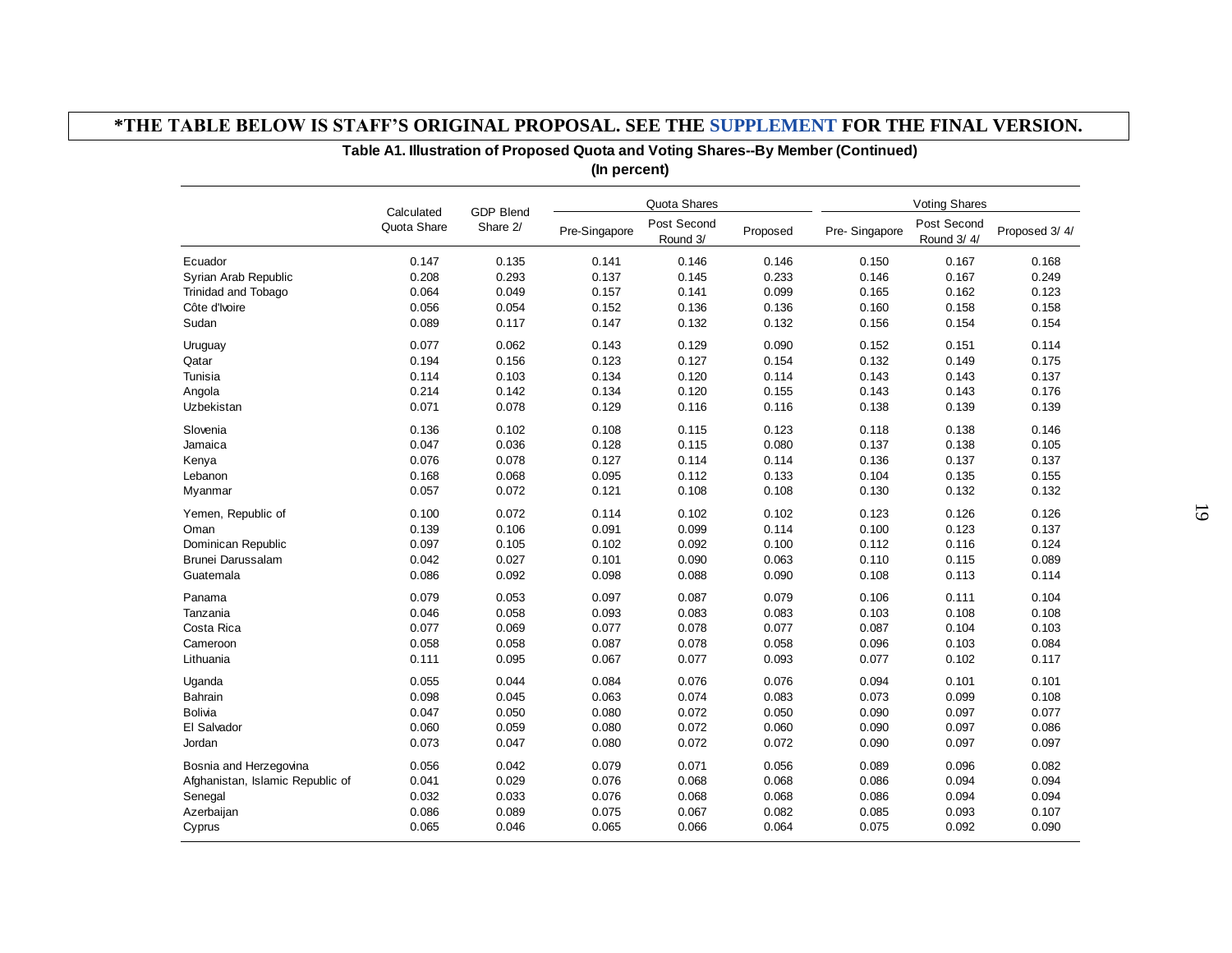|                    | Calculated  | <b>GDP Blend</b> | Quota Shares  |                         |          |               | <b>Voting Shares</b>      |               |  |
|--------------------|-------------|------------------|---------------|-------------------------|----------|---------------|---------------------------|---------------|--|
|                    | Quota Share | Share 2/         | Pre-Singapore | Post Second<br>Round 3/ | Proposed | Pre-Singapore | Post Second<br>Round 3/4/ | Proposed 3/4/ |  |
| Gabon              | 0.040       | 0.033            | 0.072         | 0.065                   | 0.045    | 0.082         | 0.091                     | 0.072         |  |
| Georgia            | 0.030       | 0.030            | 0.070         | 0.063                   | 0.044    | 0.080         | 0.089                     | 0.071         |  |
| Latvia             | 0.086       | 0.066            | 0.059         | 0.060                   | 0.070    | 0.070         | 0.086                     | 0.095         |  |
| Namibia            | 0.023       | 0.021            | 0.064         | 0.057                   | 0.040    | 0.074         | 0.084                     | 0.067         |  |
| Ethiopia           | 0.054       | 0.070            | 0.063         | 0.056                   | 0.063    | 0.073         | 0.082                     | 0.089         |  |
| Papua New Guinea   | 0.030       | 0.020            | 0.062         | 0.055                   | 0.055    | 0.072         | 0.082                     | 0.082         |  |
| Bahamas, The       | 0.022       | 0.018            | 0.061         | 0.055                   | 0.038    | 0.071         | 0.081                     | 0.066         |  |
| Nicaragua          | 0.026       | 0.021            | 0.061         | 0.055                   | 0.055    | 0.071         | 0.081                     | 0.081         |  |
| Honduras           | 0.052       | 0.041            | 0.061         | 0.054                   | 0.052    | 0.071         | 0.081                     | 0.079         |  |
| Liberia            | 0.013       | 0.002            | 0.060         | 0.054                   | 0.054    | 0.071         | 0.081                     | 0.081         |  |
| Moldova            | 0.021       | 0.015            | 0.058         | 0.052                   | 0.036    | 0.068         | 0.078                     | 0.064         |  |
| Madagascar         | 0.026       | 0.025            | 0.057         | 0.051                   | 0.051    | 0.067         | 0.078                     | 0.078         |  |
| Iceland            | 0.100       | 0.034            | 0.055         | 0.049                   | 0.067    | 0.065         | 0.076                     | 0.093         |  |
| Mozambique         | 0.031       | 0.025            | 0.053         | 0.048                   | 0.048    | 0.063         | 0.074                     | 0.074         |  |
| Guinea             | 0.014       | 0.013            | 0.050         | 0.045                   | 0.045    | 0.060         | 0.072                     | 0.072         |  |
| Sierra Leone       | 0.006       | 0.006            | 0.049         | 0.044                   | 0.044    | 0.059         | 0.071                     | 0.071         |  |
| Malta              | 0.035       | 0.018            | 0.048         | 0.043                   | 0.035    | 0.058         | 0.070                     | 0.063         |  |
| Mauritius          | 0.027       | 0.022            | 0.048         | 0.043                   | 0.030    | 0.058         | 0.070                     | 0.058         |  |
| Paraguay           | 0.043       | 0.039            | 0.047         | 0.042                   | 0.042    | 0.057         | 0.069                     | 0.069         |  |
| Turkmenistan       | 0.062       | 0.051            | 0.035         | 0.041                   | 0.050    | 0.046         | 0.068                     | 0.077         |  |
| Estonia            | 0.071       | 0.049            | 0.031         | 0.039                   | 0.051    | 0.041         | 0.067                     | 0.078         |  |
| Mali               | 0.032       | 0.022            | 0.044         | 0.039                   | 0.039    | 0.054         | 0.066                     | 0.066         |  |
| Suriname           | 0.010       | 0.006            | 0.043         | 0.039                   | 0.027    | 0.054         | 0.066                     | 0.055         |  |
| Armenia            | 0.025       | 0.026            | 0.043         | 0.039                   | 0.027    | 0.054         | 0.066                     | 0.055         |  |
| Guyana             | 0.007       | 0.004            | 0.043         | 0.038                   | 0.027    | 0.053         | 0.065                     | 0.055         |  |
| Kyrgyz Republic    | 0.017       | 0.014            | 0.042         | 0.037                   | 0.037    | 0.052         | 0.065                     | 0.065         |  |
| Botswana           | 0.049       | 0.036            | 0.029         | 0.037                   | 0.041    | 0.040         | 0.064                     | 0.068         |  |
| Cambodia           | 0.034       | 0.033            | 0.041         | 0.037                   | 0.037    | 0.052         | 0.064                     | 0.064         |  |
| Tajikistan         | 0.019       | 0.015            | 0.041         | 0.036                   | 0.036    | 0.051         | 0.064                     | 0.064         |  |
| Congo, Republic of | 0.034       | 0.024            | 0.040         | 0.035                   | 0.034    | 0.050         | 0.063                     | 0.062         |  |
| Haiti              | 0.016       | 0.018            | 0.038         | 0.034                   | 0.034    | 0.049         | 0.062                     | 0.062         |  |
| Somalia            | 0.002       | 0.002            | 0.038         | 0.034                   | 0.034    | 0.049         | 0.062                     | 0.062         |  |
| Rwanda             | 0.011       | 0.013            | 0.037         | 0.034                   | 0.034    | 0.048         | 0.061                     | 0.061         |  |
| <b>Burundi</b>     | 0.003       | 0.004            | 0.036         | 0.032                   | 0.032    | 0.047         | 0.060                     | 0.060         |  |
| Togo               | 0.010       | 0.008            | 0.034         | 0.031                   | 0.031    | 0.045         | 0.059                     | 0.059         |  |

**(In percent)**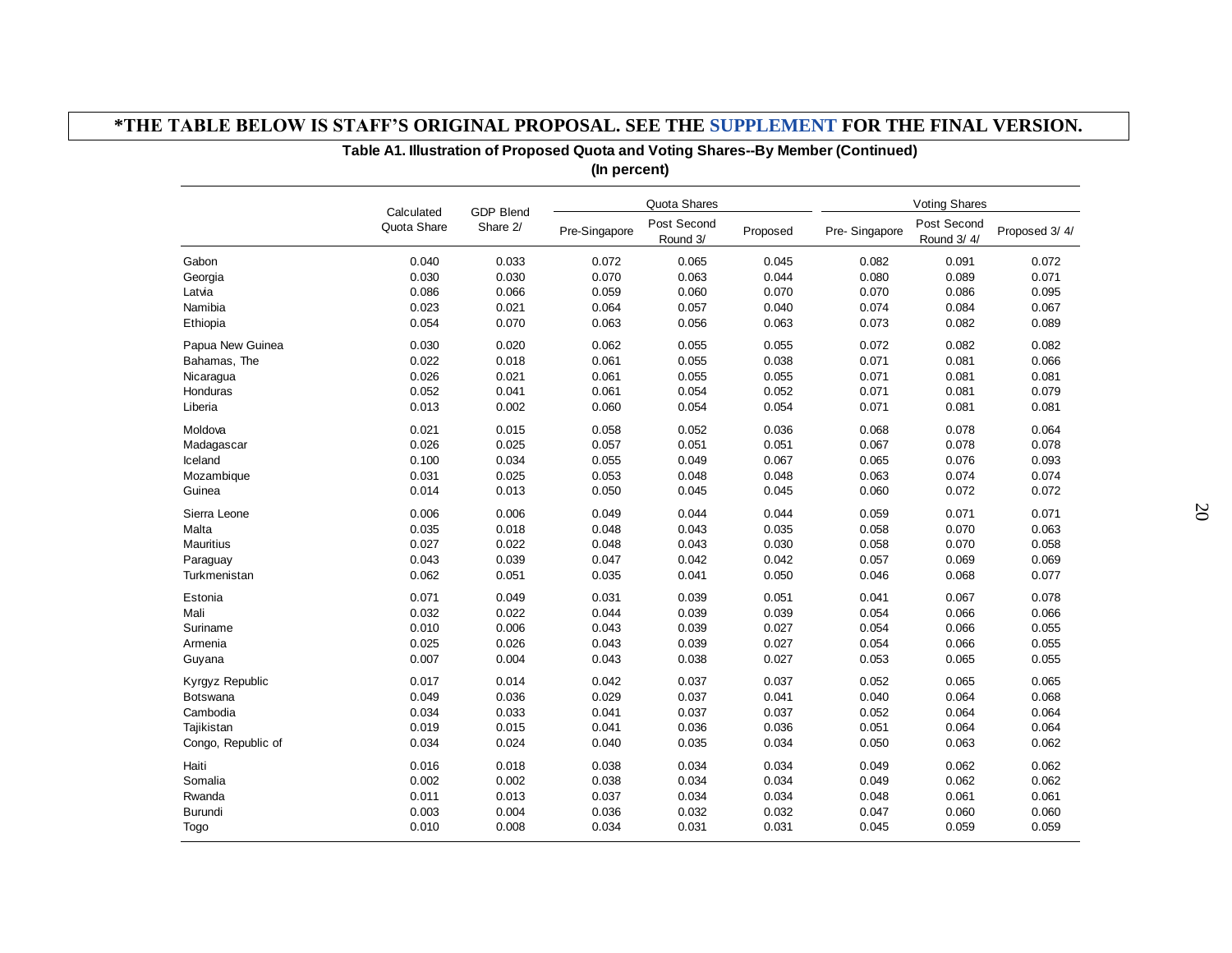|                            | <b>GDP Blend</b><br>Calculated |          |               | Quota Shares            |          | <b>Voting Shares</b> |                           |               |
|----------------------------|--------------------------------|----------|---------------|-------------------------|----------|----------------------|---------------------------|---------------|
|                            | Quota Share                    | Share 2/ | Pre-Singapore | Post Second<br>Round 3/ | Proposed | Pre-Singapore        | Post Second<br>Round 3/4/ | Proposed 3/4/ |
| Nepal                      | 0.032                          | 0.035    | 0.033         | 0.030                   | 0.033    | 0.044                | 0.058                     | 0.061         |
| Fiji                       | 0.012                          | 0.008    | 0.033         | 0.029                   | 0.021    | 0.044                | 0.057                     | 0.049         |
| Malawi                     | 0.029                          | 0.013    | 0.032         | 0.029                   | 0.029    | 0.043                | 0.057                     | 0.057         |
| Macedonia, FYR             | 0.030                          | 0.025    | 0.032         | 0.029                   | 0.029    | 0.043                | 0.057                     | 0.057         |
| <b>Barbados</b>            | 0.013                          | 0.009    | 0.032         | 0.028                   | 0.020    | 0.042                | 0.056                     | 0.048         |
| Chad                       | 0.032                          | 0.024    | 0.026         | 0.028                   | 0.029    | 0.037                | 0.056                     | 0.057         |
| Niger                      | 0.013                          | 0.014    | 0.031         | 0.028                   | 0.028    | 0.042                | 0.055                     | 0.055         |
| Mauritania                 | 0.011                          | 0.009    | 0.030         | 0.027                   | 0.027    | 0.041                | 0.055                     | 0.055         |
| Benin                      | 0.023                          | 0.018    | 0.029         | 0.026                   | 0.026    | 0.040                | 0.054                     | 0.054         |
| <b>Burkina Faso</b>        | 0.019                          | 0.024    | 0.028         | 0.025                   | 0.025    | 0.039                | 0.053                     | 0.053         |
| Albania                    | 0.031                          | 0.031    | 0.023         | 0.025                   | 0.029    | 0.034                | 0.053                     | 0.057         |
| Kosovo                     | 0.016                          | 0.015    | Щ.            | 0.025                   | 0.017    | $\overline{a}$       | 0.053                     | 0.046         |
| Central African Republic   | 0.006                          | 0.005    | 0.026         | 0.023                   | 0.023    | 0.037                | 0.051                     | 0.051         |
| Lao People's Dem. Republic | 0.014                          | 0.016    | 0.025         | 0.022                   | 0.022    | 0.036                | 0.050                     | 0.050         |
| <b>Equatorial Guinea</b>   | 0.052                          | 0.030    | 0.015         | 0.022                   | 0.033    | 0.026                | 0.050                     | 0.061         |
| Mongolia                   | 0.015                          | 0.013    | 0.024         | 0.021                   | 0.015    | 0.035                | 0.050                     | 0.044         |
| Swaziland                  | 0.016                          | 0.009    | 0.024         | 0.021                   | 0.016    | 0.035                | 0.050                     | 0.045         |
| Lesotho                    | 0.010                          | 0.005    | 0.016         | 0.015                   | 0.015    | 0.027                | 0.043                     | 0.043         |
| Gambia, The                | 0.003                          | 0.003    | 0.015         | 0.013                   | 0.013    | 0.026                | 0.042                     | 0.042         |
| Montenegro                 | 0.015                          | 0.011    | 0.013         | 0.012                   | 0.013    | 0.024                | 0.040                     | 0.041         |
| San Marino                 | 0.012                          | 0.005    | 0.008         | 0.009                   | 0.010    | 0.019                | 0.038                     | 0.039         |
| <b>Belize</b>              | 0.006                          | 0.004    | 0.009         | 0.008                   | 0.006    | 0.020                | 0.037                     | 0.035         |
| Eritrea                    | 0.006                          | 0.005    | 0.007         | 0.008                   | 0.008    | 0.019                | 0.037                     | 0.037         |
| Vanuatu                    | 0.002                          | 0.002    | 0.008         | 0.007                   | 0.005    | 0.019                | 0.036                     | 0.034         |
| Djibouti                   | 0.004                          | 0.003    | 0.007         | 0.007                   | 0.007    | 0.019                | 0.036                     | 0.036         |
| St. Lucia                  | 0.004                          | 0.003    | 0.007         | 0.006                   | 0.004    | 0.018                | 0.035                     | 0.034         |
| Guinea-Bissau              | 0.002                          | 0.001    | 0.007         | 0.006                   | 0.006    | 0.018                | 0.035                     | 0.035         |
| Antigua and Barbuda        | 0.004                          | 0.003    | 0.006         | 0.006                   | 0.004    | 0.018                | 0.035                     | 0.033         |
| Grenada                    | 0.003                          | 0.002    | 0.005         | 0.005                   | 0.003    | 0.017                | 0.034                     | 0.033         |
| Samoa                      | 0.003                          | 0.002    | 0.005         | 0.005                   | 0.003    | 0.017                | 0.034                     | 0.033         |
| Cape Verde                 | 0.005                          | 0.004    | 0.004         | 0.005                   | 0.005    | 0.016                | 0.034                     | 0.034         |
| Seychelles                 | 0.005                          | 0.003    | 0.004         | 0.005                   | 0.005    | 0.015                | 0.034                     | 0.034         |
| Timor-Leste                | 0.007                          | 0.003    | 0.004         | 0.005                   | 0.005    | 0.015                | 0.034                     | 0.034         |
| Solomon Islands            | 0.003                          | 0.002    | 0.005         | 0.004                   | 0.004    | 0.016                | 0.034                     | 0.034         |
| <b>Maldives</b>            | 0.005                          | 0.003    | 0.004         | 0.004                   | 0.004    | 0.015                | 0.033                     | 0.034         |

21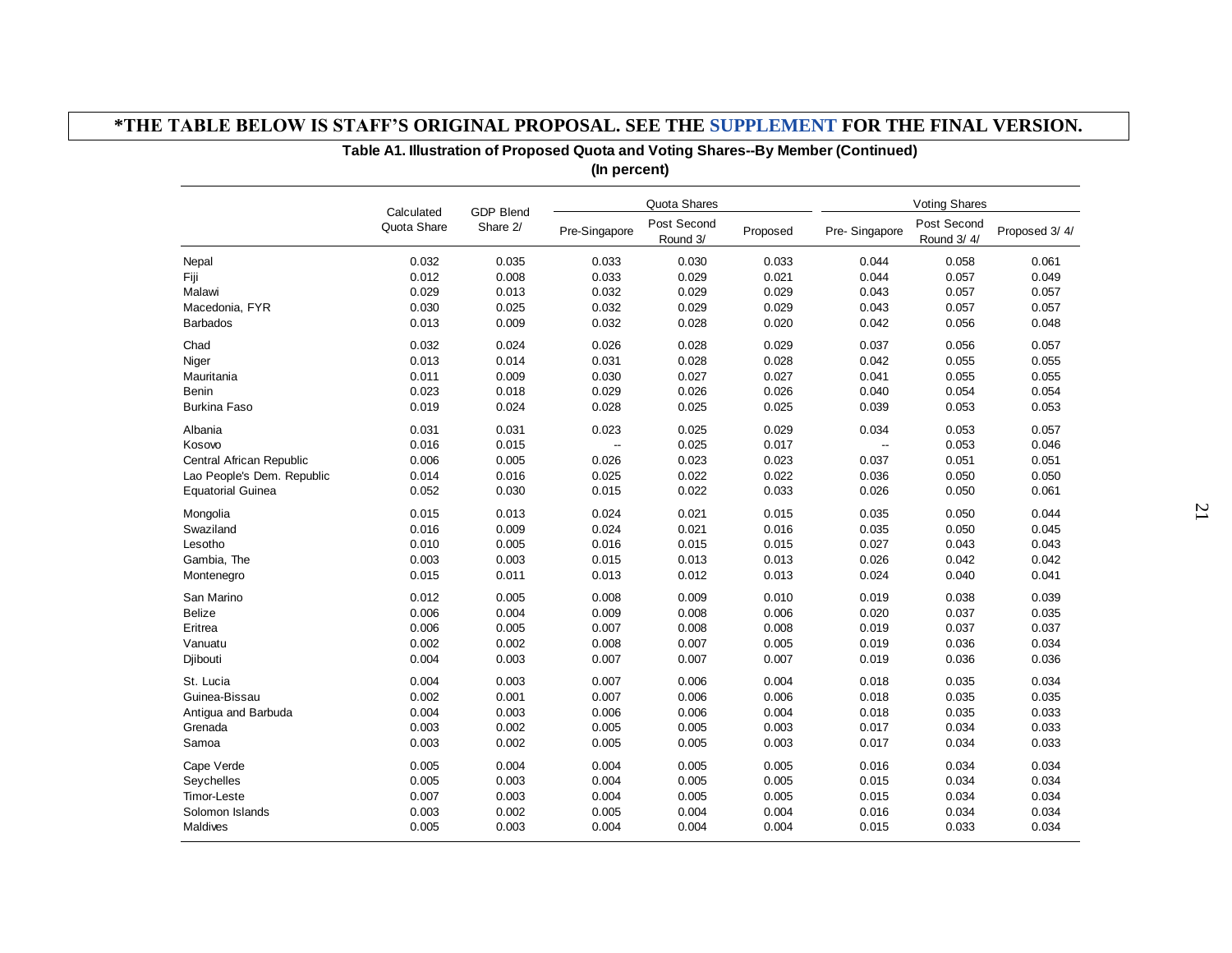| (In percent)                   |                           |                  |               |                         |          |                      |                           |               |  |
|--------------------------------|---------------------------|------------------|---------------|-------------------------|----------|----------------------|---------------------------|---------------|--|
|                                |                           | <b>GDP Blend</b> | Quota Shares  |                         |          | <b>Voting Shares</b> |                           |               |  |
|                                | Calculated<br>Quota Share | Share 2/         | Pre-Singapore | Post Second<br>Round 3/ | Proposed | Pre-Singapore        | Post Second<br>Round 3/4/ | Proposed 3/4/ |  |
| Comoros                        | 0.0019                    | 0.0014           | 0.0042        | 0.0037                  | 0.0037   | 0.0155               | 0.0329                    | 0.0329        |  |
| St. Kitts and Nevis            | 0.0022                    | 0.0015           | 0.0042        | 0.0037                  | 0.0026   | 0.0155               | 0.0329                    | 0.0319        |  |
| <b>Bhutan</b>                  | 0.0050                    | 0.0044           | 0.0029        | 0.0036                  | 0.0043   | 0.0143               | 0.0328                    | 0.0335        |  |
| St. Vincent and the Grenadines | 0.0024                    | 0.0018           | 0.0039        | 0.0035                  | 0.0025   | 0.0152               | 0.0327                    | 0.0317        |  |
| Dominica                       | 0.0017                    | 0.0012           | 0.0038        | 0.0034                  | 0.0024   | 0.0152               | 0.0327                    | 0.0317        |  |
| São Tomé and Príncipe          | 0.0016                    | 0.0005           | 0.0035        | 0.0031                  | 0.0031   | 0.0148               | 0.0323                    | 0.0323        |  |
| Tonga                          | 0.0013                    | 0.0009           | 0.0032        | 0.0029                  | 0.0020   | 0.0146               | 0.0321                    | 0.0313        |  |
| Kiribati                       | 0.0018                    | 0.0008           | 0.0026        | 0.0023                  | 0.0018   | 0.0140               | 0.0316                    | 0.0311        |  |
| Micronesia, Fed. States of     | 0.0014                    | 0.0011           | 0.0024        | 0.0021                  | 0.0015   | 0.0138               | 0.0314                    | 0.0308        |  |
| Marshall Islands               | 0.0010                    | 0.0007           | 0.0016        | 0.0015                  | 0.0010   | 0.0131               | 0.0308                    | 0.0304        |  |
| Palau                          | 0.0010                    | 0.0007           | 0.0015        | 0.0015                  | 0.0010   | 0.0129               | 0.0308                    | 0.0304        |  |
| Tuvalu                         | 0.0004                    | 0.0001           | --            | 0.0008                  | 0.0005   | --                   | 0.0301                    | 0.0299        |  |

#### **Table A1. Illustration of Proposed Quota and Voting Shares--By Member (Concluded)**

Source: Finance Department.

1/ See Annex I for a description of the allocation mechanism.

2/ GDP blended using 60 percent market and 40 percent PPP exchange rates, compressed using a factor of 0.95.

3/ Includes ad hoc increases for 54 eligible members that are not yet effective; also includes Kosovo and Tuvalu which became members on June 29, 2009 and June 24, 2010, respectively. For the two countries that have not yet consented to, and paid for, their quota increases, 11th Review proposed quotas are used.

4/ Basic votes are calculated using the agreed percentage of total votes, 5.502 percent of total votes (provided there are no fractional votes) as in the Proposed Amendment to Enhance Voice and Participation, which has not yet entered into effect.

5/ Includes China, P.R., Hong Kong SAR, and Macao SAR.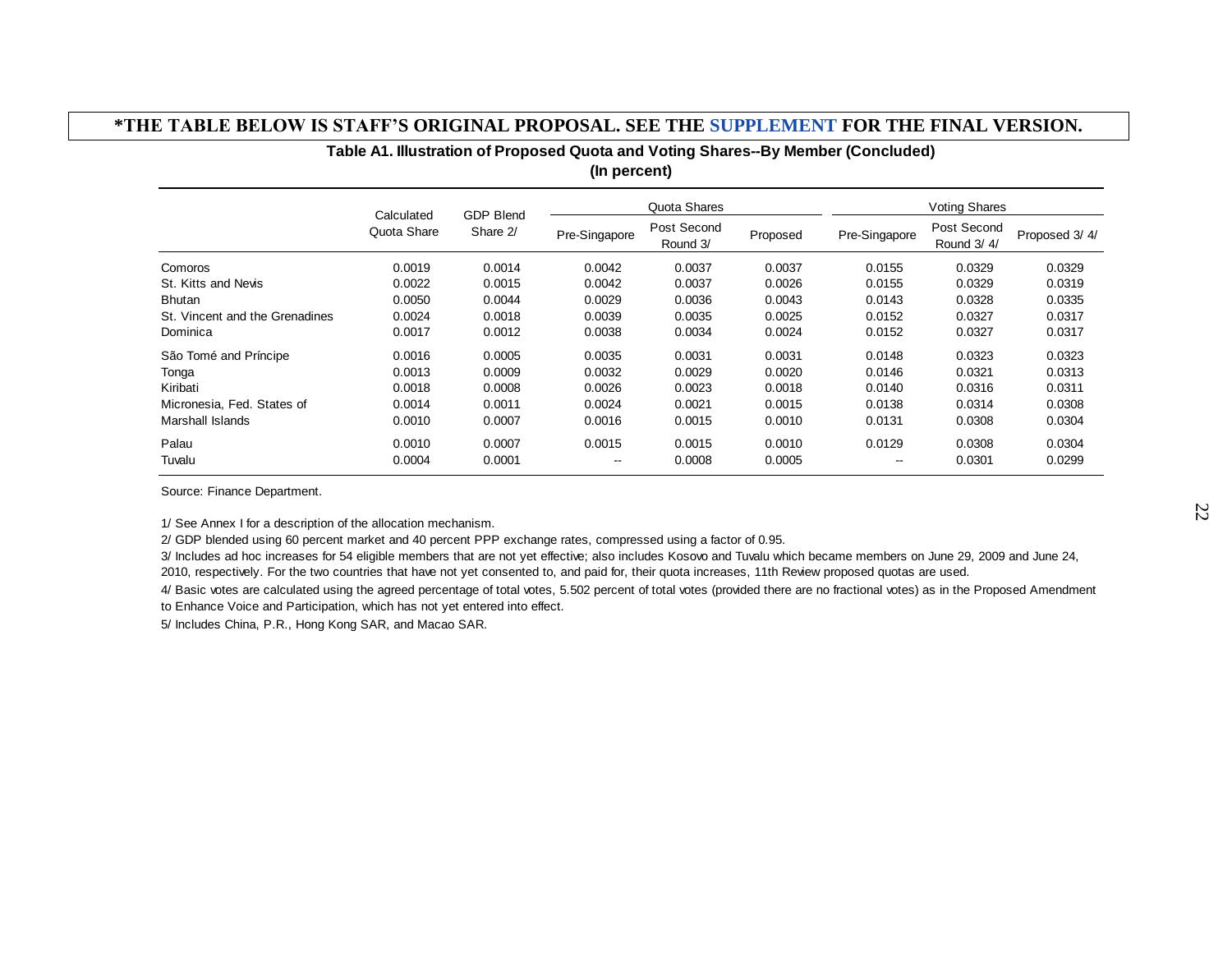#### **Annex II\***

### INTERNATIONAL MONETARY FUND

### <span id="page-22-0"></span>**Fourteenth General Review of Quotas and Reform of the Executive Board—Report of the Executive Board to the Board of Governors**

#### **November 5, 2010**

#### **I. INTRODUCTION**

1. After an intensive debate, the Executive Board has agreed on a set of quota and governance reforms that will strengthen the Fund's legitimacy and effectiveness. The distribution of quotas and voting power has been a long-standing concern. The Board of Governors 2008 Resolution on Reform of Quota and Voice in the International Monetary Fund requested that the Executive Board recommend further realignments of members' quota shares in the context of future general quota reviews, beginning with the Fourteenth Review, to ensure that they continue to reflect members' relative positions in the world economy.<sup>1</sup> In the context of the global crisis, the International Monetary and Financial Committee (IMFC) in its April 2009 Communiqué called on the Executive Board to bring forward the deadline for completing the Fourteenth General Review by two years to January 2011.<sup>2</sup> In April 2010, the IMFC pledged to complete the quota review before January 2011, in line with the parameters agreed by the IMFC in October 2009, and in parallel to deliver on other governance reforms.<sup>3</sup>

2. In recent years, there have been extensive discussions both within and outside the Fund on the need to reform the Fund's governance framework. While these discussions have covered a broad range of issues, a great deal of attention has been devoted to the size and composition of the Executive Board, and the possibility of establishing an Executive Board that would be composed solely of elected Executive Directors. Many have regarded the approach taken in the current Articles, under which certain members are entitled to appoint Executive Directors, as an anachronism.

<sup>\*</sup> This annex reflects the final report of the Executive Board to the Board of Governors.

<sup>1</sup> Resolution No. 63-2, Reform of Quota and Voice in the International Monetary Fund, *adopted effective April 28, 2008.*

<sup>2</sup> *Communiqué of the International Monetary and Financial Committee of the Board of Governors of the International Monetary Fund (4/25/09) and Communiqué of the International Monetary and Financial Committee of the Board of Governors of the International Monetary Fund (10/4/09).*

<sup>3</sup> *Communiqué of the Twenty-First Meeting of the International Monetary and Financial Committee of the Board of Governors of the International Monetary Fund (4/24/10).*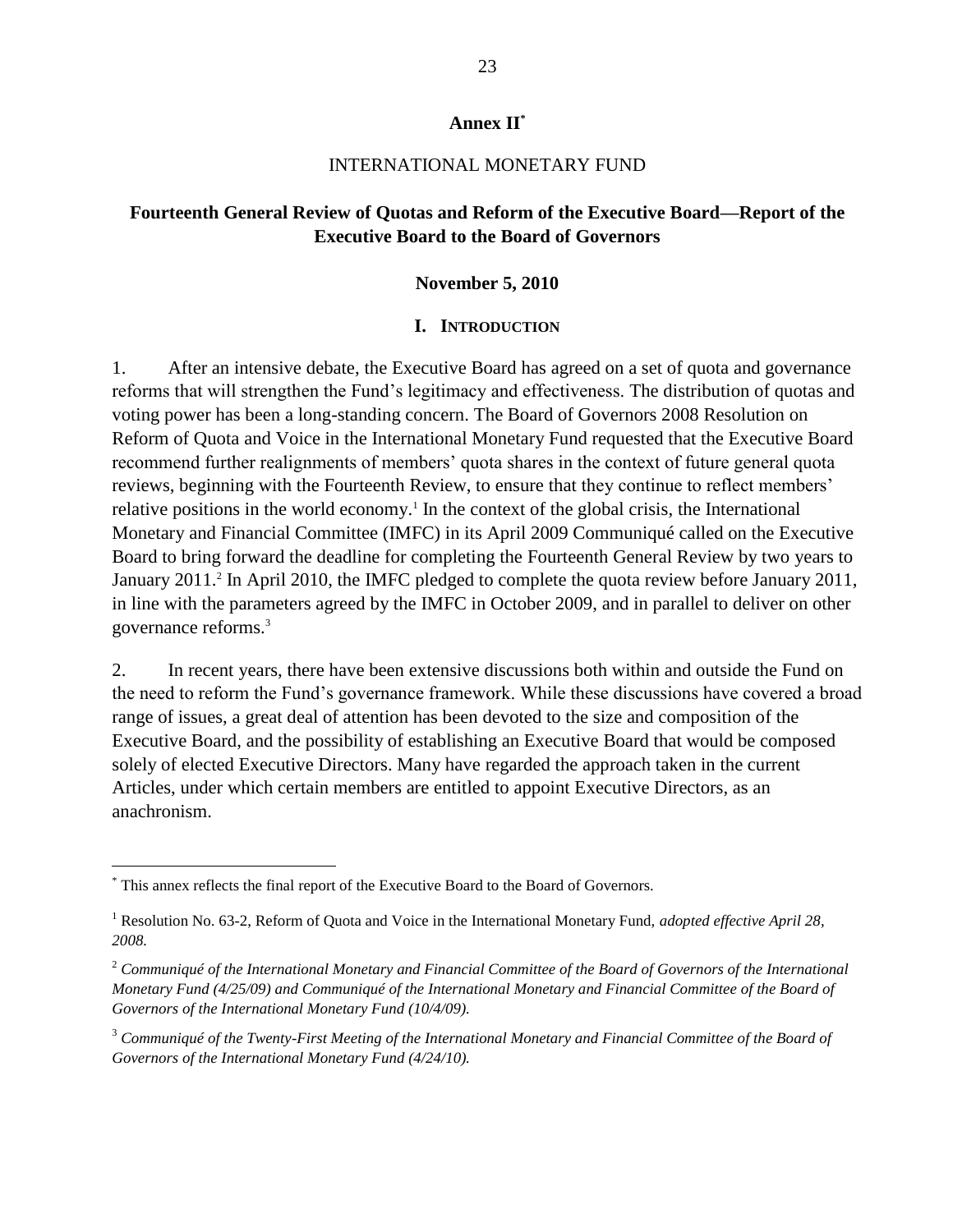3. Drawing on the extensive discussions that have taken place in the Committee of the Whole and at the Executive Board, 4 this report sets out a proposal for a package of reforms, and to that end, recommends that the Board of Governors approve the resolution that is appended to this report (the "Resolution"). With respect to the proposed increases in quotas under the Fourteenth General Review, this report and the attached Resolution are submitted to the Board of Governors in accordance with Article III, Section 2 of the Articles of Agreement. 5

4. This report is organized as follows: Section II sets out the proposal for the completion of the Fourteenth General Review of Quotas. Section III provides a commentary on the proposed amendment of the Articles of Agreement, set forth in Attachment II of the Resolution, that would establish an Executive Board consisting solely of elected Executive Directors. Proposals related to the appointment of additional Alternate Executive Directors and the size and composition of the Executive Board are discussed in Section IV. Section V summarizes procedural issues related to the quota increases, the proposed amendment and the adoption of the Resolution. The Resolution is set forth in the Appendix.

## **II. PROPOSAL FOR THE FOURTEENTH GENERAL REVIEW OF QUOTAS**

5. The conduct of the Fourteenth General Review of Quotas has been guided by the views expressed by the IMFC. At its meeting in October 2009, the IMFC stated that quota reform is crucial for increasing the legitimacy and effectiveness of the Fund. It emphasized that the IMF is and should remain a quota-based institution. It recognized that the distribution of quota shares should reflect the relative weights of the Fund's members in the world economy, which have changed substantially in view of the strong growth in dynamic emerging market and developing countries (EMDCs). In this context, the IMFC supported a shift in quota shares to dynamic EMDCs of at least five percent from over-represented countries to under-represented countries using the current formula as the basis to work from. The IMFC also committed to protecting the voting share of the poorest members.

<sup>&</sup>lt;sup>4</sup> For purposes of this Report, the Executive Board and the Committee of the Whole are both referred to, for convenience, as the Executive Board.

<sup>&</sup>lt;sup>5</sup> Article III, Section 2(a) provides that "The Board of Governors shall at intervals of not more than five years conduct a general review, and if it deems it appropriate propose an adjustment, of the quotas of the members." The five-year period prescribed by Article III, Section 2(a) for the Fourteenth General Review of Quotas ends on January 28, 2013, five years from the date on which the previous review of quotas was concluded. In its April 2009 Communiqué, the IMFC called for a prompt start to the Fourteenth General Review of Quotas, to be completed by January 2011—some two years ahead of schedule. In line with Rule D-3 of the Fund's Rules and Regulations, the decision to conduct a general review of quotas before the time at which such a review must be undertaken by the Board of Governors required the Executive Board to appoint a Committee of the Whole for this purpose. The Committee of the Whole was formed at the time of the 2009 Annual Meetings.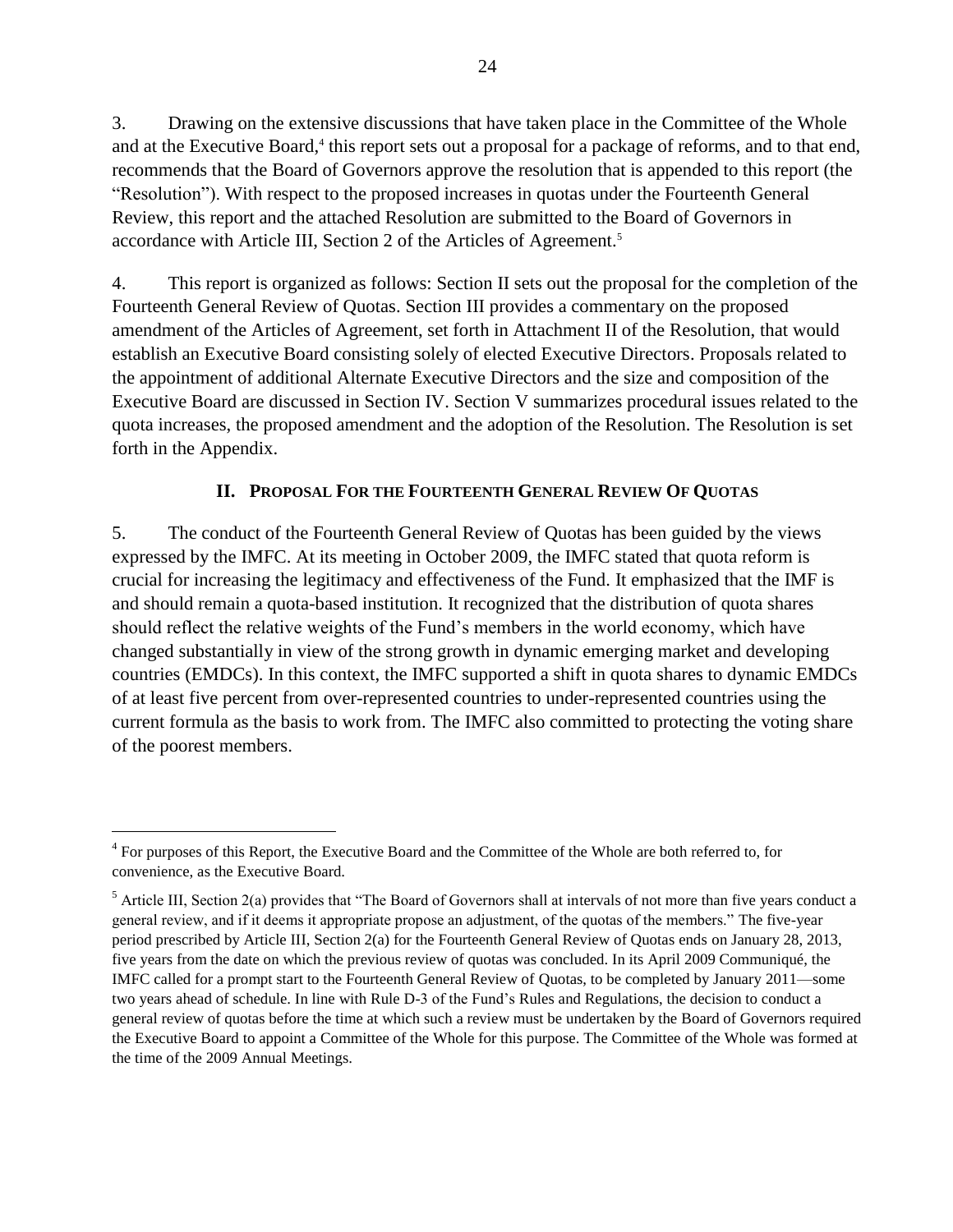6. In its discussions on the Fourteenth General Review of Quotas, the Executive Board has considered, inter alia, the size of the overall increase in quotas, the size and definition of the targeted shifts in quota shares, the role of the current formula in allocating quota increases and the scope for using alternative metrics to distribute part of the increase, and the modalities for protecting the poorest members. The proposal outlined below reflects a difficult compromise, bridging considerable differences in views among Directors on each of these issues.

7. In assessing the Fund's need for resources over the medium term in order to carry out its purposes, the Executive Board stressed that the Fund is and should remain a quota-based institution, notwithstanding the recent large increase in its borrowed resources. The Executive Board noted that a range of indicators show that the relative size of the Fund has declined substantially since the last general quota increase twelve years ago. In addition, recent events have highlighted the fact that global financial crises can have broad dimensions, potentially affecting a wide group of members, while the recent reforms of the Fund's facilities could potentially expand the range of members that may seek Fund support in the future.

8. Given these considerations, the Executive Board now proposes to the Board of Governors that the total of Fund quotas agreed in the context of the 2008 quota and voice reform be increased by 100 percent from approximately SDR 238.4 billion to approximately SDR 476.8 billion. In light of the proposed increases in quotas under the Fourteenth General Review, it is further proposed that the Executive Board and participants in the New Arrangements to Borrow (NAB) undertake a review of NAB credit arrangements by November 2011, with a corresponding roll-back of the NAB, preserving relative shares, to become effective when the general conditions for the effectiveness of quota increases under the Fourteenth General Review are met (see paragraph 27 below) and the related quota payments have been made (i.e., payments associated with the 70 percent effectiveness threshold). The Executive Board notes that the quota increases agreed under the 2008 quota and voice reform are not yet effective as the Proposed Voice and Participation Amendment approved under the 2008 reform has not yet entered into force. The Executive Board calls upon all members that have not yet done so to complete their necessary domestic processes and notify the Fund of their acceptances of the Proposed Voice and Participation Amendment as expeditiously as possible.

9. In considering the realignment of quota shares, the Executive Board has been guided by the objectives laid out by the IMFC in October 2009 and reiterated in April 2010. The proposed realignment of quota shares exceeds the minimum targets set by the IMFC. In particular, the shifts to dynamic EMDCs and from over- to under-represented countries both exceed 6 percent, and the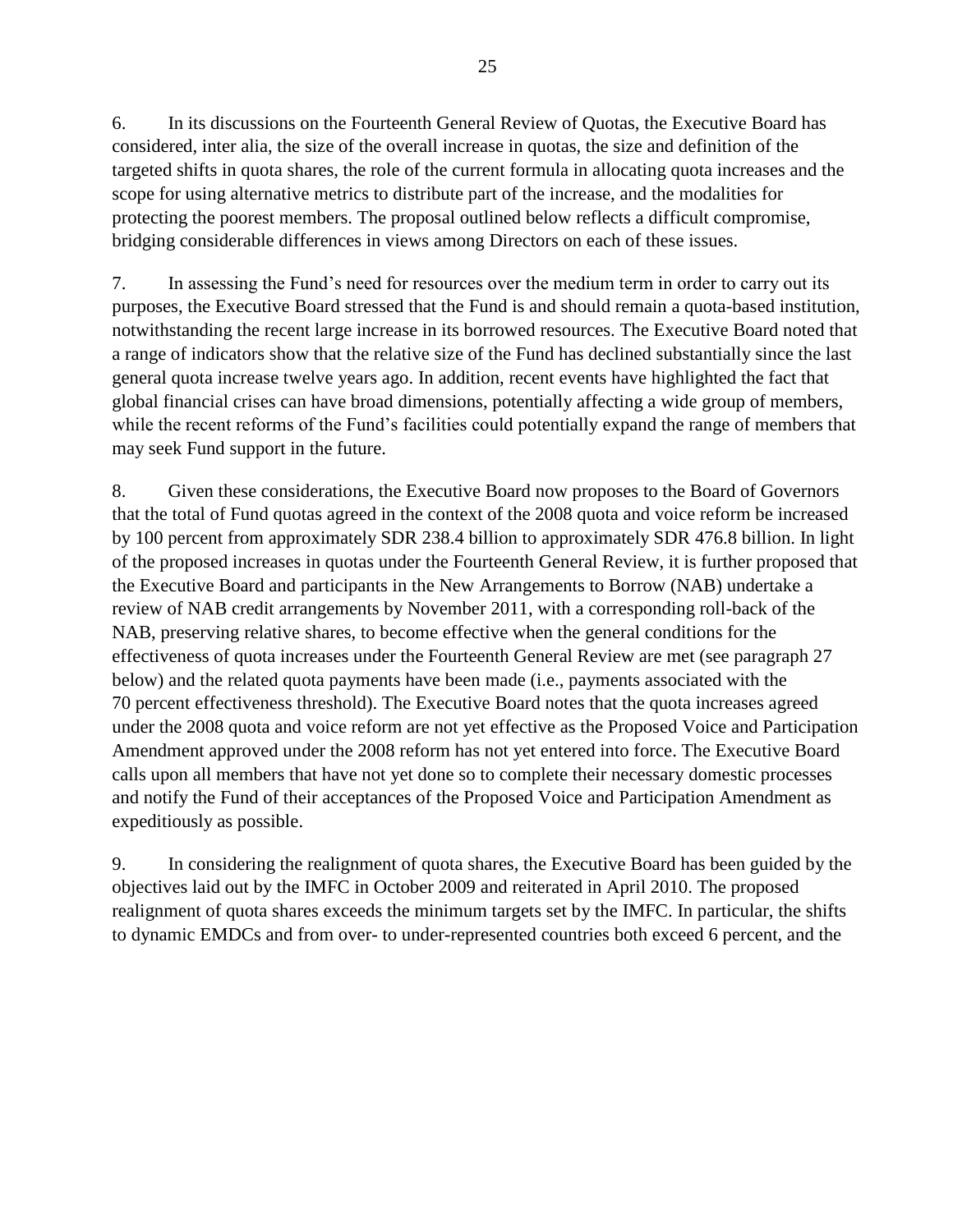voting share of the poorest members is protected. To achieve these results, the Executive Board proposes that the quota increase be distributed as follows:<sup>6</sup>

- 60 percent of the overall increase would be distributed as selective increases in proportion to members' shares in calculated quotas using the current quota formula (based on data through 2008);
- The remaining 40 percent of the overall increase would be distributed as ad hoc increases to a subset of members, based on the following elements:
	- $\triangleright$  members that are PRGT-eligible and met the IDA income cut-off of US\$ 1,135 in 2008 (or twice that amount for small countries) plus Zimbabwe maintain at least their quota share after the 2008 reform (i.e., their post second-round quota share);
	- $\triangleright$  members that are under-represented under the formula but not under the compressed GDP blend variable<sup>7</sup> receive their quota share after the selective increase (i.e., their post selective quota share);
	- $\triangleright$  members that are under-represented using the compressed GDP blend variable receive a uniform proportionate reduction in the difference between their share in the compressed GDP blend variable and their post-selective quota share, or one-half of the reduction for advanced country members that are also under-represented under the formula. Advanced country members that are over-represented under the formula but under-represented using the compressed GDP blend variable are capped at their share after the 2008 reform;
	- $\triangleright$  members that are over-represented are protected from falling below the higher of their share based on the formula or the compressed GDP blend;
	- $\triangleright$  no member's nominal quota is increased by more than 220 percent;

 $\overline{a}$ 

 $\triangleright$  no member's quota share declines by more than 30 percent from its share after the 2008 reform or by more than 0.85 percentage points; and

<sup>&</sup>lt;sup>6</sup> The starting point for the quota adjustments is members' quotas after full implementation of the 2008 ad hoc quota increase; the effectiveness of these 2008 quotas is contingent on the entry into force of the Proposed Voice and Participation Amendment, which is still awaiting approval by the membership.

<sup>&</sup>lt;sup>7</sup> The compressed GDP variable is the weighted average of market-based GDP (60 percent weight) and PPP-based GDP (40 percent), compressed by a factor of 0.95.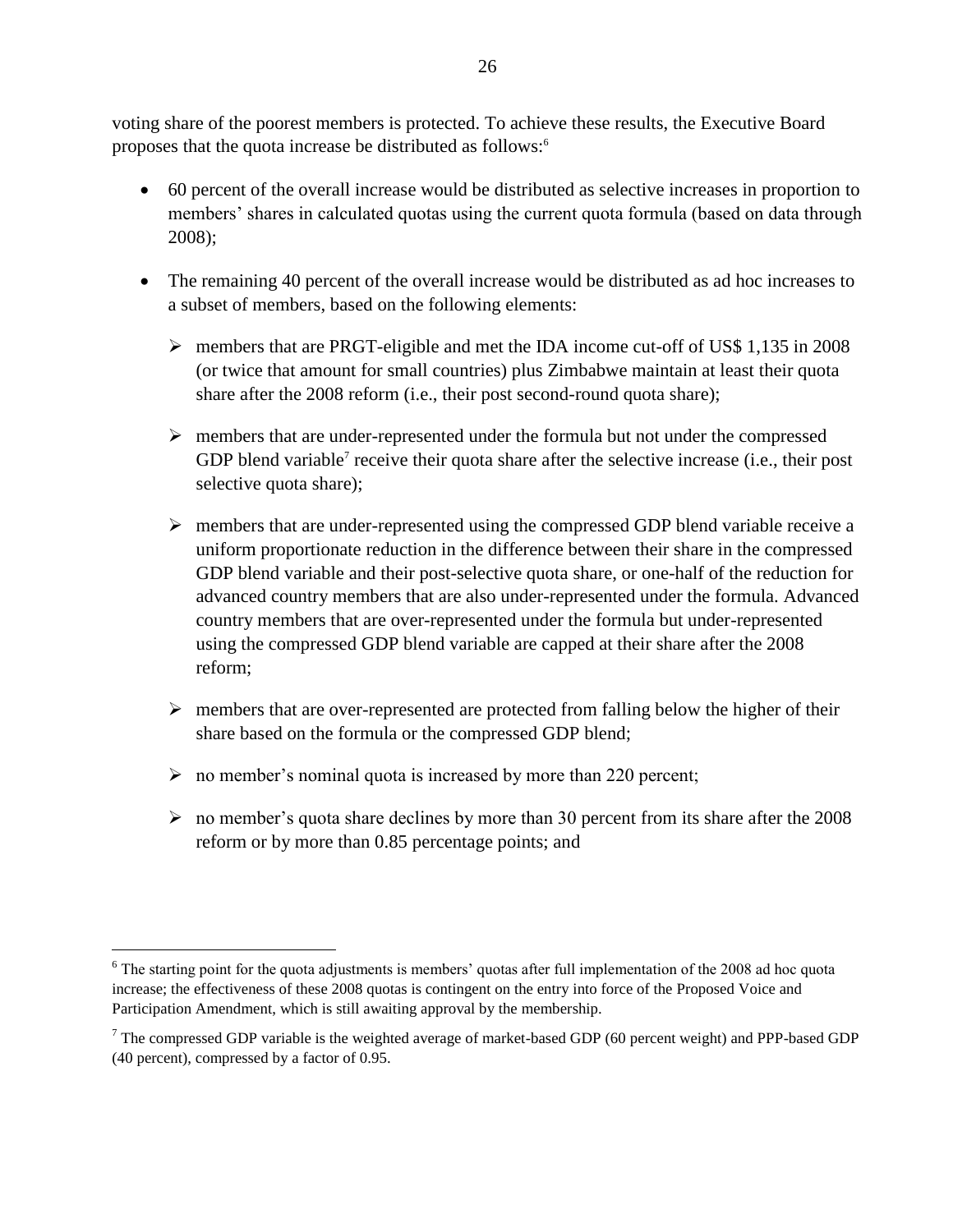<span id="page-26-0"></span> $\geq$  quota shares for G-20 advanced country members are reduced by 1.37 percent from the results of combining the above elements, and by 1.35 percent for other advanced country members.

10. The proposed quotas for Australia, Canada, France, Germany, Italy, Japan, Saudi Arabia, Singapore, Spain, Tonga, the United Kingdom, and the United States reflect additional adjustments, but leave unchanged the increases in quotas for all other members as determined in accordance with the principles under paragraph 9 above. The Executive Board notes that France and the United Kingdom have agreed to maintain the equal distribution of quotas between themselves under the Fourteenth General Review as first agreed under the Ninth General Review and maintained under the Eleventh General Review.

11. The proposed quotas determined in accordance with paragraph 9 above have been rounded to the nearest multiple of SDR 0.1 million. In addition to taking into account proposed quotas under the 2008 quota and voice reform as discussed in footnote 6 above, the quotas proposed under the Fourteenth Review for those members that have not yet consented and/or paid for their proposed quota increases under the Eleventh General Review have been calculated on the basis of their proposed Eleventh Review quotas.

12. The procedures to implement the quota increase are summarized in Section V. The list of proposed quotas for all members is included as Attachment I to the proposed Resolution. It is proposed that best efforts be made for the quota increase and shift in shares to enter into force by the 2012 Annual Meetings.

13. *Formula Review*. The Executive Board proposes to complete a comprehensive review of the formula by January 2013.

14. *Quota Review*. The Executive Board proposes to bring forward the timetable for completion of the Fifteenth General Review of Quotas to January 2014. Any realignment is expected to result in increases in the quota shares of dynamic economies in line with their relative positions in the world economy, and hence likely in the share of emerging market and developing countries as a whole. It is proposed that steps also be taken to protect the voice and representation of the poorest members.

## **III. COMMENTARY ON PROPOSED AMENDMENT ON REFORM OF THE EXECUTIVE BOARD**

15. *Election of all Executive Directors*. The Articles of Agreement currently establish two categories of Executive Directors: those who are appointed, and those who are elected. The proposed amendment of the Articles set out in Attachment II of the Resolution would eliminate the category of appointed Executive Directors and require that all Executive Directors be elected. Except as discussed below, the election, tenure and status of elected Executive Directors would remain unchanged.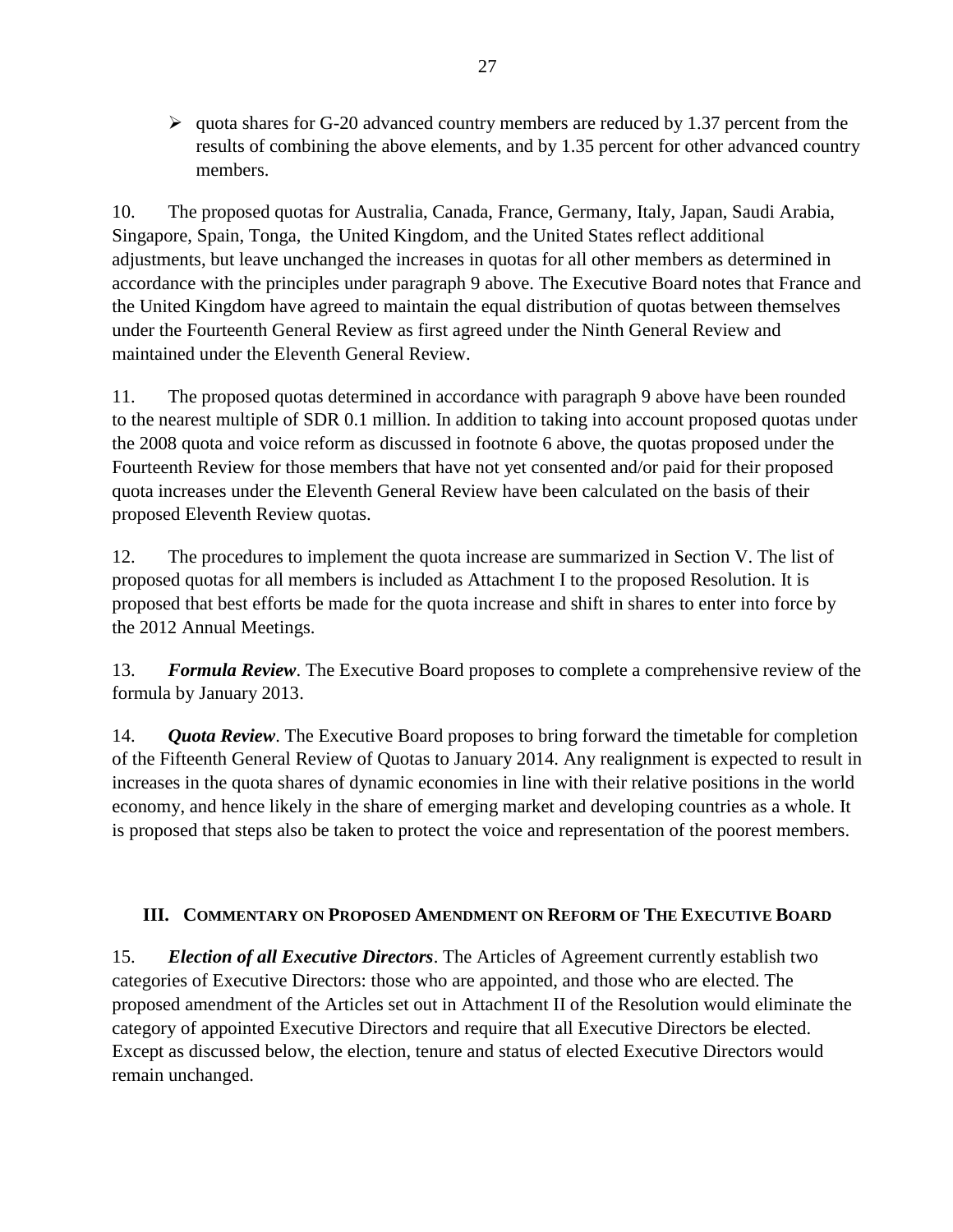16. *Size of the Executive Board*. The Articles of Agreement currently provide for an Executive Board composed of a total of 20 Executive Directors (5 appointed and 15 elected), but authorize the Board of Governors to increase or decrease the number of elected Executive Directors for the purpose of each regular election of Executive Directors. Taking into account the fact that all Executive Directors would be elected, the proposed amendment would maintain both the general rule regarding the total size of the Executive Board and the mechanism by which this size may be adjusted. Specifically, under the proposed amendment, while the Executive Board would consist of 20 Executive Directors (all of whom would be elected), the Articles would continue to authorize the Board of Governors, by an eighty-five percent majority of the total voting power, to increase or decrease the number of Executive Directors for the purpose of each regular election of Executive Directors.

17. *Regulations governing the regular election of Executive Directors*. While the current Articles of Agreement require regular elections of Executive Directors to take place in accordance with the "default" election rules set forth in Schedule E, they also authorize the Fund to supplement and modify these rules. In particular, the Board of Governors, by a majority of the votes cast, may issue regulations making changes in the proportion of votes required to elect Executive Directors under the provisions of Schedule E. Given the general rule set forth in the Articles regarding the number of elected Executive Directors (i.e., 15), Schedule E establishes rules regarding the maximum and minimum percentage of eligible votes that may elect an Executive Director, which are based on 15 elective Executive Directors (as noted in the Commentary to the Second Amendment).<sup>8</sup> As the Board of Governors has over the years consistently exercised its authority to increase the number of elective Executive Directors beyond 15, it has also consistently modified these rules. In particular, the election rules have typically provided that the four percent minimum percentage specified in Schedule E would not apply in circumstances where the number of candidates nominated equals the number of Executive Director positions to be filled.

18. Replicating the above approach under the proposed amendment would require modifying the "default" rules set forth in Schedule E to take into account the fact that, following the proposed amendment: (a) the general rule under the Articles would provide for the election of 20 Executive Directors (rather than 15); and (b) the eligible votes would need to take into account the total voting power (rather than the voting power less votes cast by members who appoint Executive Directors). Moreover, as the membership has expressed a commitment to increase the number of Executive Directors to 24 at the time of each regular election (including those held after the proposed amendment enters into force), these rules would also need to be further modified at the time of each regular election to take into account this increase.

<sup>8</sup> *Proposed Second Amendment to the Articles of Agreement of the International Monetary Fund—A Report by the Executive Board to the Board of Governors*, 1976, Part II, Chapter O, Paragraph 2(e).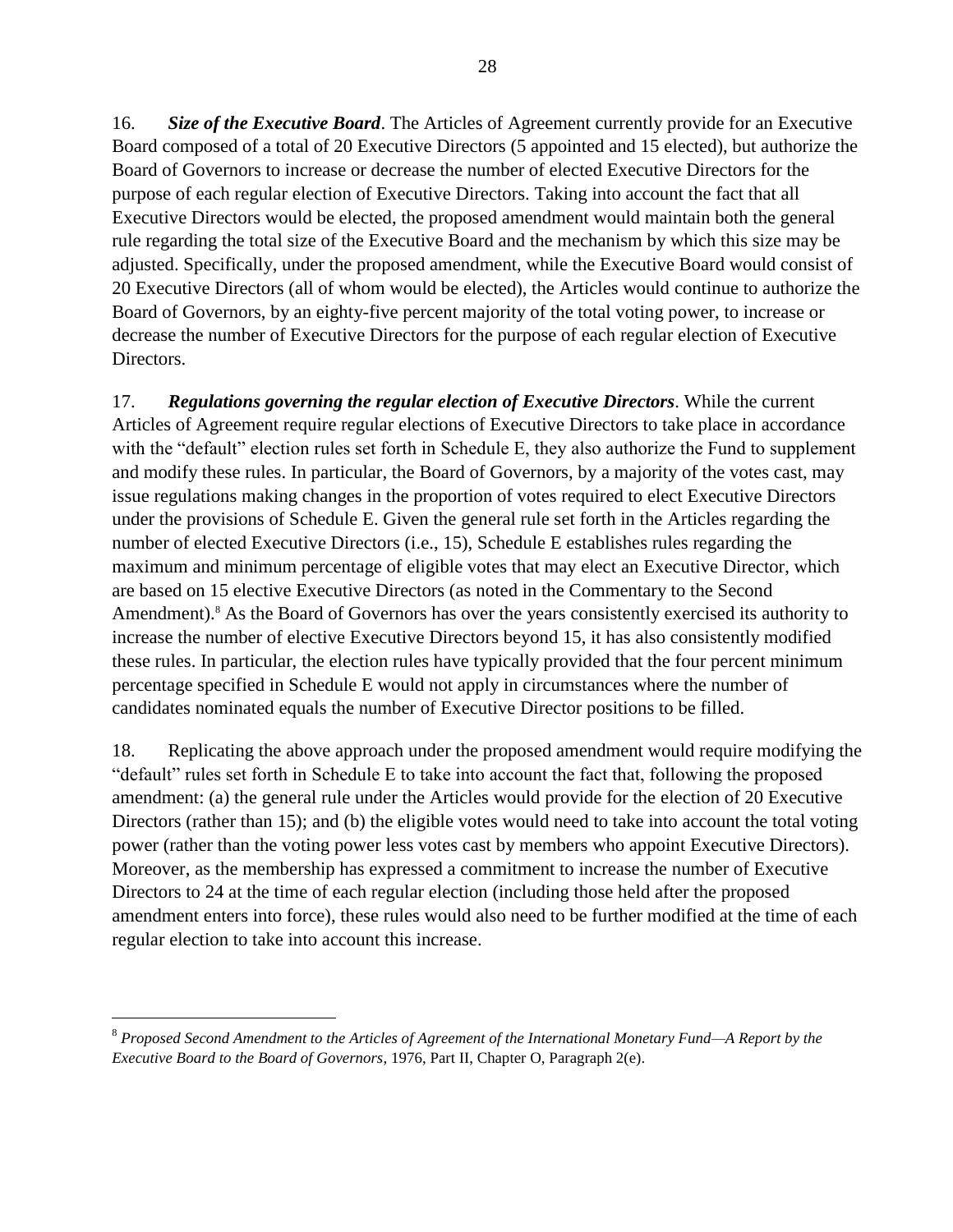19. To avoid the complexities of implementing the above approach, the proposed amendment would eliminate the "default" election rules set forth in Schedule E and simply require the Board of Governors to adopt regulations (by a majority of the votes cast) that would govern the conduct of each regular election. The proposed amendment would require the regulations to establish a limit on the total number of votes that more than one member may cast for the same candidate. Any such limit could be modified from time to time and would need to be designed to take into account the objective of, on the one hand, avoiding an excessive concentration of voting power in multi-country constituencies and, on the other hand, allowing for adequate flexibility to enable members to form constituencies on a voluntary basis. The regulations could also establish a minimum threshold of votes required to elect an Executive Director. This approach would obviate the need for a two-step procedure of: (a) first, establishing new "default" election rules under Schedule E that would correspond to the higher number of elected Executive Directors established under the proposed amendment (i.e., 20); and (b) second, further modifying these election rules at the time of each regular election to take into account the commitment of the Fund's membership to increase the number of Executive Directors to 24 for the purposes of each regular election.

20. *Consequential amendments of the Articles*. There are a number of other provisions in the Articles that make reference to appointed Executive Directors that would need to be deleted or amended in light of the amendments discussed above. These provisions are as follows: Article XII, Sections 3(f), 3(*i*)(i)-(v), 3(*j*) and 8; Article XXI(a)(ii); Article XXIX(a); Schedule D, paragraphs 1(a), 5(e) and 5(f); Schedule E; and Schedule L, paragraphs 1(b) and 3(c). The revisions under the proposed amendment do not make changes to these provisions beyond those resulting from the elimination of the category of appointed Executive Directors.

21. *Transitional provisions*. Upon the entry into force of the amendment, there would no longer be a category of appointed Executive Directors under the Articles. However, upon the entry into force of the amendment, there would be Executive Directors in office who had been appointed pursuant to the relevant provisions of the current Articles of Agreement. To address the transition from an Executive Board comprised of both appointed and elected Directors to a Board comprised solely of elected Executive Directors, the proposed amendment includes transitional provisions to govern the period between the entry into force of the amendment and the first election following such entry into force. It is proposed that, during this period, each Executive Director in office who had been appointed under existing Article XII, Section 3(b)(i) or Section 3(c) would be deemed to have been elected by the member that appointed him (and, in the case of Executive Directors appointed under existing Article XII, Section 3(c), by any other members that had agreed to have the Executive Director cast the number of votes allotted to those other members). The status of Executive Directors who are deemed to be elected under these transitional rules will be identical to the status of other elected Executive Directors. More generally, and as provided under Article XII, Section 3(f), all Executive Directors in office at the time of the entry into force of the proposed amendment would continue in office until their successors are elected.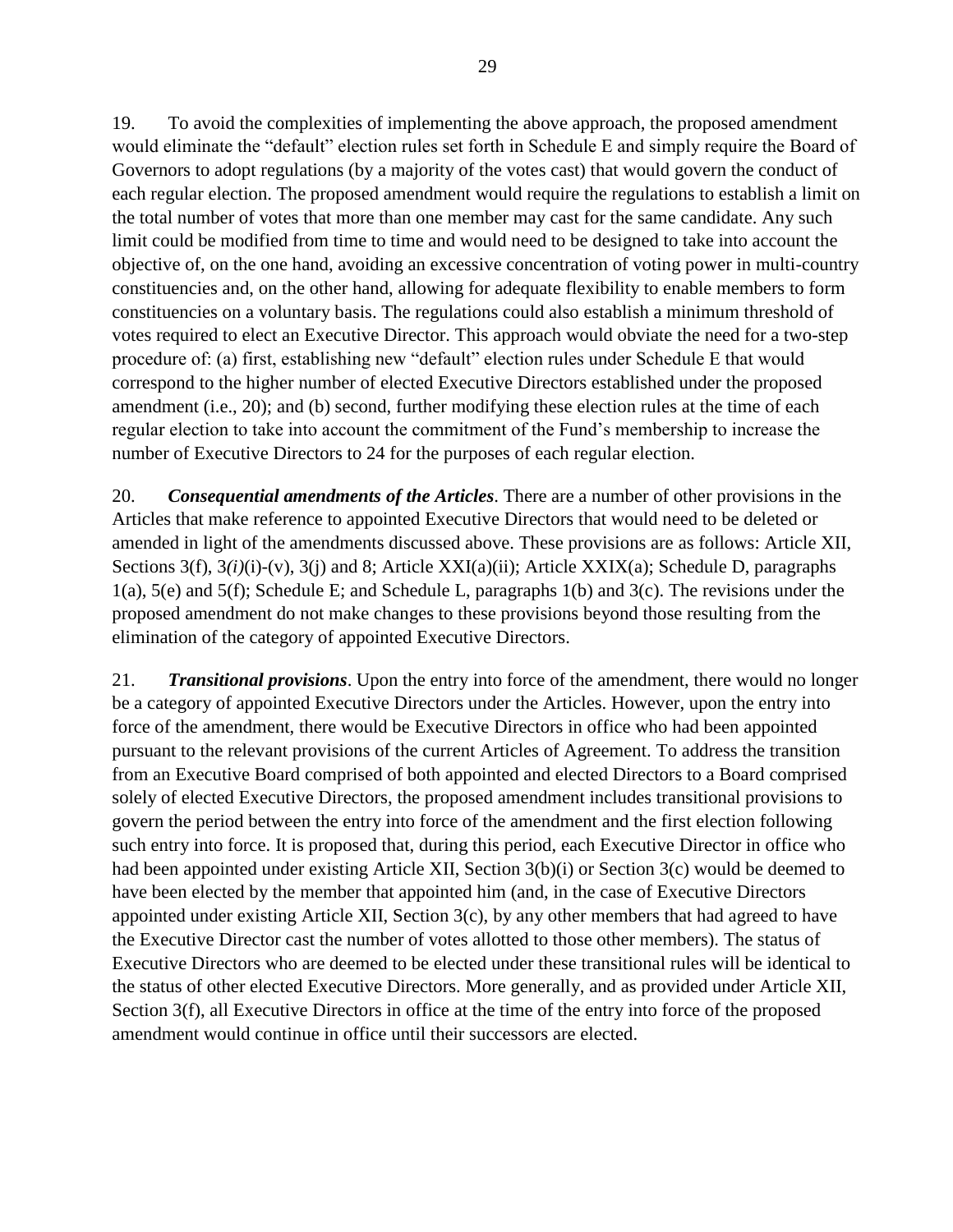22. *Consequential amendments of the By-Laws and Rules and Regulations*. It will also be necessary to amend the provisions of the Fund's By-Laws and Rules and Regulations in due course that address the elimination of the category of appointed Executive Directors. These amendments can be proposed prior to, and become effective on, the date of entry into force of the proposed amendment.

## **IV. OTHER GOVERNANCE REFORMS**

## **Second Alternate Executive Director**

23. Beyond the quota-related issues and the proposed amendment of the Fund's Articles described above, the Resolution proposed in the Appendix addresses other related matters, including the rules governing the appointment of a second Alternate Executive Director. The 2008 Board of Governors Resolution approving the Proposed Voice and Participation Amendment (paragraph D.1 of Resolution 63-2, adopted April 28, 2008) also provided that, following the first regular election of Executive Directors after entry into force of the Proposed Voice and Participation Amendment, an Executive Director elected by at least 19 members would be entitled to appoint two Alternate Executive Directors.

24. Although the Proposed Voice and Participation Amendment has not yet entered into force, it is proposed that the threshold of 19 members specified in Resolution 63-2 be lowered and, specifically, that following the first regular election of Executive Directors after the entry into force of that proposed amendment, any Executive Director who is elected by 7 or more members would be entitled to appoint two Alternate Executive Directors. A provision establishing this new threshold is set out in the proposed Resolution (paragraphs 15-16); it would supersede the 19 member threshold set forth in Resolution 63-2 and, similar to that previous threshold, would only become effective after the first regular election of Executive Directors following the entry into force of the Proposed Voice and Participation Amendment. This threshold could be further modified by the Board of Governors by a majority of the votes cast.

### **Review of Executive Board Size and Composition**

25. A second related issue concerns the review by the Board of Governors of the size of the Executive Board. As discussed earlier, the proposed amendment maintains both the general rule regarding the total size of the Executive Board and the mechanism by which this size may be adjusted. At the same time, and as is noted in paragraph 17 of the proposed Resolution, the Fund's membership has expressed its commitment to maintain the Executive Board at its current size of 24 Executive Directors even after the current proposed amendment on reform of the Executive Board enters into force, and to review the composition of the Board every 8 years following the date the general conditions for the effectiveness of quota increases under the Fourteenth General Review (discussed in paragraph 27 below) are met. As a legal matter, however, this commitment would not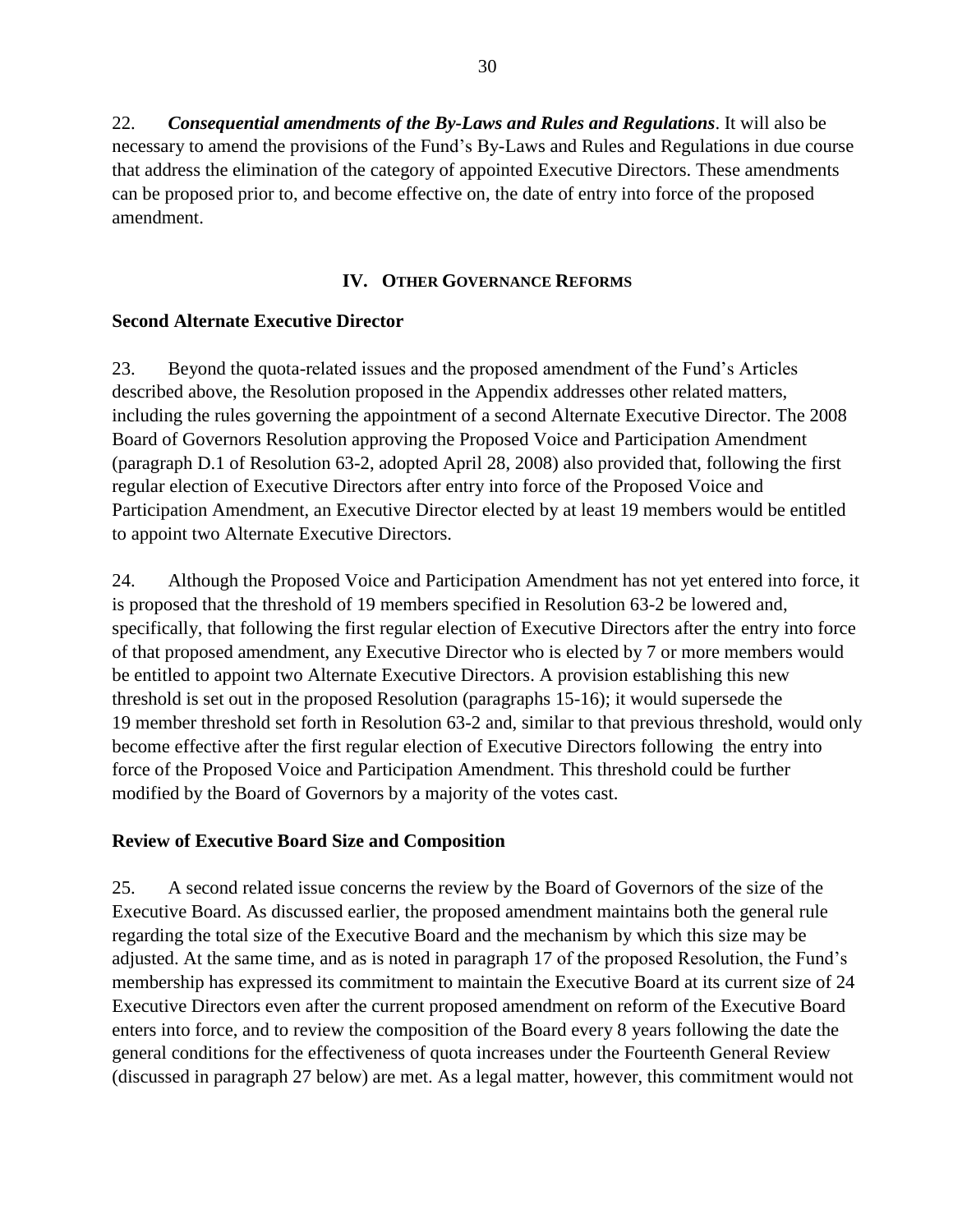obviate the need for the Board of Governors to take a decision to increase the number of Executive Directors to 24 at the time of each regular election—nor would it require the Board of Governors to approve such an increase.

26. Finally, it is well accepted that representation at the Executive Board must continue to be based on the principle of voluntary constituency formation. Facilitating a re-composition of the Executive Board, therefore, requires the pro-active participation of members to consolidate constituencies and otherwise develop mechanisms for sharing the Executive Director's chair. To facilitate this, the proposed Resolution notes a commitment to reduce the number of Executive Directors representing advanced European countries by 2 in favor of EMDCs.<sup>9</sup> This is to be measured by the time pro-rated in the Executive Director's chair (e.g., rotation of an EMDC into an advanced European Executive Director chair for one period out of two counts as ½). The reduction would be implemented no later than the first election after the general conditions for the effectiveness of quota increases under the Fourteenth General Review (see paragraph 27 below) are met.

### **V. PROCEDURE**

### **Quota Increases**

 $\overline{a}$ 

27. The proposed Resolution specifies that no quota increase under the Fourteenth General Review can become effective until three general conditions are met: (i) the Executive Board determines that members having not less than 70 percent of the total of quotas on November 5, 2010 have consented in writing to the increases in their quotas; (ii) the proposed amendment of the Articles of Agreement on the reform of the Executive Board (Attachment II of the proposed Resolution) has entered into force; and (iii) the 2008 Proposed Voice and Participation Amendment has entered into force. Conditions (ii) and (iii) reflect the understanding that these separate amendments and their related quota and governance components are all part of a single package of reforms. Regarding (i), a minimum participation threshold has been used in recent general quota reviews and ensures that the quotas of individual members will not begin to change until a specified critical mass of members has consented to the quota reform.

28. The remaining procedures applicable to quota increases follow the approach relied upon in recent quota reviews. Accordingly, while the proposed Resolution specifies that a member must consent to its increase by December 31, 2011, the Executive Board has the authority to extend this period. A member's quota cannot be increased until it has paid for the increase. The proposed Resolution provides that a member must pay its quota within 30 days after the later of (a) the date on which the member notifies the Fund of its consent, or (b) the date on which all of the conditions

<sup>9</sup> An Executive Director from a multi-country constituency will be taken to "represent" an advanced European member when that member has the right under the constituency agreement to select the Executive Director.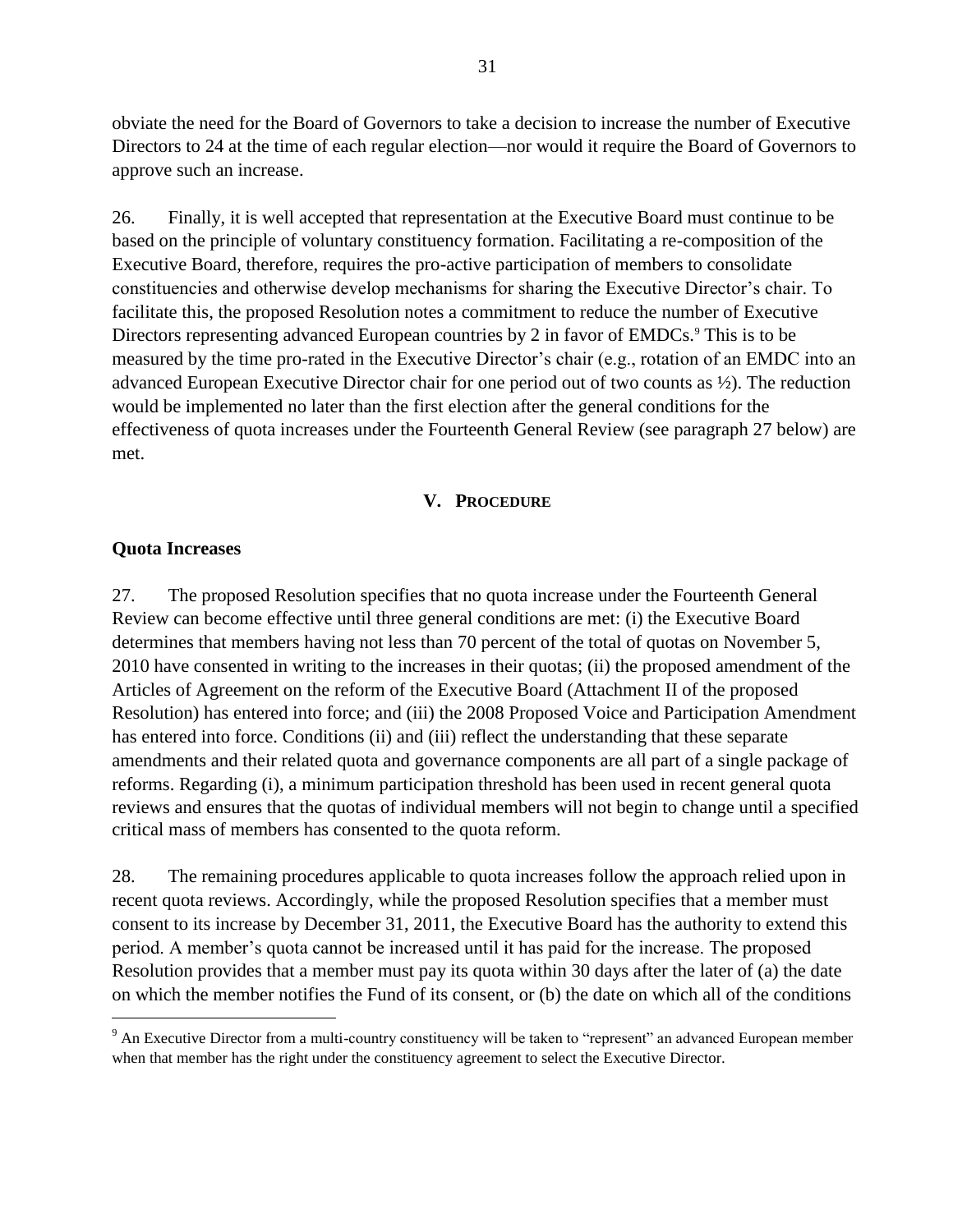specified in paragraph 27 above have been met. A member may not make such a payment unless it is current in its obligations to the General Resources Account, and the proposed resolution authorizes the Executive Board to extend the period for payment. Each member is to pay 25 percent of its increase in special drawing rights or in the currencies of other members specified, with their concurrence, by the Fund, or in any combination of special drawing rights and such currencies; the balance of the increase is to be paid in the member's own currency.

## **Amendment of the Articles of Agreement**

29. The procedure for amending the Articles of Agreement is set forth in Article XXVIII. Under this Article, a proposed amendment is to be communicated to the Chairman of the Board of Governors for consideration by the Board of Governors. If the proposed amendment is approved by the Board of Governors, the Fund is to ask all members whether they accept it. When three-fifths of the members having eighty-five percent of the total voting power have accepted the proposed amendment, the Fund is to certify that fact by a formal communication to all members.

30. Under Article XXVIII(c), an amendment enters into force for each member, regardless of whether or not it has accepted the amendment, three months after the date of the Fund's formal communication described in paragraph 29 above, unless a shorter period is specified. In the case of the amendment now being proposed, the Executive Board recommends that the amendment should enter into force for all members as of the date of the Fund's formal communication. In the event the proposed amendment would enter into force shortly before the date of effectiveness of a regular election of Executive Directors, the Board of Governors would need to put in place appropriate arrangements to ensure the election would be organized under the amended provisions of the Articles.

## **Adoption of the Board of Governors Resolution**

31. The Appendix to this Report contains the text of the Resolution, to which is attached the text of the proposed amendment and the proposed new quotas of members discussed above. The Chairman of the Board of Governors has requested that, on his behalf, the Secretary of the Fund should bring the Resolution and proposed amendment before the Board of Governors for its approval. It is pursuant to this request that the Secretary is transmitting this Report to the Board of Governors.

32. In the judgment of the Executive Board, the action requested of the Board of Governors should not be postponed until the next regular meeting of the Board of Governors and does not warrant the calling of a special meeting of the Board of Governors. For this reason, the Executive Board, pursuant to Section 13 of the By-Laws, requests Governors to vote without meeting. To be valid, votes must be received at the seat of the Fund before 6:00 p.m., Washington, D.C. time, December 15, 2010.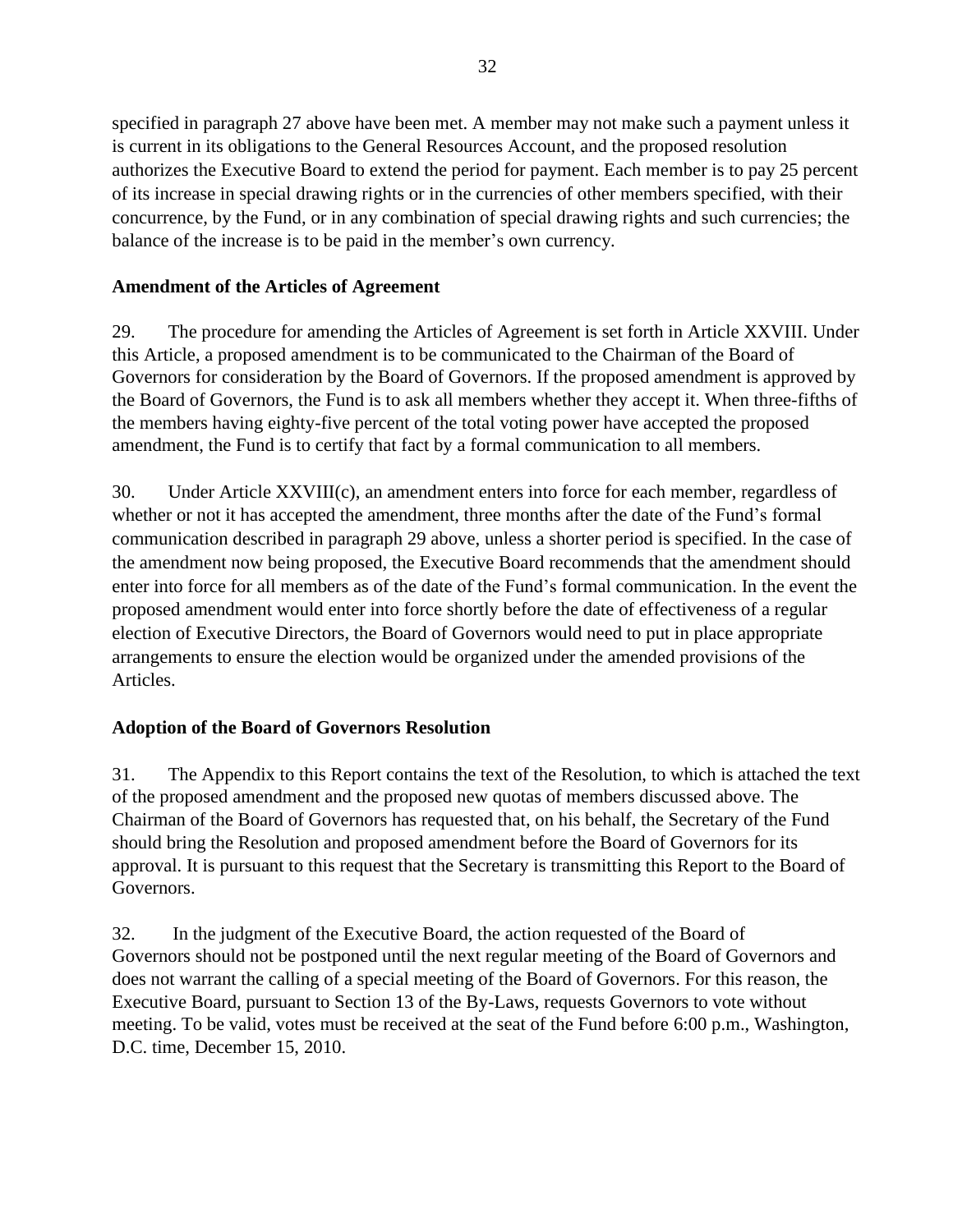33. Considering that the Resolution proposes adjustments in the quotas of members as set out in Attachment I of the Resolution, the adoption of the Resolution requires positive responses from Governors having an eighty-five percent majority of the total voting power. The Resolution must be voted on as a whole.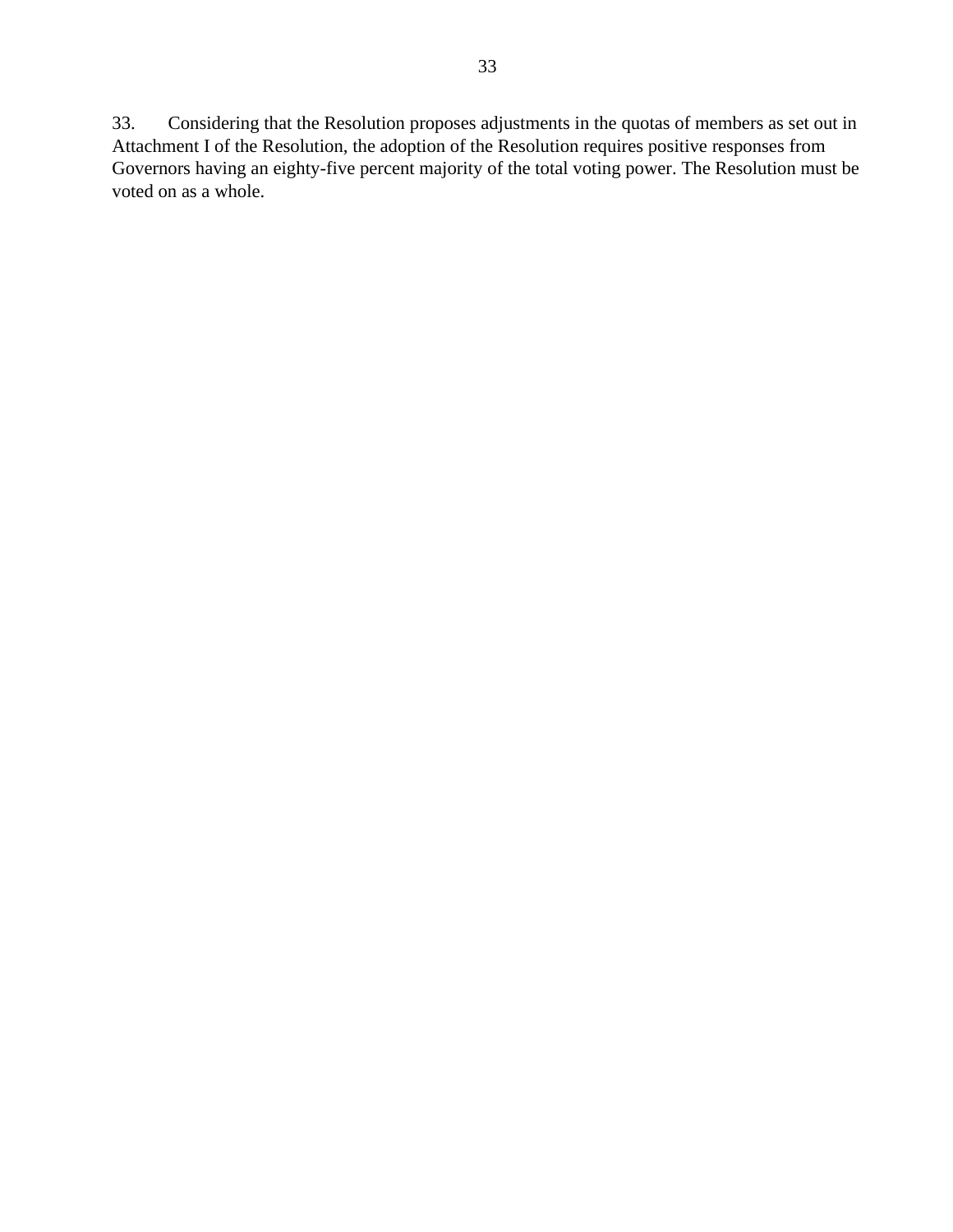## **Appendix**

## **Resolution No. [ ]**

## <span id="page-33-0"></span>**Fourteenth General Review of Quotas and Reform of the Executive Board**

WHEREAS the Executive Board has submitted to the Board of Governors a report entitled "Fourteenth General Review of Quotas and Reform of the Executive Board: Report of the Executive Board to the Board of Governors," hereinafter the "Report"; and

WHEREAS the International Monetary and Financial Committee in its April 2009 Communiqué called on the Executive Board to bring forward the deadline for completion of the Fourteenth General Review of Quotas by two years, to January 2011; and

WHEREAS the Executive Board has recommended increases in the quotas of members of the Fund as a result of the Fourteenth General Review of Quotas; and

WHEREAS the Executive Board has recommended an amendment of the Articles of Agreement to establish an Executive Board consisting solely of elected Executive Directors; and

WHEREAS the Executive Board has recommended that, following the first regular election of Executive Directors after entry into force of the proposed amendment of the Articles of Agreement approved under Board of Governors Resolution No. 63-2, an Executive Director elected by 7 or more members should be entitled to appoint two Alternate Executive Directors; and

WHEREAS the Chairman of the Board of Governors has requested the Secretary of the Fund to bring the proposal of the Executive Board before the Board of Governors; and

WHEREAS the Report of the Executive Board setting forth its proposal has been submitted to the Board of Governors by the Secretary of the Fund; and

WHEREAS the Executive Board has requested the Board of Governors to vote on the following Resolution without meeting, pursuant to Section 13 of the By-Laws of the Fund:

NOW, THEREFORE, the Board of Governors, noting the recommendations and the said Report of the Executive Board, hereby RESOLVES that: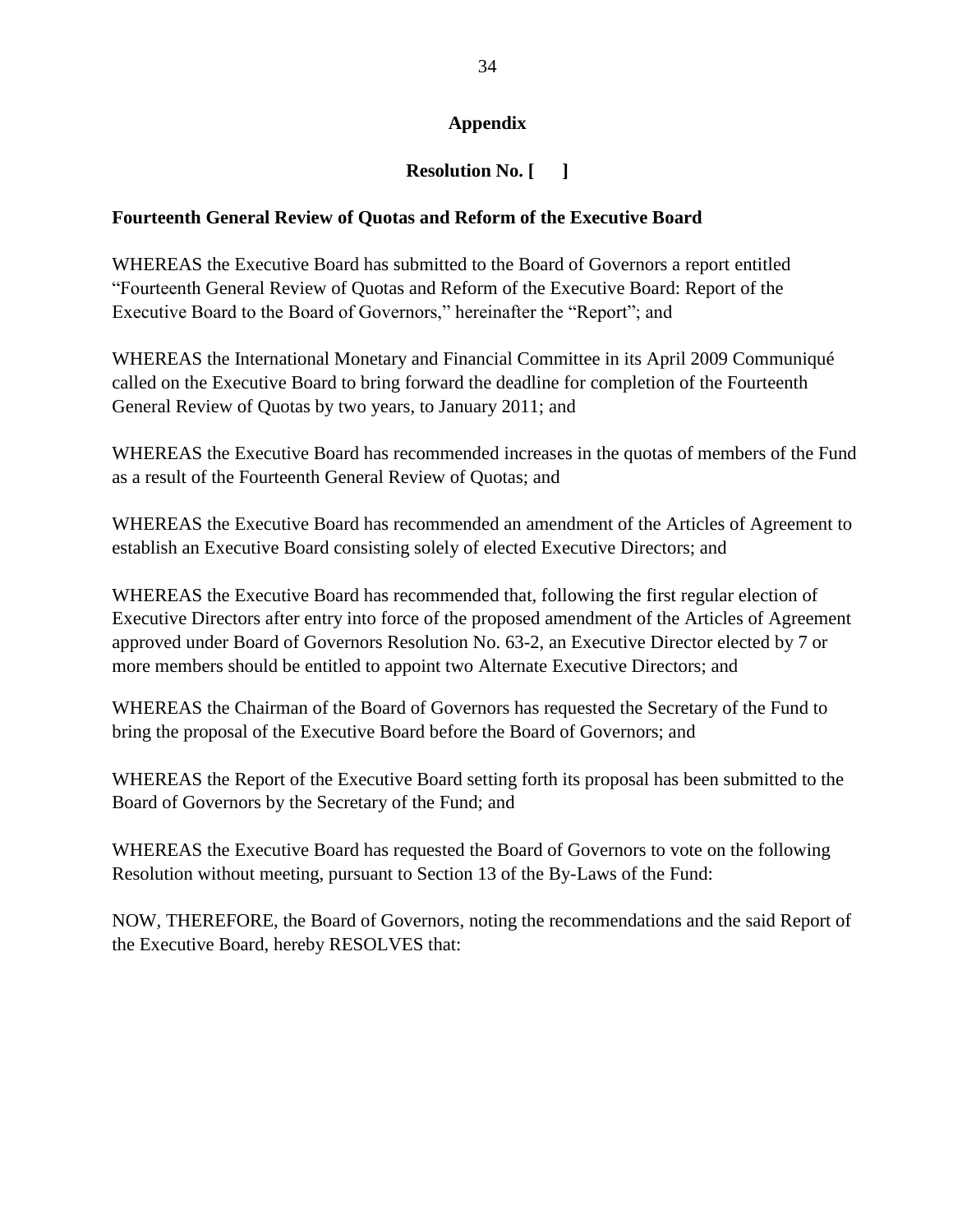### **Increases in Quotas of Members**

- 1. The International Monetary Fund proposes that, subject to the provisions of this Resolution, the quotas of members of the Fund shall be increased to the amounts shown against their names in Attachment I to this Resolution.
- 2. A member's increase in quota as proposed by this Resolution shall not become effective unless that member has consented in writing to the increase not later than the date prescribed by or under paragraph 4 below and has paid the increase in full within the period prescribed by or under paragraph 5 below, provided that no member with overdue repurchases, charges or assessments to the General Resources Account may consent to or pay for the increase in its quota until it becomes current in respect of those obligations.
- 3. No increase in quotas proposed by this Resolution shall become effective until:
	- (i) the Executive Board has determined that members having not less than 70 percent of the total of quotas on November 5, 2010 have consented in writing to the increases in their quotas;
	- (ii) the proposed amendment of the Articles of Agreement set out in Attachment II of this Resolution has entered into force; and
	- (iii) the proposed amendment of the Articles of Agreement approved under Board of Governors Resolution No. 63-2 has entered into force.

Each member commits to use its best efforts to complete these steps no later than the Annual Meetings in 2012. The Executive Board is requested to monitor, on a quarterly basis, the progress made in the implementation of these steps.

- 4. Notices in accordance with paragraph 2 above shall be executed by a duly authorized official of the member and must be received in the Fund before 6:00 p.m., Washington time, December 31, 2011, provided that the Executive Board may extend this period as it may determine.
- 5. Each member shall pay to the Fund the increase in its quota within 30 days after the later of (a) the date on which it notifies the Fund of its consent, or (b) the date on which all of the conditions set forth in paragraph 3 above are met, provided that the Executive Board may extend the payment period as it may determine.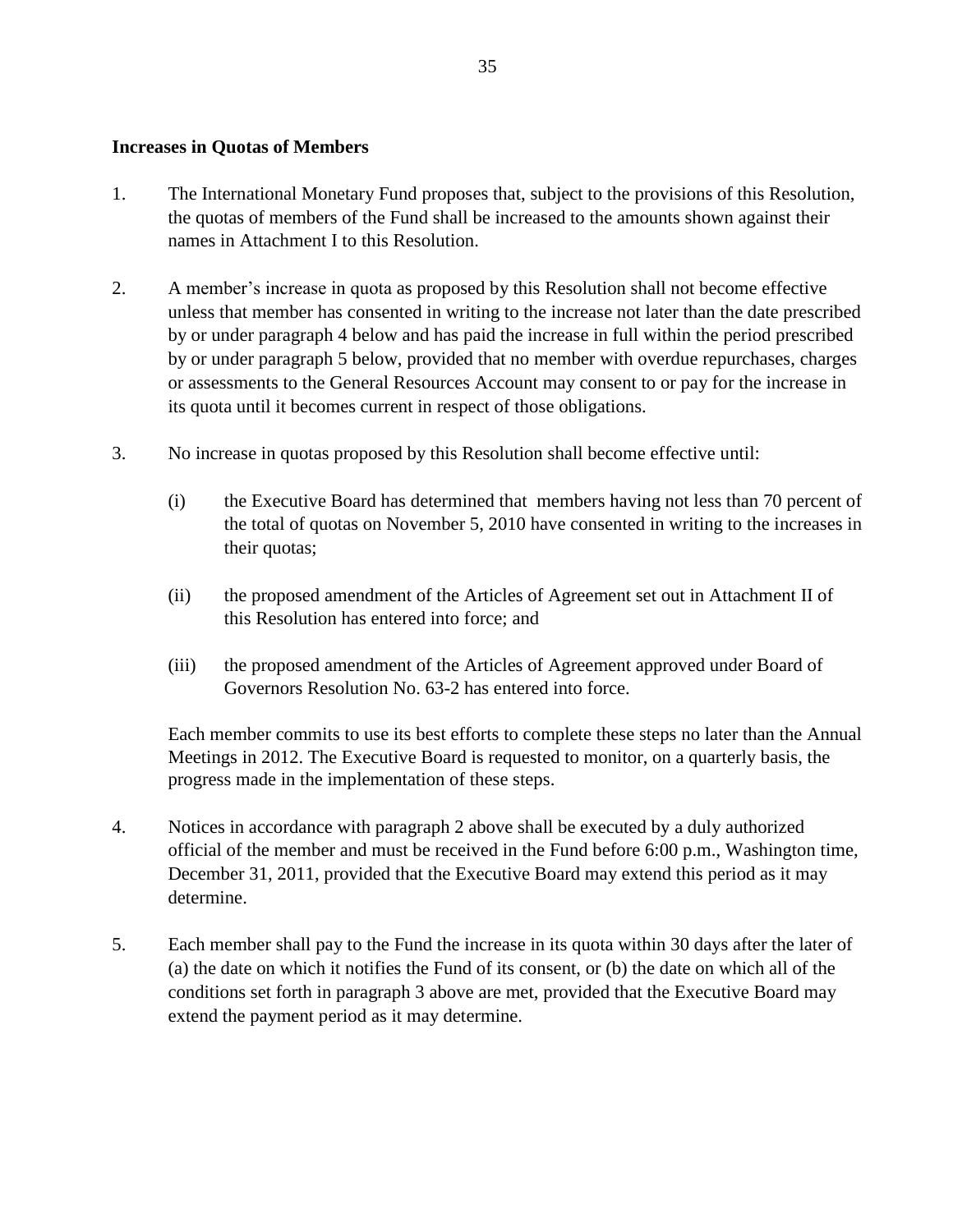- 6. When deciding on an extension of the period for consent to or payment for the increase in quotas, the Executive Board shall give particular consideration to the situation of members that may still wish to consent to or pay for the increase in quota, including members with protracted arrears to the General Resources Account, consisting of overdue repurchases, charges or assessments to the General Resources Account that, in its judgment, are cooperating with the Fund toward the settlement of these obligations.
- 7. For members that have not yet consented to their increases in quotas under the Eleventh General Review and under Board of Governors Resolution No. 63-2, the deadline for consent to such quota increases shall be the date determined by or under paragraph 4 above.
- 8. Each member shall pay 25 percent of its increase either in special drawing rights or in the currencies of other members specified, with their concurrence, by the Fund, or in any combination of special drawing rights and such currencies. The balance of the increase shall be paid by the member in its own currency.

## **Quota Formula and Fifteenth General Review of Quotas**

- 9. The Executive Board is requested to complete a comprehensive review of the formula by January 2013.
- 10. The Executive Board is requested to bring forward the timetable for completion of the Fifteenth General Review of Quotas to January 2014. Any realignment is expected to result in increases in the quota shares of dynamic economies in line with their relative positions in the world economy, and hence likely in the share of emerging market and developing countries as a whole. Steps shall be taken to protect the voice and representation of the poorest members.

### **Review of NAB Credit Arrangements**

11. In light of the proposed increases in quotas under the Fourteenth General Review, the Executive Board and participants in the New Arrangements to Borrow (NAB) are requested to undertake a review of NAB credit arrangements by November 2011, with a corresponding roll-back of the NAB, preserving relative shares, to become effective when the conditions set forth in paragraph 3 of this Resolution are met and the quota payments associated with the participation threshold in paragraph 3(i) of this Resolution have been made.

## **Proposed Amendment of the Articles of Agreement of the International Monetary Fund on the Reform of the Executive Board**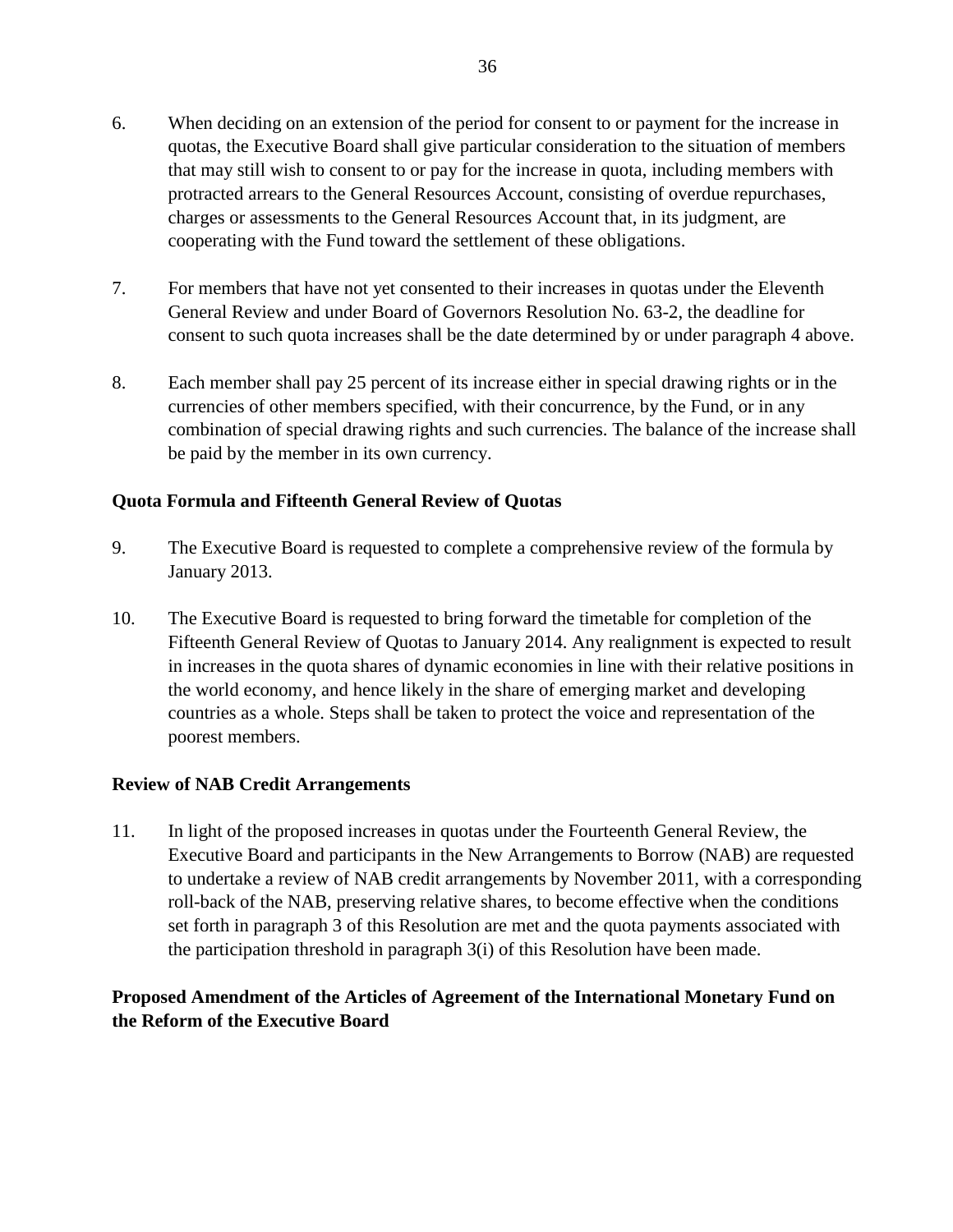- 12. The proposed amendment of the Articles of Agreement of the International Monetary Fund set forth in Attachment II to this Resolution (the "Proposed Amendment on the Reform of the Executive Board") is approved.
- 13. The Secretary is directed to ask all members of the Fund, by circular letter or telegram, or other rapid means of communication, whether they accept, in accordance with the provisions of Article XXVIII of the Articles, the Proposed Amendment on the Reform of the Executive Board.
- 14. The communication to be sent to all members in accordance with paragraph 13 of this Resolution shall specify that the Proposed Amendment on the Reform of the Executive Board shall enter into force for all members on the date on which the Fund certifies, by a formal communication addressed to all members, that three-fifths of the members, having eighty-five percent of the total voting power, have accepted the Proposed Amendment on the Reform of the Executive Board.

### **Additional Alternate Executive Directors**

- 15. Following the first regular election of Executive Directors after the entry into force of the amendment of the Articles of Agreement approved under Board of Governors Resolution No. 63-2, an Executive Director elected by seven or more members shall be entitled to appoint two Alternate Executive Directors.
- 16. As a condition for appointing two Alternate Executive Directors, an Executive Director is required to designate by notification to the Secretary of the Fund: (i) the Alternate who shall act for the Executive Director when he is not present and both Alternates are present; and (ii) the Alternate who shall exercise the powers of the Executive Director pursuant to Article XII, Section 3(f). By notification to the Secretary of the Fund, an Executive Director may change these designations at any time.

### **Size and Composition of the Executive Board**

17. The Board of Governors takes note of: (i) the commitment to reduce, as a means of achieving greater representation of emerging market and developing countries, the number of Executive Directors representing advanced European countries by two no later than the first regular election of Executive Directors after the conditions set forth in paragraph 3 of this Resolution are met, and (ii) the commitment of the Fund's membership to maintain an Executive Board consisting of 24 Executive Directors, and to review the composition of the Executive Board every eight years following the date the conditions set forth in paragraph 3 of this Resolution are met.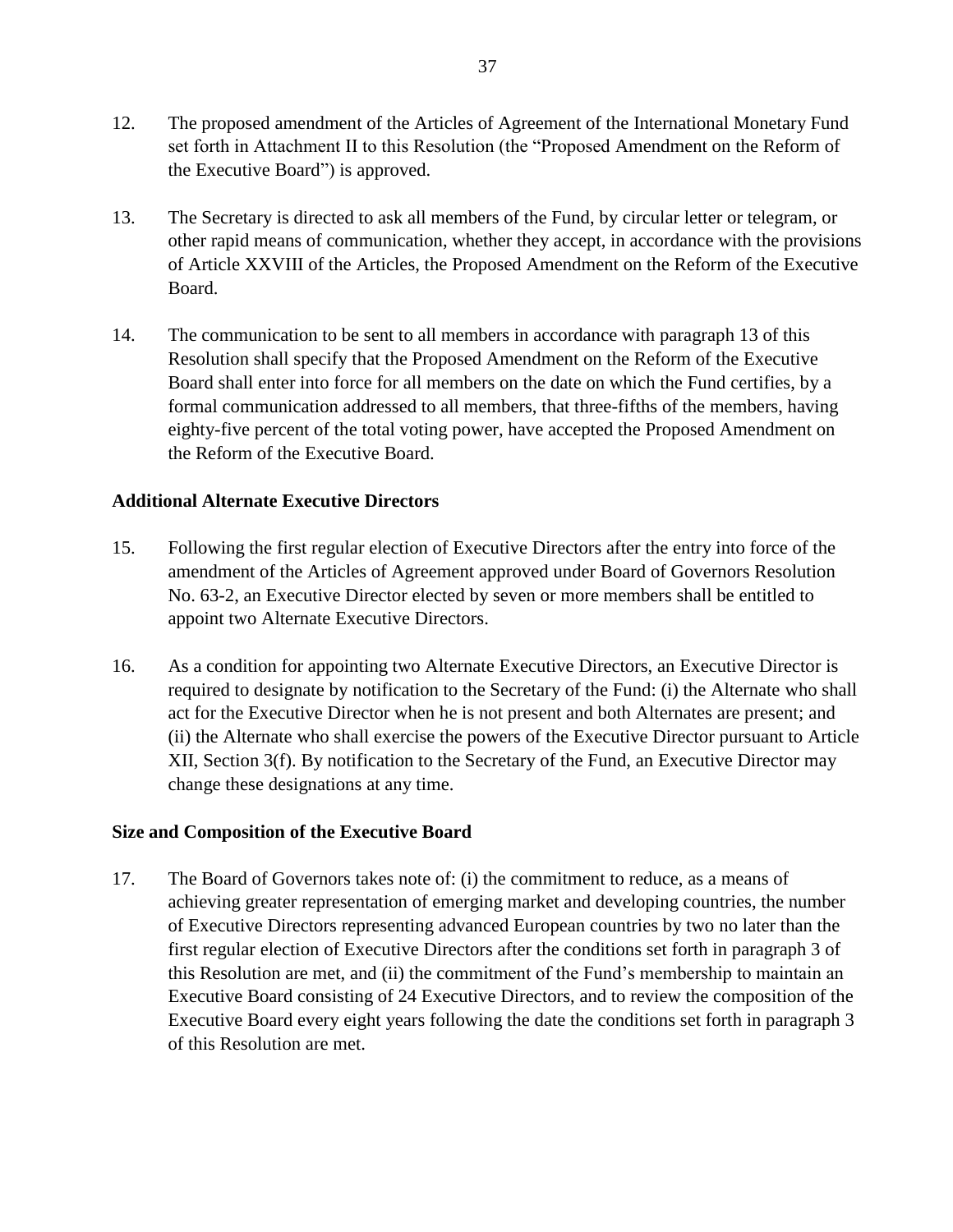|                                   | <b>Proposed Quota</b><br>(in millions of SDRs) | <b>Proposed Quota</b><br>(in millions of SDRs) |          |  |  |  |
|-----------------------------------|------------------------------------------------|------------------------------------------------|----------|--|--|--|
| Afghanistan, Islamic Republic of  | 323.8                                          | El Salvador                                    | 287.2    |  |  |  |
| Albania                           | 139.3                                          | <b>Equatorial Guinea</b>                       | 157.5    |  |  |  |
| Algeria                           | 1,959.9                                        | Eritrea                                        | 36.6     |  |  |  |
| Angola                            | 740.1                                          | Estonia                                        | 243.6    |  |  |  |
| Antigua and Barbuda               | 20.0                                           | Ethiopia                                       | 300.7    |  |  |  |
| Argentina                         | 3,187.3                                        | Fiji                                           | 98.4     |  |  |  |
| Armenia                           | 128.8                                          | Finland                                        | 2,410.6  |  |  |  |
| Australia                         | 6,572.4                                        | France                                         | 20,155.1 |  |  |  |
| Austria                           | 3,932.0                                        | Gabon                                          | 216.0    |  |  |  |
| Azerbaijan                        | 391.7                                          | Gambia, The                                    | 62.2     |  |  |  |
| Bahamas, The                      | 182.4                                          | Georgia                                        | 210.4    |  |  |  |
| Bahrain                           | 395.0                                          | Germany                                        | 26,634.4 |  |  |  |
| Bangladesh                        | 1,066.6                                        | Ghana                                          | 738.0    |  |  |  |
| <b>Barbados</b>                   | 94.5                                           | Greece                                         | 2,428.9  |  |  |  |
| <b>Belarus</b>                    | 681.5                                          | Grenada                                        | 16.4     |  |  |  |
| Belgium                           | 6,410.7                                        | Guatemala                                      | 428.6    |  |  |  |
| Belize                            | 26.7                                           | Guinea                                         | 214.2    |  |  |  |
| Benin                             | 123.8                                          | Guinea-Bissau                                  | 28.4     |  |  |  |
| <b>Bhutan</b>                     | 20.4                                           | Guyana                                         | 181.8    |  |  |  |
| Bolivia                           | 240.1                                          | Haiti                                          | 163.8    |  |  |  |
| Bosnia and Herzegovina            | 265.2                                          | Honduras                                       | 249.8    |  |  |  |
| <b>Botswana</b>                   | 197.2                                          | Hungary                                        | 1,940.0  |  |  |  |
| Brazil                            | 11,042.0                                       | Iceland                                        | 321.8    |  |  |  |
| Brunei Darussalam                 | 301.3                                          | India                                          | 13,114.4 |  |  |  |
| <b>Bulgaria</b>                   | 896.3                                          | Indonesia                                      | 4,648.4  |  |  |  |
| Burkina Faso                      | 120.4                                          | Iran, Islamic Republic of                      | 3,567.1  |  |  |  |
| Burundi                           | 154.0                                          | Iraq                                           | 1,663.8  |  |  |  |
| Cambodia                          | 175.0                                          | Ireland                                        | 3,449.9  |  |  |  |
| Cameroon                          | 276.0                                          | <b>Israel</b>                                  | 1,920.9  |  |  |  |
| Canada                            | 11,023.9                                       | Italy                                          | 15,070.0 |  |  |  |
| Cape Verde                        | 23.7                                           | Jamaica                                        | 382.9    |  |  |  |
| Central African Republic          | 111.4                                          | Japan                                          | 30,820.5 |  |  |  |
| Chad                              | 140.2                                          | Jordan                                         | 343.1    |  |  |  |
| Chile                             | 1,744.3                                        | Kazakhstan                                     | 1,158.4  |  |  |  |
| China                             | 30,482.9                                       | Kenya                                          | 542.8    |  |  |  |
| Colombia                          | 2,044.5                                        | Kiribati                                       | 11.2     |  |  |  |
| Comoros                           | 17.8                                           | Korea, Republic of                             | 8,582.7  |  |  |  |
| Congo, Democratic Republic of the | 1,066.0                                        | Kosovo                                         | 82.6     |  |  |  |
| Congo, Republic of                | 162.0                                          | Kuwait                                         | 1,933.5  |  |  |  |
| Costa Rica                        | 369.4                                          | Kyrgyz Republic                                | 177.6    |  |  |  |
| Côte d'Ivoire                     | 650.4                                          | Lao People's Dem. Republic                     | 105.8    |  |  |  |
| Croatia                           | 717.4                                          | Latvia                                         | 332.3    |  |  |  |
| Cyprus                            | 303.8                                          | Lebanon                                        | 633.5    |  |  |  |
| Czech Republic                    | 2,180.2                                        | Lesotho                                        | 69.8     |  |  |  |
| Denmark                           | 3,439.4                                        | Liberia                                        | 258.4    |  |  |  |
| Djibouti                          | 31.8                                           | Libya                                          | 1,573.2  |  |  |  |
| Dominica                          | 11.5                                           | Lithuania                                      | 441.6    |  |  |  |
| Dominican Republic                | 477.4                                          | Luxembourg                                     | 1,321.8  |  |  |  |
| Ecuador                           | 697.7                                          | Macedonia, Former Yugoslav Republi             | 140.3    |  |  |  |
| Egypt                             | 2,037.1                                        | Madagascar                                     | 244.4    |  |  |  |

**Attachment I. Proposed Quotas**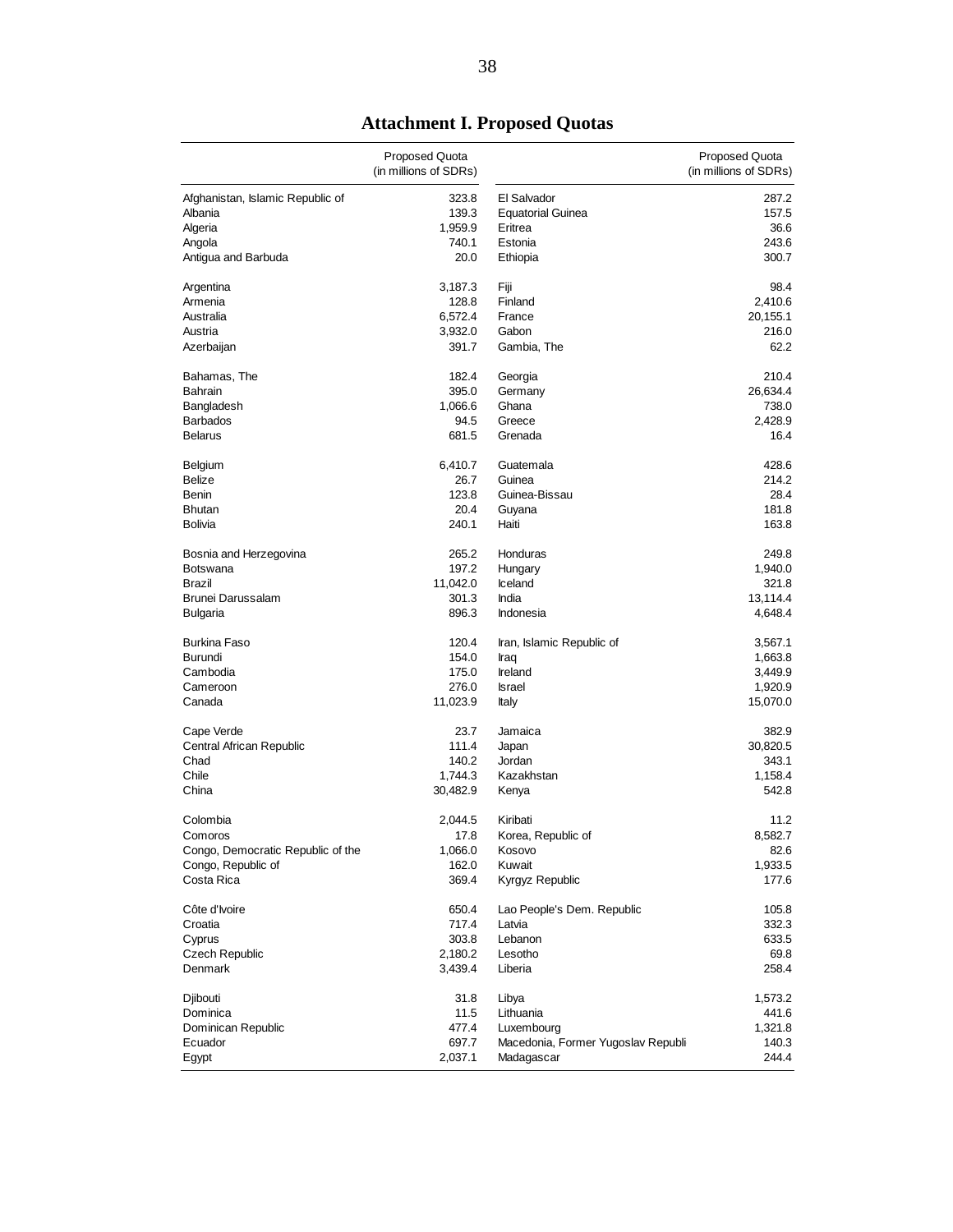#### **Proposed Quotas (Concluded)**

|                                 | <b>Proposed Quota</b><br>(in millions of SDRs) |                                | <b>Proposed Quota</b><br>(in millions of SDRs) |
|---------------------------------|------------------------------------------------|--------------------------------|------------------------------------------------|
| Malawi                          | 138.8                                          | Sierra Leone                   | 207.4                                          |
| Malaysia                        | 3,633.8                                        | Singapore                      | 3,891.9                                        |
| <b>Maldives</b>                 | 21.2                                           | Slovak Republic                | 1,001.0                                        |
| Mali                            | 186.6                                          | Slovenia                       | 586.5                                          |
| Malta                           | 168.3                                          | Solomon Islands                | 20.8                                           |
|                                 |                                                |                                |                                                |
| Marshall Islands                | 4.9                                            | Somalia                        | 163.4                                          |
| Mauritania                      | 128.8                                          | South Africa                   | 3,051.2                                        |
| <b>Mauritius</b>                | 142.2                                          | Spain                          | 9,535.5                                        |
| Mexico                          | 8,912.7                                        | Sri Lanka                      | 578.8                                          |
| Micronesia, Federated States of | 7.2                                            | St. Kitts and Nevis            | 12.5                                           |
| Moldova                         | 172.5                                          | St. Lucia                      | 21.4                                           |
| Mongolia                        | 72.3                                           | St. Vincent and the Grenadines | 11.7                                           |
| Montenegro                      | 60.5                                           | Sudan                          | 630.2                                          |
| Morocco                         | 894.4                                          | Suriname                       | 128.9                                          |
| Mozambique                      | 227.2                                          | Swaziland                      | 78.5                                           |
|                                 |                                                |                                |                                                |
| Myanmar                         | 516.8                                          | Sweden                         | 4,430.0                                        |
| Namibia                         | 191.1                                          | Switzerland                    | 5,771.1                                        |
| Nepal                           | 156.9                                          | Syrian Arab Republic           | 1,109.8                                        |
| Netherlands                     | 8,736.5                                        | Tajikistan                     | 174.0                                          |
| New Zealand                     | 1,252.1                                        | Tanzania                       | 397.8                                          |
| Nicaragua                       | 260.0                                          | Thailand                       | 3,211.9                                        |
| Niger                           | 131.6                                          | <b>Timor-Leste</b>             | 25.6                                           |
| Nigeria                         | 2,454.5                                        | Togo                           | 146.8                                          |
| Norway                          | 3,754.7                                        | Tonga                          | 13.8                                           |
| Oman                            | 544.4                                          | <b>Trinidad and Tobago</b>     | 469.8                                          |
|                                 |                                                |                                |                                                |
| Pakistan                        | 2,031.0                                        | Tunisia                        | 545.2                                          |
| Palau                           | 4.9                                            | Turkey                         | 4,658.6                                        |
| Panama                          | 376.8                                          | Turkmenistan                   | 238.6                                          |
| Papua New Guinea                | 263.2                                          | Tuvalu                         | 2.5                                            |
| Paraguay                        | 201.4                                          | Uganda                         | 361.0                                          |
| Peru                            | 1,334.5                                        | Ukraine                        | 2,011.8                                        |
| Philippines                     | 2,042.9                                        | United Arab Emirates           | 2,311.2                                        |
| Poland                          | 4,095.4                                        | United Kingdom                 | 20,155.1                                       |
| Portugal                        | 2,060.1                                        | <b>United States</b>           | 82,994.2                                       |
| Qatar                           | 735.1                                          | Uruguay                        | 429.1                                          |
| Romania                         | 1,811.4                                        | Uzbekistan                     | 551.2                                          |
| <b>Russian Federation</b>       | 12,903.7                                       | Vanuatu                        | 23.8                                           |
| Rwanda                          | 160.2                                          | Venezuela, R.B. de             | 3,722.7                                        |
| Samoa                           | 16.2                                           | Vietnam                        | 1,153.1                                        |
| San Marino                      | 49.2                                           | Yemen, Republic of             | 487.0                                          |
|                                 |                                                |                                |                                                |
| São Tomé and Príncipe           | 14.8                                           | Zambia                         | 978.2                                          |
| Saudi Arabia                    | 9,992.6                                        | Zimbabwe                       | 706.8                                          |
| Senegal                         | 323.6                                          |                                |                                                |
| Serbia                          | 654.8                                          |                                |                                                |
| Seychelles                      | 22.9                                           |                                |                                                |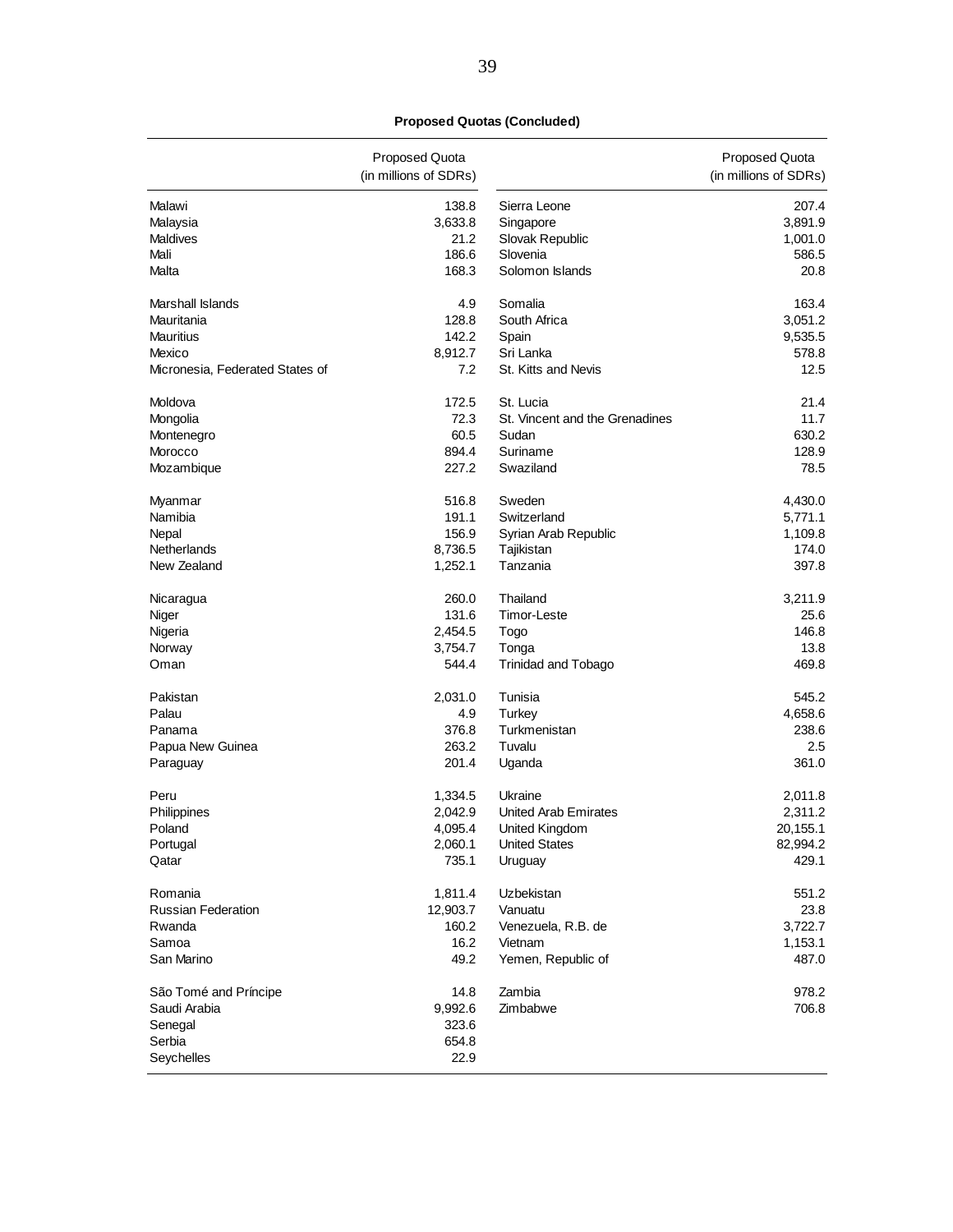### **Attachment II**

## **Proposed Amendment of the Articles of Agreement of the International Monetary Fund on the Reform of the Executive Board**

The Governments on whose behalf the present Agreement is signed agree as follows:

### 1. **The text of Article XII, Section 3(b) shall be amended to read as follows**:

"(*b*) Subject to (*c*) below, the Executive Board shall consist of twenty Executive Directors elected by the members, with the Managing Director as chairman."

### 2. **The text of Article XII, Section 3(c) shall be amended to read as follows**:

 $\zeta(c)$  For the purpose of each regular election of Executive Directors, the Board of Governors, by an eighty-five percent majority of the total voting power, may increase or decrease the number of Executive Directors specified in (*b*) above."

### 3. **The text of Article XII, Section 3(d) shall be amended to read as follows**:

"(*d*) Elections of Executive Directors shall be conducted at intervals of two years in accordance with regulations which shall be adopted by the Board of Governors. Such regulations shall include a limit on the total number of votes that more than one member may cast for the same candidate."

### 4. **The text of Article XII, Section 3(f) shall be amended to read as follows**:

"(*f*) Executive Directors shall continue in office until their successors are elected. If the office of an Executive Director becomes vacant more than ninety days before the end of his term, another Executive Director shall be elected for the remainder of the term by the members that elected the former Executive Director. A majority of the votes cast shall be required for election. While the office remains vacant, the Alternate of the former Executive Director shall exercise his powers, except that of appointing an Alternate."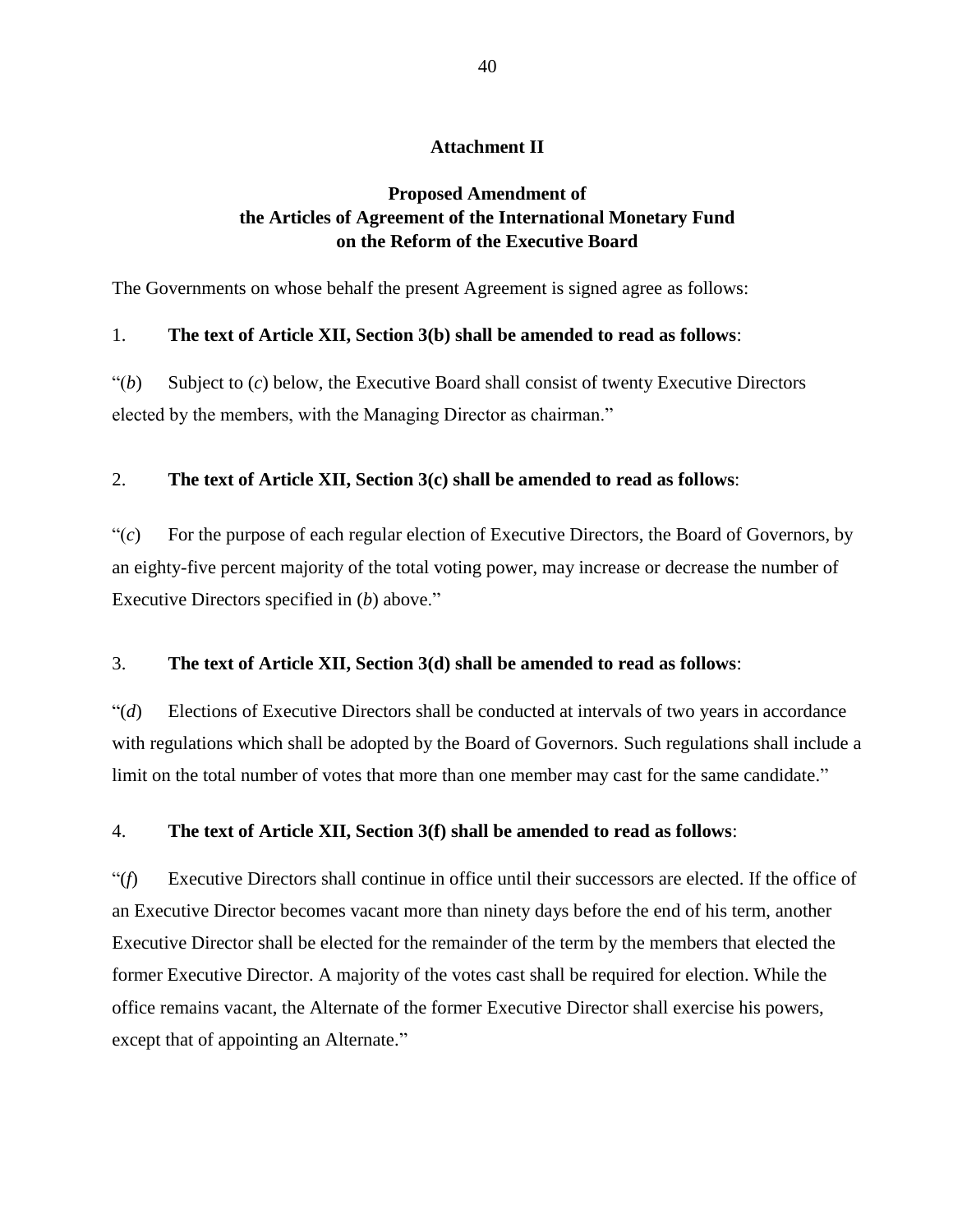```
5. The text of Article XII, Section 3(i) shall be amended to read as follows:
```
- *"(i)* (i) Each Executive Director shall be entitled to cast the number of votes which counted towards his election.
	- (ii) When the provisions of Section 5(*b*) of this Article are applicable, the votes which an Executive Director would otherwise be entitled to cast shall be increased or decreased correspondingly. All the votes which an Executive Director is entitled to cast shall be cast as a unit.
	- (iii) When the suspension of the voting rights of a member is terminated under Article XXVI, Section 2(*b*), the member may agree with all the members that have elected an Executive Director that the number of votes allotted to that member shall be cast by such Executive Director, provided that, if no regular election of Executive Directors has been conducted during the period of the suspension, the Executive Director in whose election the member had participated prior to the suspension, or his successor elected in accordance with paragraph 3(*c*)(i) of Schedule L or with (*f*) above, shall be entitled to cast the number of votes allotted to the member. The member shall be deemed to have participated in the election of the Executive Director entitled to cast the number of votes allotted to the member."

### 6. **The text of Article XII, Section 3(j) shall be amended to read as follows**:

"(*j*) The Board of Governors shall adopt regulations under which a member may send a representative to attend any meeting of the Executive Board when a request made by, or a matter particularly affecting, that member is under consideration."

### 7. **The text of Article XII, Section 8 shall be amended to read as follows:**

"The Fund shall at all times have the right to communicate its views informally to any member on any matter arising under this Agreement. The Fund may, by a seventy percent majority of the total voting power, decide to publish a report made to a member regarding its monetary or economic conditions and developments which directly tend to produce a serious disequilibrium in the international balance of payments of members. The relevant member shall be entitled to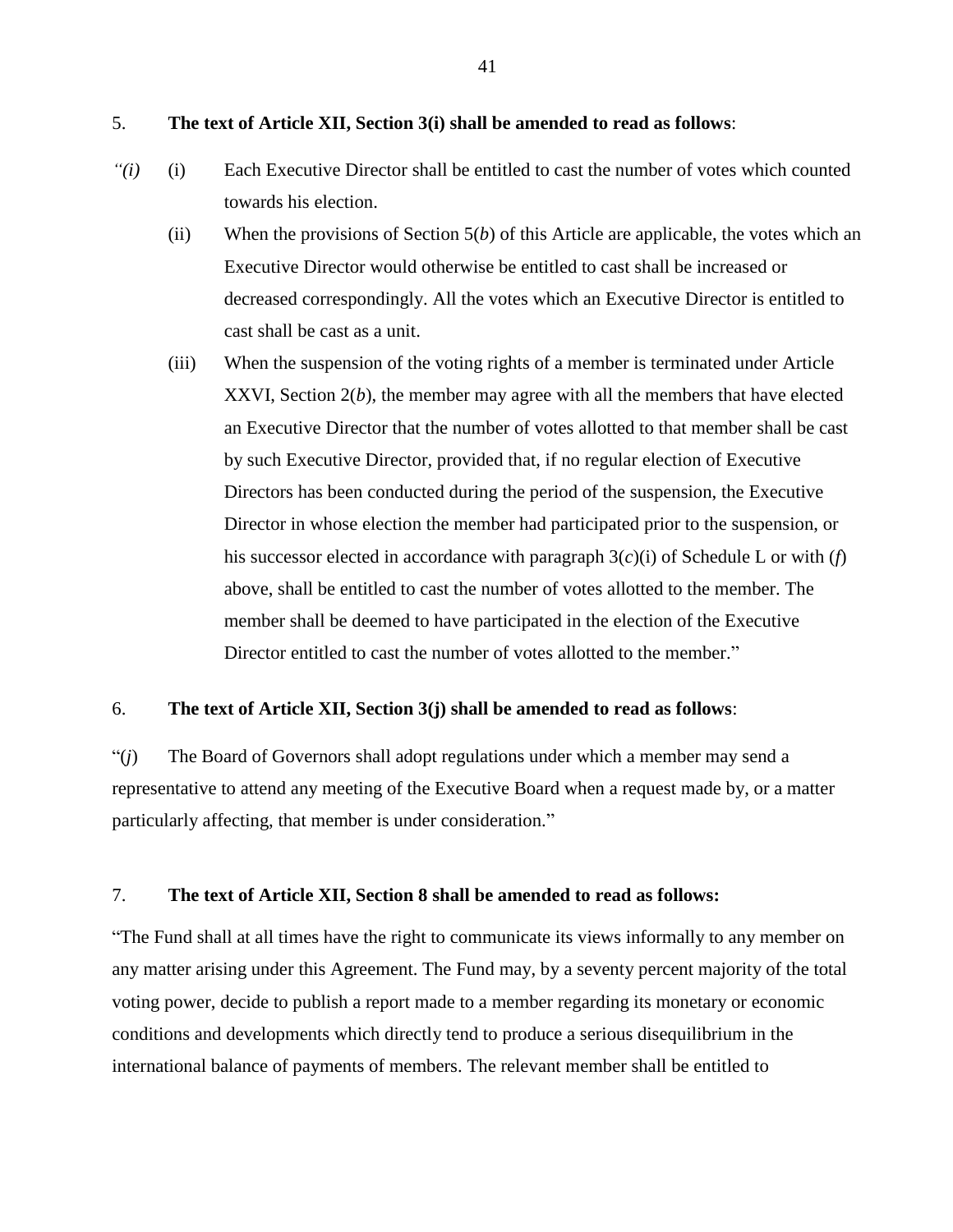representation in accordance with Section 3(*j*) of this Article. The Fund shall not publish a report involving changes in the fundamental structure of the economic organization of members."

#### 8. **The text of Article XXI(a)(ii) shall be amended to read as follows**:

"(*a*) (ii) For decisions by the Executive Board on matters pertaining exclusively to the Special Drawing Rights Department only Executive Directors elected by at least one member that is a participant shall be entitled to vote. Each of these Executive Directors shall be entitled to cast the number of votes allotted to the members that are participants whose votes counted towards his election. Only the presence of Executive Directors elected by members that are participants and the votes allotted to members that are participants shall be counted for the purpose of determining whether a quorum exists or whether a decision is made by the required majority."

#### 9. **The text of Article XXIX(a) shall be amended to read as follows:**

"(*a*) Any question of interpretation of the provisions of this Agreement arising between any member and the Fund or between any members of the Fund shall be submitted to the Executive Board for its decision. If the question particularly affects any member, it shall be entitled to representation in accordance with Article XII, Section 3(*j*)."

#### 10. **The text of paragraph 1(a) of Schedule D shall be amended to read as follows:**

"(*a*) Each member or group of members that has the number of votes allotted to it or them cast by an Executive Director shall appoint to the Council one Councillor, who shall be a Governor, Minister in the government of a member, or person of comparable rank, and may appoint not more than seven Associates. The Board of Governors may change, by an eighty-five percent majority of the total voting power, the number of Associates who may be appointed. A Councillor or Associate shall serve until a new appointment is made or until the next regular election of Executive Directors, whichever shall occur sooner."

#### 11. **The text of paragraph 5(e) of Schedule D shall be deleted.**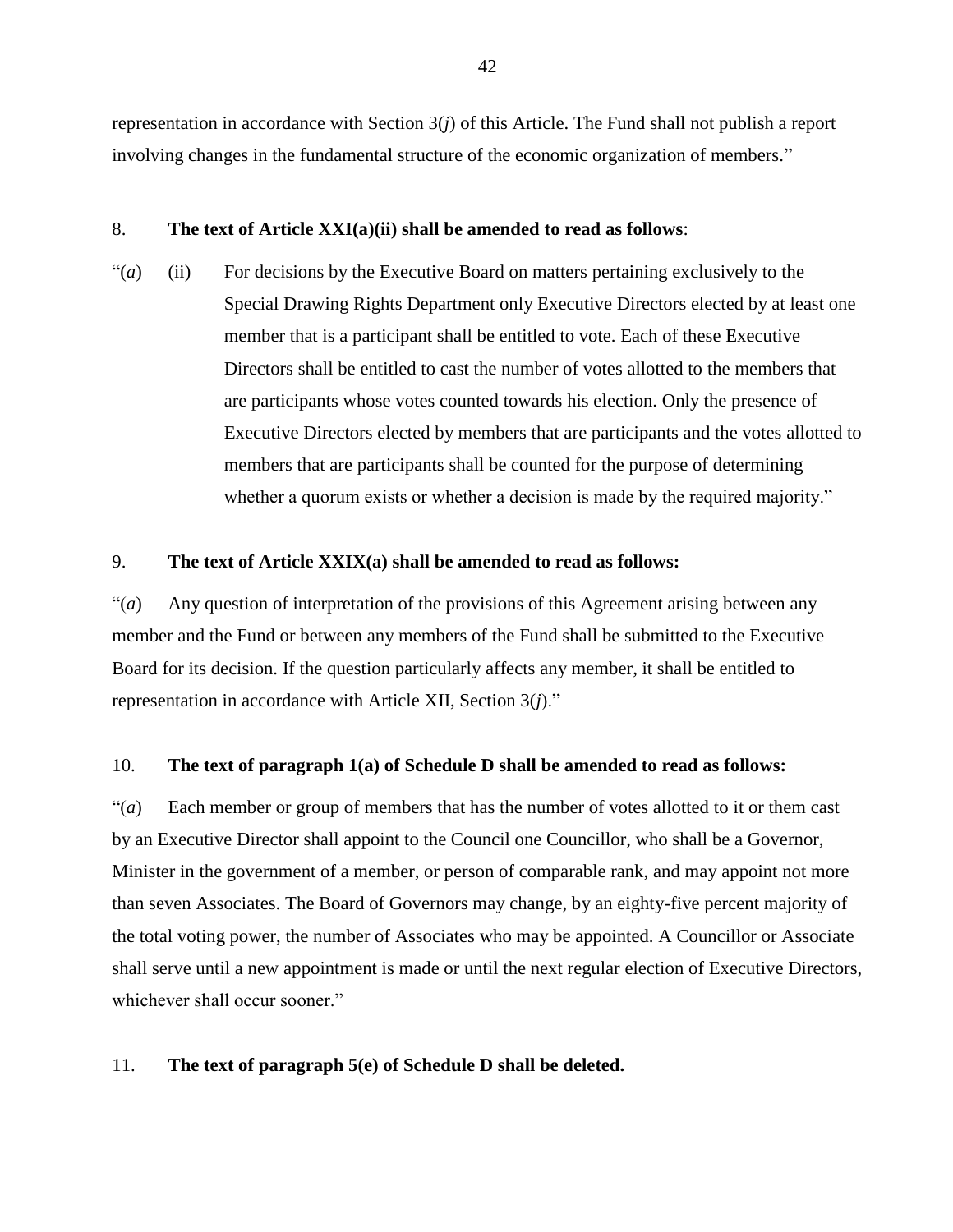## 12. **Paragraph 5(f) of Schedule D shall be renumbered 5(e) of Schedule D and the text of the new paragraph 5(e) shall be amended to read as follows:**

"(*e*) When an Executive Director is entitled to cast the number of votes allotted to a member pursuant to Article XII, Section 3(*i*)(iii), the Councillor appointed by the group whose members elected such Executive Director shall be entitled to vote and cast the number of votes allotted to such member. The member shall be deemed to have participated in the appointment of the Councillor entitled to vote and cast the number of votes allotted to the member."

### 13. **The text of Schedule E shall be amended to read as follows**:

"Transitional Provisions with Respect to Executive Directors

## 1. Upon the entry into force of this Schedule:

(*a*) Each Executive Director who was appointed pursuant to former Article XII, Sections  $3(b)(i)$  or  $3(c)$ , and was in office immediately prior to the entry into force of this Schedule, shall be deemed to have been elected by the member who appointed him; and

(*b*) Each Executive Director who cast the number of votes of a member pursuant to former Article XII, Section 3(*i*)(ii) immediately prior to the entry into force of this Schedule, shall be deemed to have been elected by such a member."

## 14. **The text of paragraph 1(b) of Schedule L shall be amended to read as follows:**

"(*b*) appoint a Governor or Alternate Governor, appoint or participate in the appointment of a Councillor or Alternate Councillor, or elect or participate in the election of an Executive Director."

## 15. **The text of the chapeau of paragraph 3(c) of Schedule L shall be amended to read as follows**:

" $(c)$  The Executive Director elected by the member, or in whose election the member has participated, shall cease to hold office, unless such Executive Director was entitled to cast the number of votes allotted to other members whose voting rights have not been suspended. In the latter case:"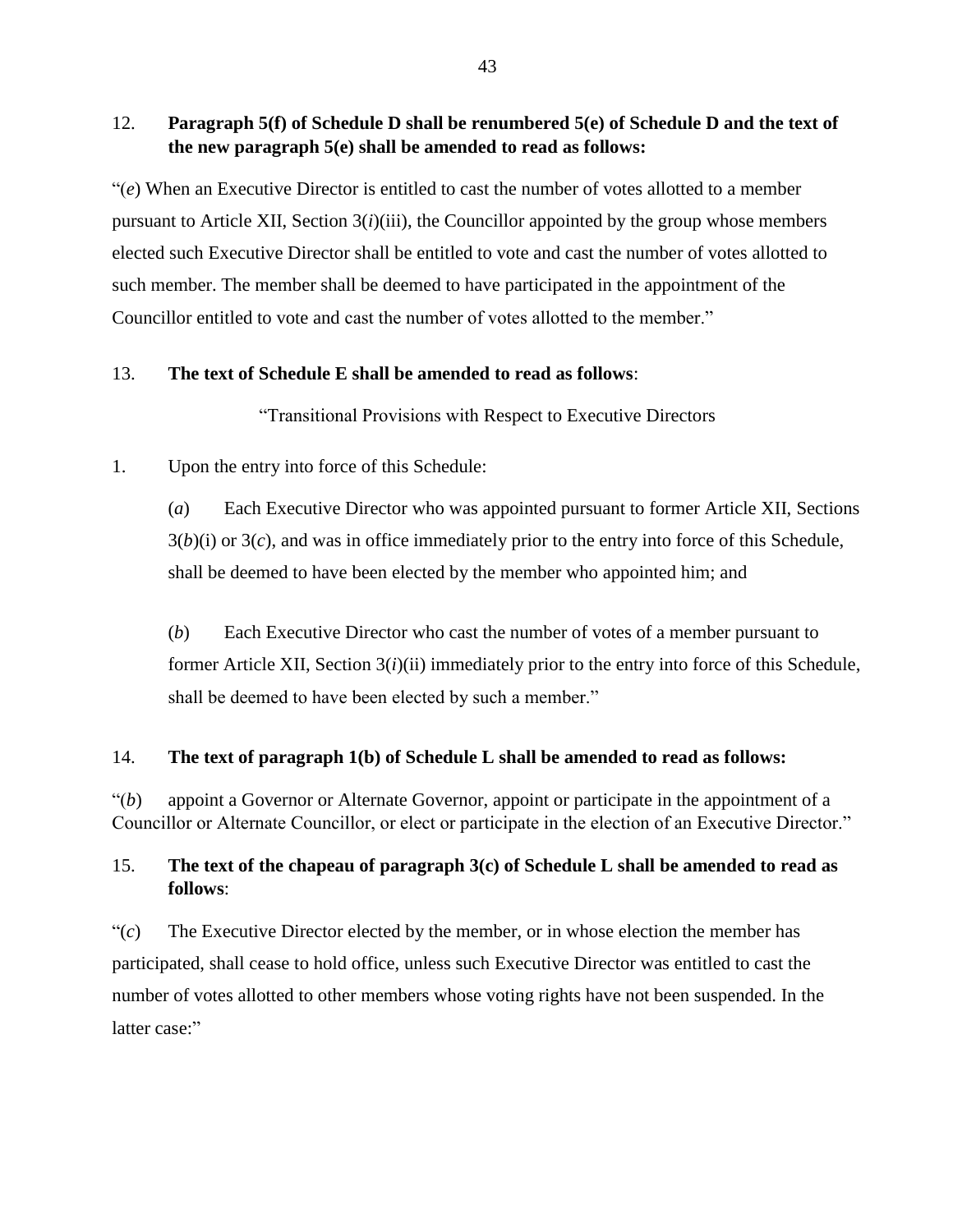#### **Annex III**

### **Proposed Amendment of the Articles of Agreement of the International Monetary Fund on the Reform of the Executive Board—Redline Version**

#### **Article XII, Section 3**

Section 3. *Executive Board*

[…]

(*b*) Subject to (*c*) below, Tthe Executive Board shall consist of twenty Executive Directors elected by the members, with the Managing Director as chairman. Of the Executive Directors: (i) five shall be appointed by the five members having the largest quotas; and

### (ii) fifteen shall be elected by the other members.

For the purpose of each regular election of Executive Directors, the Board of Governors, by an eighty-five percent majority of the total voting power, may increase or decrease the number of Executive Directors in (ii) above. The number of Executive Directors in (ii) above shall be reduced by one or two, as the case may be, if Executive Directors are appointed under (*c*) below, unless the Board of Governors decides, by an eighty-five percent majority of the total voting power, that this reduction would hinder the effective discharge of the functions of the Executive Board or of Executive Directors or would threaten to upset a desirable balance in the Executive Board.

(*c*) For the purpose of each regular election of Executive Directors, the Board of Governors, by an eighty-five percent majority of the total voting power, may increase or decrease the number of Executive Directors specified in (*b*) above. If, at the second regular election of Executive Directors and thereafter, the members entitled to appoint Executive Directors under (*b*)(i) above do not include the two members, the holdings of whose currencies by the Fund in the General Resources Account have been, on the average over the preceding two years, reduced below their quotas by the largest absolute amounts in terms of the special drawing right, either one or both of such members, as the case may be, may appoint an Executive Director.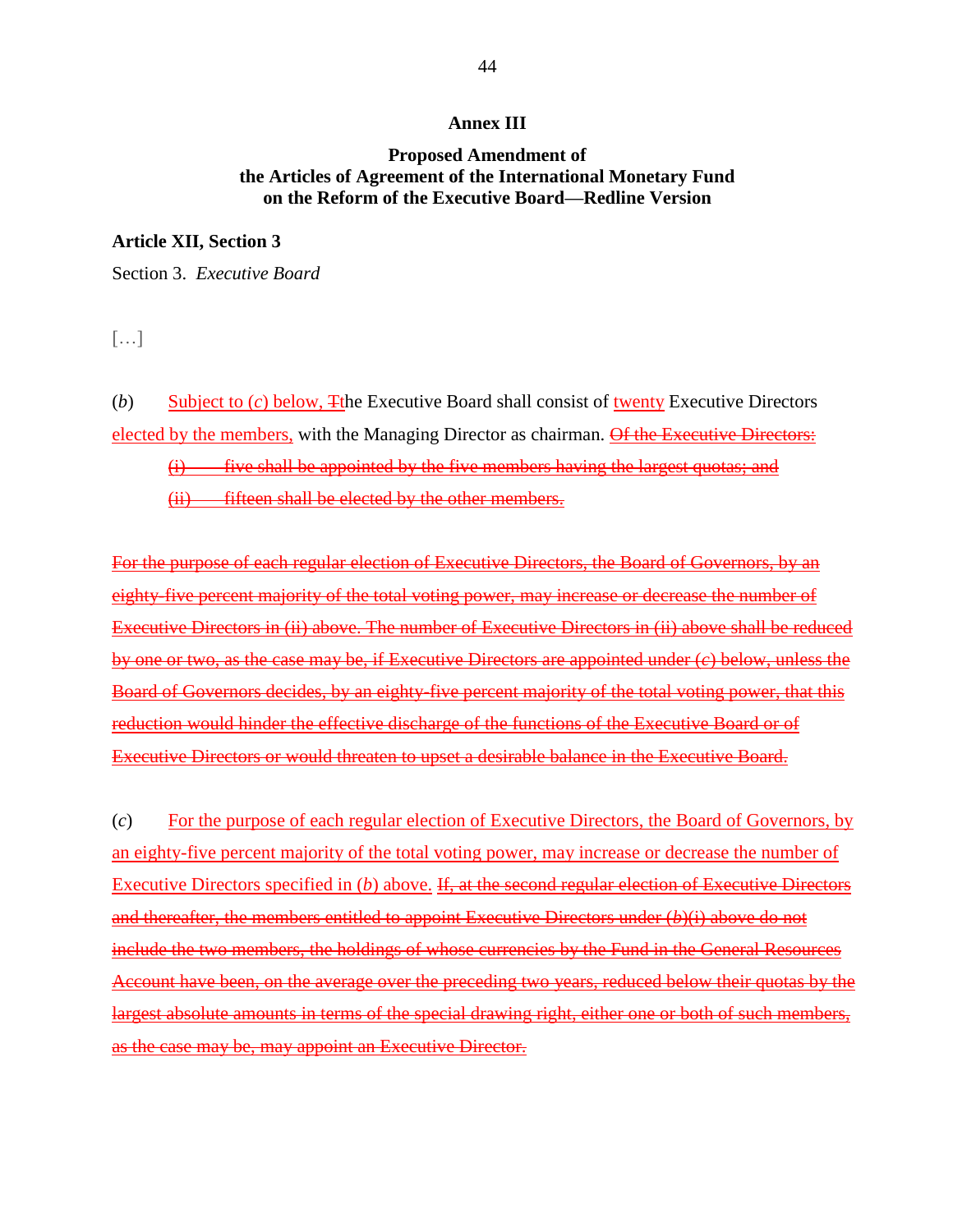(*d*) Elections of elective Executive Directors shall be conducted at intervals of two years in accordance with regulations which shall be adopted by the provisions of Schedule E, supplemented by such regulations as the Fund deems appropriate. For each regular election of Executive Directors, the Board of Governors. may issue regulations making changes in the proportion of votes required to elect Executive Directors under the provisions of Schedule E.<sup>\*</sup>

[…]

(*f*) Executive Directors shall continue in office until their successors are appointed or elected. If the office of an elected Executive Director becomes vacant more than ninety days before the end of his term, another Executive Director shall be elected for the remainder of the term by the members that elected the former Executive Director. A majority of the votes cast shall be required for election. While the office remains vacant, the Alternate of the former Executive Director shall exercise his powers, except that of appointing an Alternate.

[…]

- *(i)* (i) Each appointed Executive Director shall be entitled to cast the number of votes allotted under Section 5 of this Article to the member appointing him.
	- $(ii)$  If the votes allotted to a member that appoints an Executive Director under  $(c)$  above were cast by an Executive Director together with the votes allotted to other members as a result of the last regular election of Executive Directors, the member may agree with each of the other members that the number of votes allotted to it shall be cast by the appointed Executive Director. A member making such an agreement shall not participate in the election of Executive Directors.
	- $(iii)$  Each elected Executive Director shall be entitled to cast the number of votes which counted towards his election.

The proposed amendment will also provide that such regulations shall include a limit on the total number of votes that more than one member may cast for the same candidate.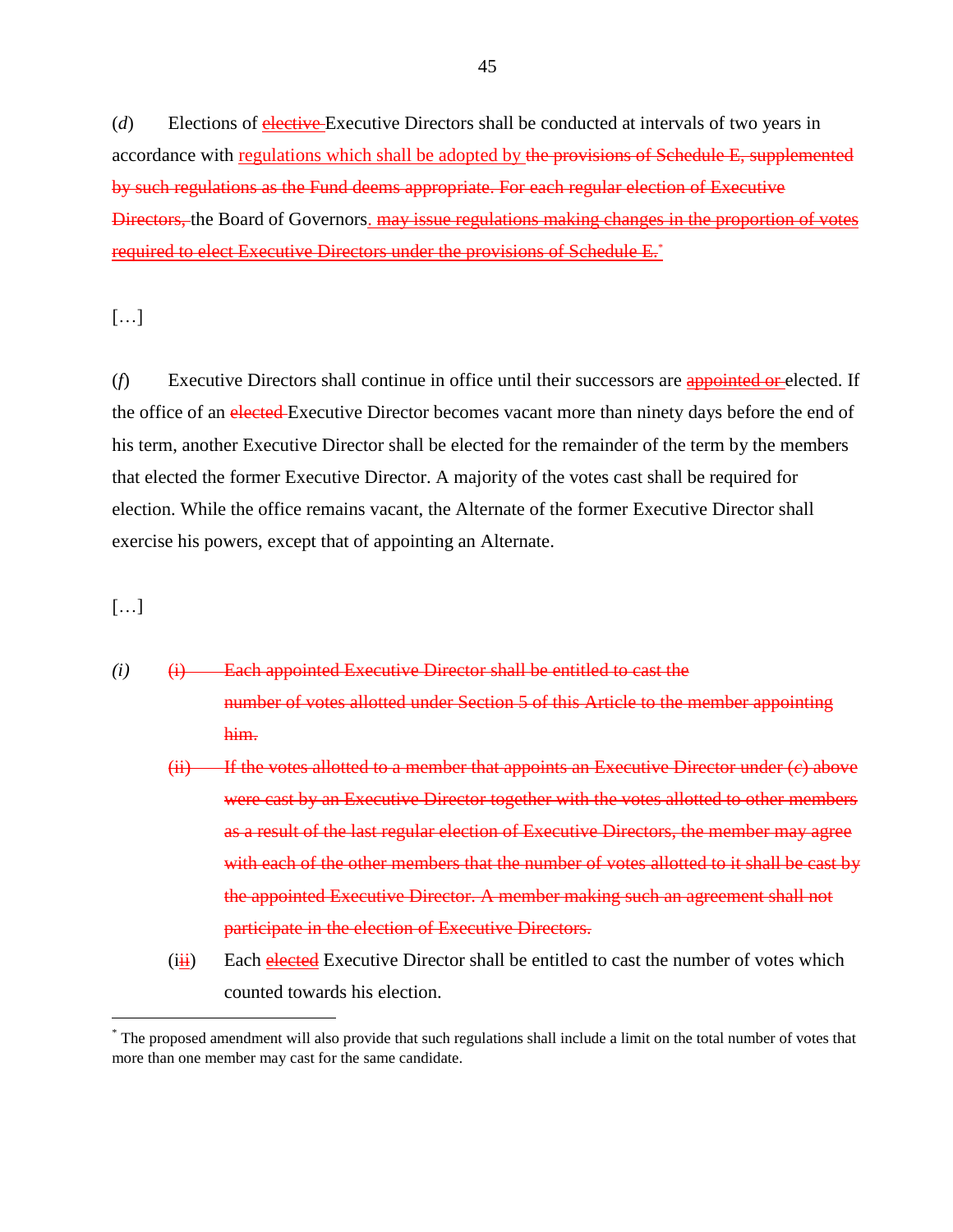- $(i\ddot{\mathbf{v}})$  When the provisions of Section 5(*b*) of this Article are applicable, the votes which an Executive Director would otherwise be entitled to cast shall be increased or decreased correspondingly. All the votes which an Executive Director is entitled to cast shall be cast as a unit.
- $(viii)$  When the suspension of the voting rights of a member is terminated under Article XXVI, Section 2(*b*), and the member is not entitled to appoint an Executive Director, the member may agree with all the members that have elected an Executive Director that the number of votes allotted to that member shall be cast by such Executive Director, provided that, if no regular election of Executive Directors has been conducted during the period of the suspension, the Executive Director in whose election the member had participated prior to the suspension, or his successor elected in accordance with paragraph  $3(c)(i)$  of Schedule L or with (*f*) above, shall be entitled to cast the number of votes allotted to the member. The member shall be deemed to have participated in the election of the Executive Director entitled to cast the number of votes allotted to the member.

(*j*) The Board of Governors shall adopt regulations under which a member not entitled to appoint an Executive Director under (*b*) above may send a representative to attend any meeting of the Executive Board when a request made by, or a matter particularly affecting, that member is under consideration.

[…]

### **Article XII, Section 8**

Section 8. *Communication of views to members*

The Fund shall at all times have the right to communicate its views informally to any member on any matter arising under this Agreement. The Fund may, by a seventy percent majority of the total voting power, decide to publish a report made to a member regarding its monetary or economic conditions and developments which directly tend to produce a serious disequilibrium in the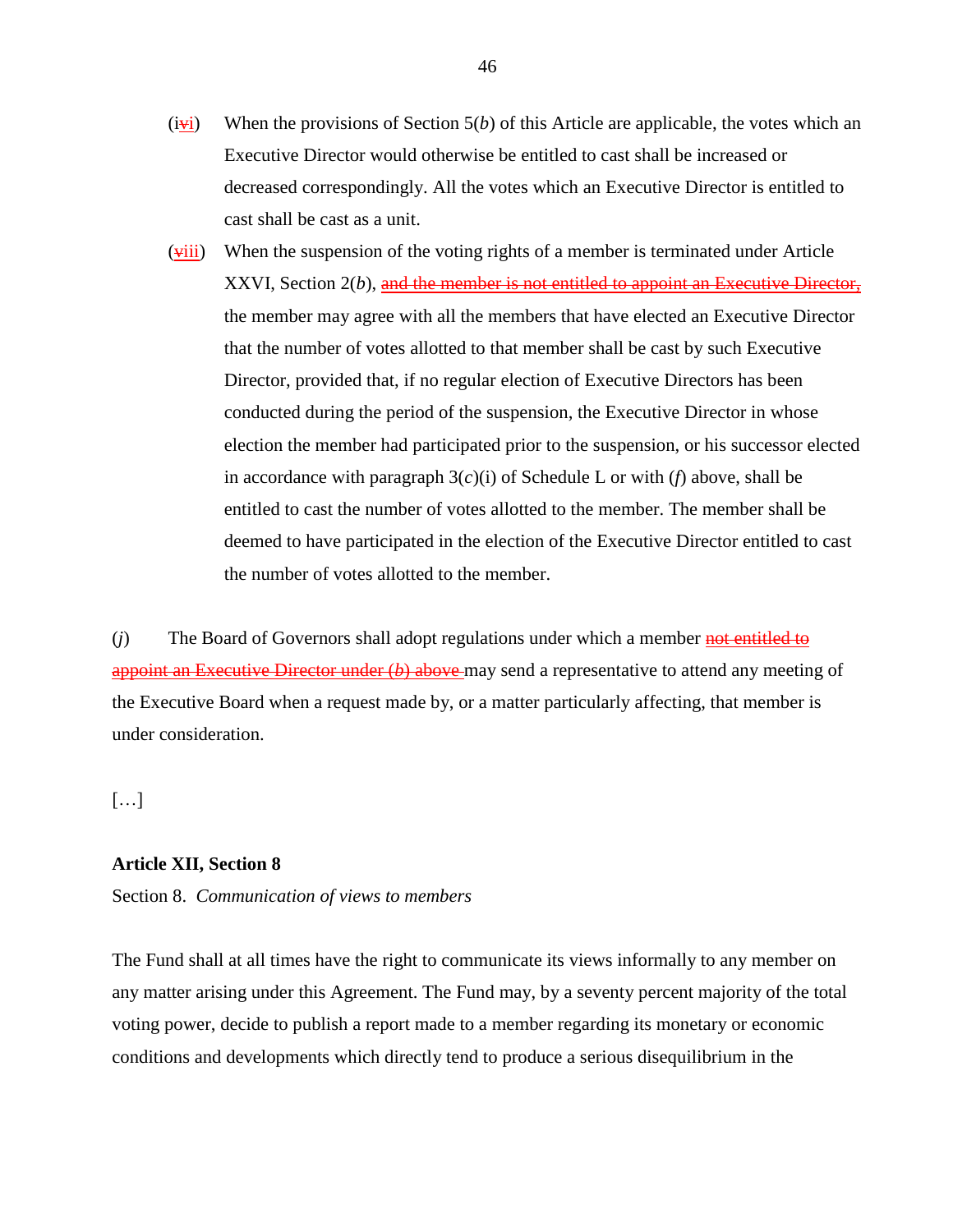international balance of payments of members. The relevant If the member is not entitled to appoint an Executive Director, it shall be entitled to representation in accordance with Section 3(*j*) of this Article. The Fund shall not publish a report involving changes in the fundamental structure of the economic organization of members.

[…]

## **Article XXI**

### **Administration of the General Department and the Special Drawing Rights Department**

[…]

 $(a)$  [...]

(ii) For decisions by the Executive Board on matters pertaining exclusively to the Special Drawing Rights Department only Executive Directors **appointed or** elected by at least one member that is a participant shall be entitled to vote. Each of these Executive Directors shall be entitled to cast the number of votes allotted to the member which is a participant that appointed him or to the members that are participants whose votes counted towards his election. Only the presence of Executive Directors **appointed or** elected by members that are participants and the votes allotted to members that are participants shall be counted for the purpose of determining whether a quorum exists or whether a decision is made by the required majority. For the purposes of this provision, an agreement under Article XII, Section 3(*i*)(ii) by a member that is a participant shall entitle an appointed Executive Director to vote and cast the number of votes allotted to the member.

[…]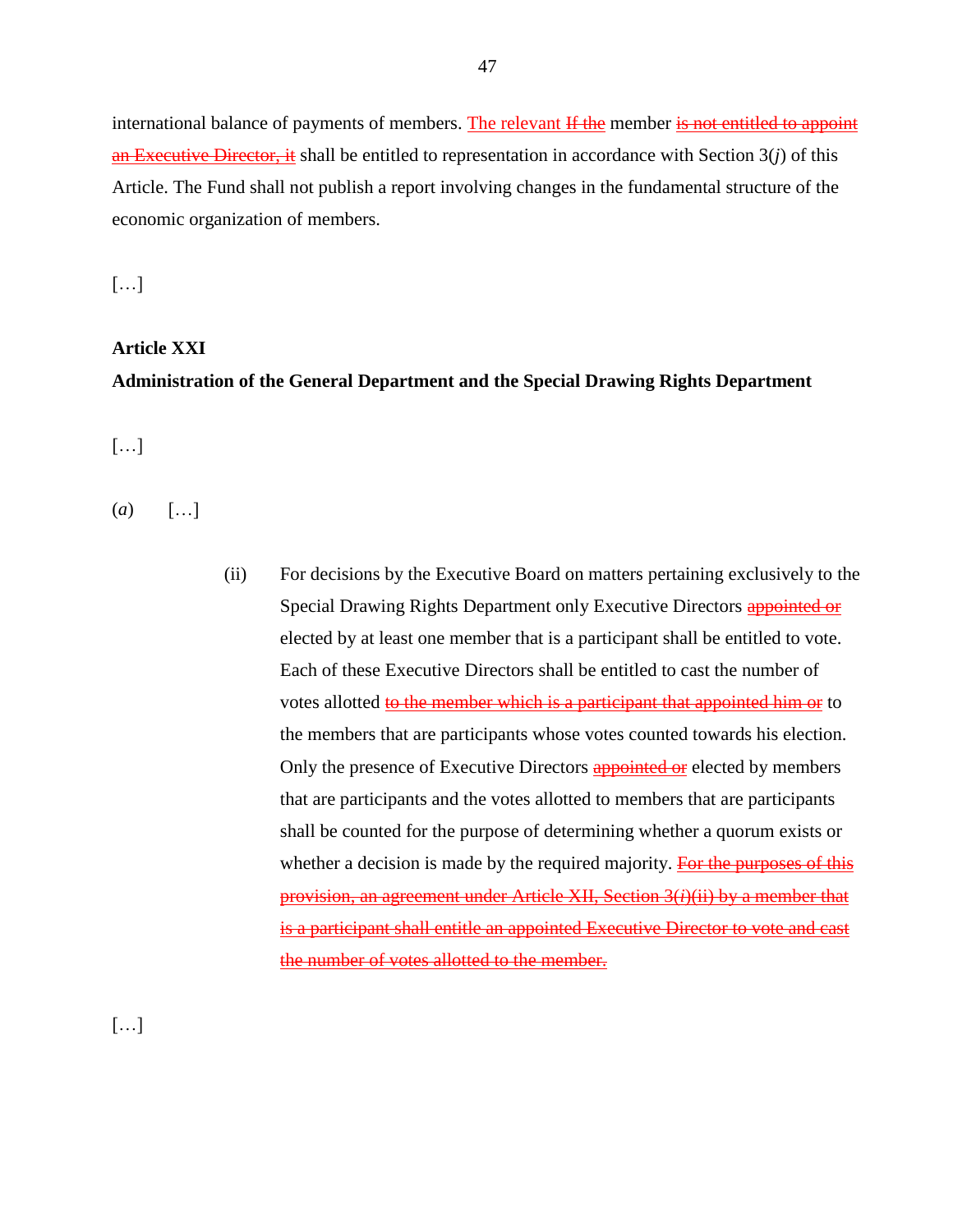# **Article XXIX Interpretation**

(*a*) Any question of interpretation of the provisions of this Agreement arising between any member and the Fund or between any members of the Fund shall be submitted to the Executive Board for its decision. If the question particularly affects any member not entitled to appoint an Executive Director, it shall be entitled to representation in accordance with Article XII, Section 3(*j*).

 $\lceil$ ...]

### **Schedule D**

### **Council**

1. (*a*) Each member or that appoints an Executive Director and each group of members that has the number of votes allotted to it or them cast by an elected Executive Director shall appoint to the Council one Councillor, who shall be a Governor, Minister in the government of a member, or person of comparable rank, and may appoint not more than seven Associates. The Board of Governors may change, by an eighty-five percent majority of the total voting power, the number of Associates who may be appointed. A Councillor or Associate shall serve until a new appointment is made or until the next regular election of Executive Directors, whichever shall occur sooner.

### […]

## 5. […]

*(e)* For the purposes of (b) and 3(b) above, an agreement under Article XII, Section 3(i)(ii) by a member, or by a member that is a participant, shall entitle a Councillor to vote and cast the number of votes allotted to the member.

*(fe)* When an Executive Director is entitled to cast the number of votes allotted to a member pursuant to Article XII, Section  $3(i)(iii)$ , the Councillor appointed by the group whose members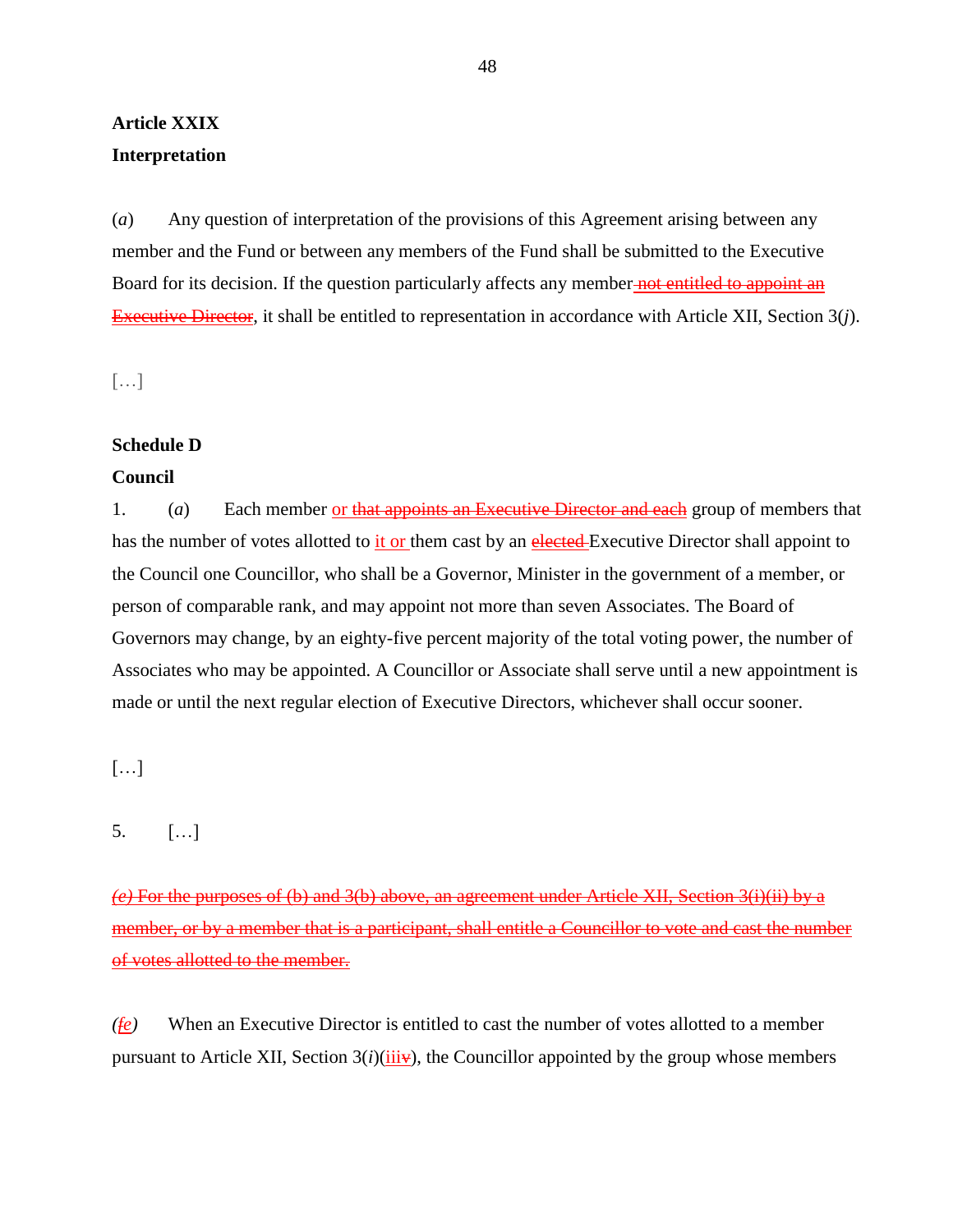elected such Executive Director shall be entitled to vote and cast the number of votes allotted to such member. The member shall be deemed to have participated in the appointment of the Councillor entitled to vote and cast the number of votes allotted to the member.

[…]

## **Schedule E**

# **Transitional Provisions with Respect to Executive Directors**

1. Upon the entry into force of this Schedule:

(*a*) Each Executive Director who was appointed pursuant to former Article XII, Sections 3(*b*)(i) or 3(*c*), and was in office immediately prior to the entry into force of this Schedule, shall be deemed to have been elected by the member who appointed him; and

(*b*) Each Executive Director who cast the number of votes of a member pursuant to former Article XII, Section 3(*i*)(ii) immediately prior to the entry into force of this Schedule, shall be deemed to have been elected by such a member.

## **Election of Executive Directors**

1. The election of the elective Executive Directors shall be by ballot of the Governors eligible to vote.

2. In balloting for the Executive Directors to be elected, each of the Governors eligible to vote shall cast for one person all of the votes to which he is entitled under Article XII, Section 5(a). The fifteen persons receiving the greatest number of votes shall be Executive Directors, provided that no person who received less than four percent of the total number

of votes that can be cast (eligible votes) shall be considered elected.

When fifteen persons are not elected in the first ballot, a second ballot shall be held in which there shall vote only (a) those Governors who voted in the first ballot for a person not elected, and (b) those Governors whose votes for a person elected are deemed under 4 below to have raised the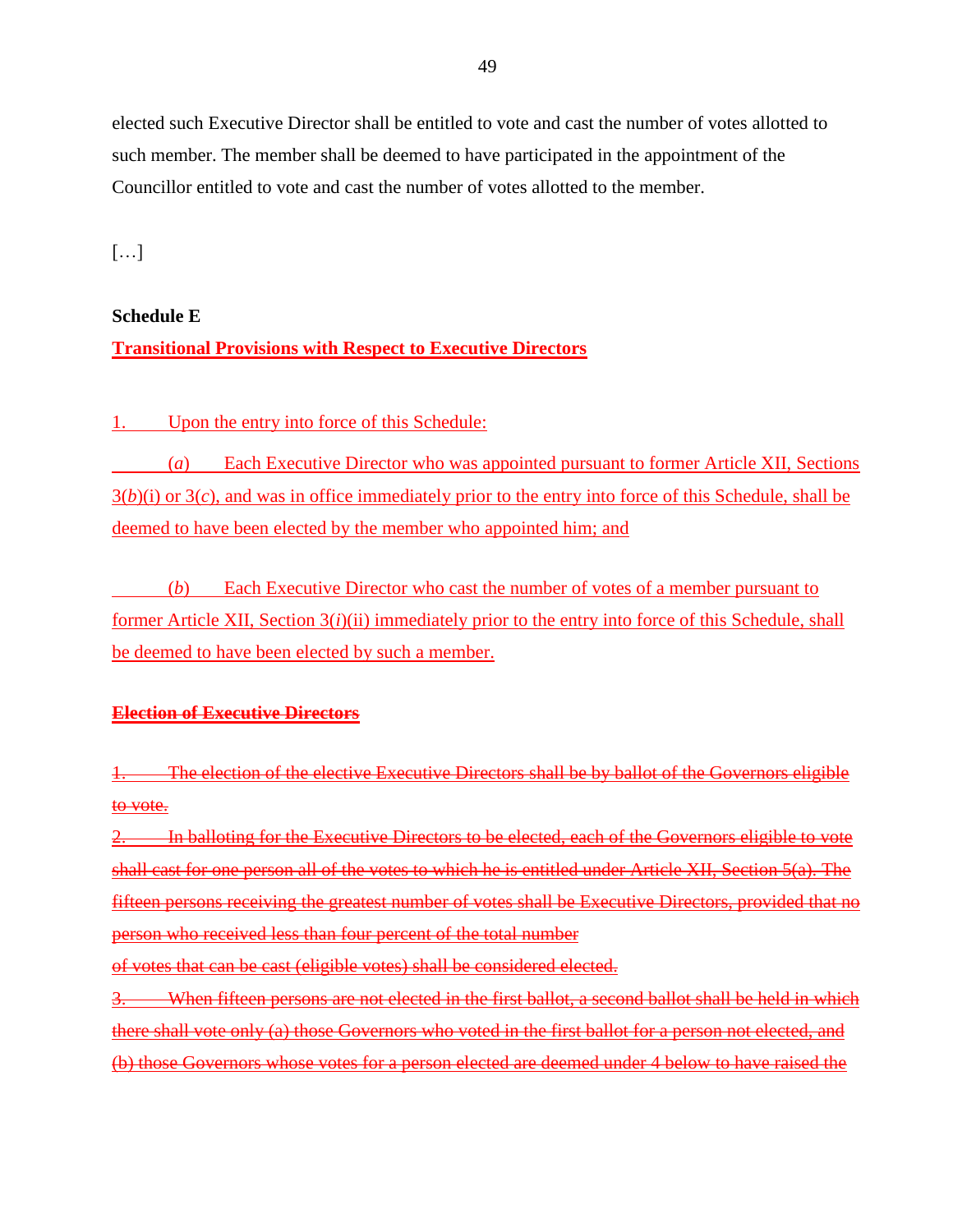votes cast for that person above nine percent of the eligible votes. If

in the second ballot there are more candidates than the number of Executive Directors to be elected, the person who received the lowest number of votes in the first ballot shall be ineligible for election. **4. In determining whether the votes cast by a Governor are to be deemed** 

to have raised the total of any person above nine percent of the eligible votes the nine percent shall be deemed to include, first, the votes of the Governor casting the largest number of votes for such person, then the votes of the Governor casting the next largest number, and so on until nine percent is reached.

5. Any Governor part of whose votes must be counted in order to raise the total of any person above four percent shall be considered as casting all of his votes for such person even if the total votes for such person thereby exceed nine percent.

6. If, after the second ballot, fifteen persons have not been elected, further ballots shall be held on the same principles until fifteen persons have been elected, provided that after fourteen persons are elected, the fifteenth may be elected by a simple majority of the remaining votes and shall be deemed to have been elected by all such votes.

### **Schedule L**

## **Suspension of Voting Rights**

[…]

 $1.$  [...]

(*b*) appoint a Governor or Alternate Governor, appoint or participate in the appointment of a Councillor or Alternate Councillor, or appoint, elect, or participate in the election of an Executive Director.

[…]

3. […]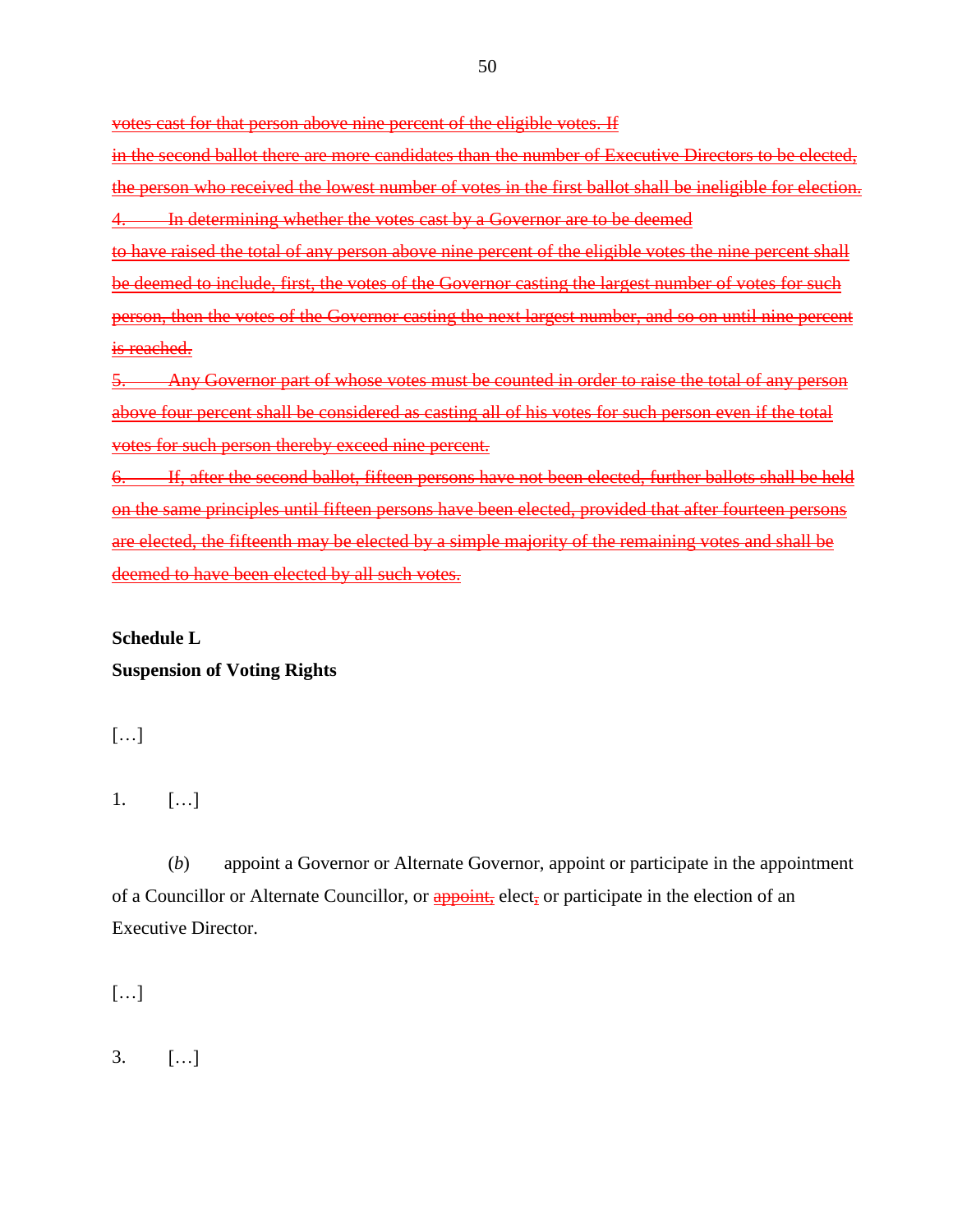(*c*) The Executive Director **appointed or** elected by the member, or in whose election the member has participated, shall cease to hold office, unless such Executive Director was entitled to cast the number of votes allotted to other members whose voting rights have not been suspended. In the latter case:

 $[\ldots]$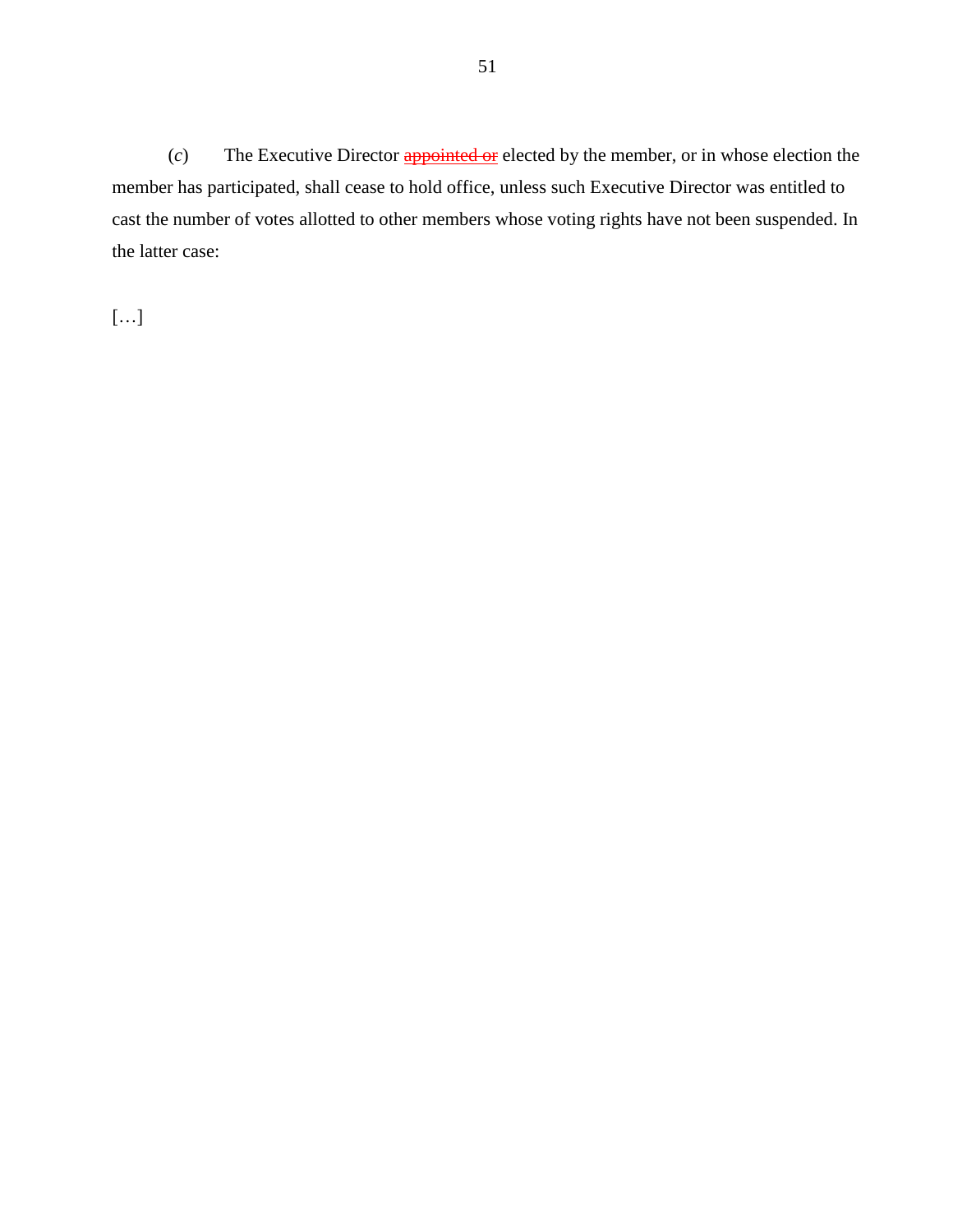### SUPPLEMENT

### INTERNATIONAL MONETARY FUND

## <span id="page-51-2"></span><span id="page-51-1"></span><span id="page-51-0"></span>**IMF Quota and Governance ReformElements of an Agreement—Updated Tables**

The attached supplement to the staff paper on IMF Quota and Governance Reform— Elements of an Agreement provides the final version of Tables 1–4 and Table A1. The tables reflect the additional adjustments agreed by the Executive Board and described in [paragraph](#page-3-0) 8, page 4, of the final version of the staff paper.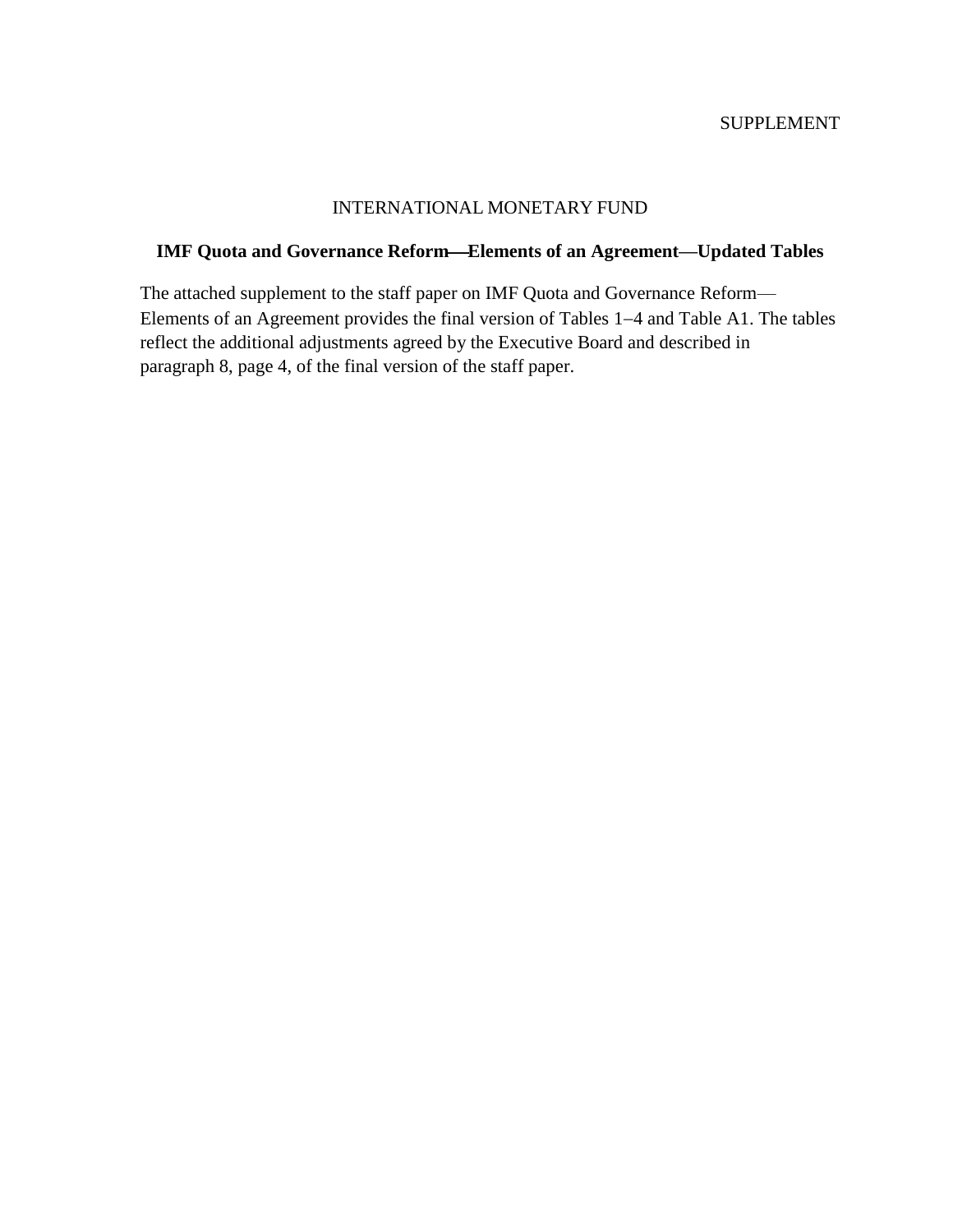|                                                 | Calculated  | <b>GDP Blend</b> |               | Quota Shares            |          |               | <b>Voting Shares</b>      |               |  |
|-------------------------------------------------|-------------|------------------|---------------|-------------------------|----------|---------------|---------------------------|---------------|--|
|                                                 | Quota Share | Share 2/         | Pre-Singapore | Post Second<br>Round 3/ | Proposed | Pre-Singapore | Post Second<br>Round 3/4/ | Proposed 3/4/ |  |
| Advanced economies                              | 58.2        | 60.0             | 61.6          | 60.5                    | 57.7     | 60.6          | 57.9                      | 55.3          |  |
| Major advanced economies (G7)                   | 42.9        | 48.0             | 46.0          | 45.3                    | 43.4     | 45.1          | 43.0                      | 41.2          |  |
| <b>United States</b>                            | 17.0        | 21.6             | 17.4          | 17.7                    | 17.4     | 17.0          | 16.7                      | 16.5          |  |
| Other                                           | 25.9        | 26.4             | 28.6          | 27.7                    | 26.0     | 28.1          | 26.3                      | 24.7          |  |
| Other advanced economies                        | 15.3        | 11.9             | 15.6          | 15.1                    | 14.3     | 15.4          | 14.9                      | 14.1          |  |
| <b>Emerging Market and Developing Countries</b> | 41.8        | 40.0             | 38.4          | 39.5                    | 42.3     | 39.4          | 42.1                      | 44.7          |  |
| Developing countries                            | 34.1        | 33.2             | 30.9          | 32.4                    | 35.1     | 31.7          | 34.5                      | 37.0          |  |
| Africa                                          | 3.1         | 2.9              | 5.5           | 4.9                     | 4.4      | 6.0           | 6.2                       | 5.6           |  |
| Asia 5/                                         | 17.7        | 17.3             | 10.3          | 12.6                    | 16.1     | 10.4          | 12.8                      | 16.1          |  |
| Middle East, Malta & Turkey                     | 6.2         | 5.2              | 7.6           | 7.2                     | 6.7      | 7.6           | 7.3                       | 6.8           |  |
| Western Hemisphere                              | 7.0         | 8.0              | 7.5           | 7.7                     | 7.9      | 7.7           | 8.2                       | 8.4           |  |
| <b>Transition economies</b>                     | 7.7         | 6.8              | 7.6           | 7.1                     | 7.2      | 7.7           | 7.6                       | 7.7           |  |
| Total                                           | 100.0       | 100.0            | 100.0         | 100.0                   | 100.0    | 100.0         | 100.0                     | 100.0         |  |
| Memorandum items:                               |             |                  |               |                         |          |               |                           |               |  |
| <b>EU 27</b>                                    | 31.3        | 27.8             | 32.9          | 31.9                    | 30.2     | 32.5          | 30.9                      | 29.4          |  |
| LICs (IDA thresholds) 6/                        | 1.8         | 1.7              | 3.5           | 3.2                     | 3.2      | 4.0           | 4.5                       | 4.5           |  |
| Shifts from Post Second Round                   |             |                  |               |                         |          |               |                           |               |  |
| Underrepresented countries (shift in p.p.)      |             |                  |               |                         | 6.2      |               |                           | 5.8           |  |
| Underrepresented EMDCs (shift in p.p.)          |             |                  |               |                         | 5.7      |               |                           | 5.4           |  |
| Dynamic EMDCs (shift in p.p.) 7/                |             |                  |               |                         | 6.0      |               |                           | 5.7           |  |
| EMDCs (shift in p.p.)                           |             |                  |               |                         | 2.8      |               |                           | 2.6           |  |
| Uniform reduction factor 8/                     |             |                  |               |                         | 53.9     |               |                           |               |  |

#### **Table 1. Illustration of Proposed Quota and Voting Shares 1/ (In percent)**

Source: Finance Department.

1/ See Annex I for a description of the allocation mechanism.

2/ GDP blended using 60 percent market and 40 percent PPP exchange rates, compressed using a factor of 0.95.

3/ Includes ad hoc increases for 54 eligible members that are not yet effective; also includes Kosovo and Tuvalu which became members on June 29, 2009 and June 24, 2010, respectively. For the two countries that have not yet consented to, and paid for, their quota increases, 11th Review proposed quotas are used.

4/ Basic votes are calculated using the agreed percentage of total votes, 5.502 percent of total votes (provided there are no fractional votes) as in the Proposed Amendment to Enhance Voice and Participation, which has not yet entered into effect.

5/ Including Korea and Singapore.

6/ Eligibility is limited to PRGT-eligible countries with annual per capital income below the prevailing operational IDA cut-off in 2008 (US\$1,135) or below twice IDA's cut-off for countries meeting the definition of a "small country" under the PRGT eligibility criteria. Zimbabwe is included.

7/ Includes all under-represented EMDCs plus other dynamic EMDCs defined as those whose PPP GDP share divided by post second round quota share is greater than 1 and who are not over-represented by more than 25 percent.

8/ Uniform proportional reduction in the gap between GDP blend (see footnote 2) and post-selective quota share.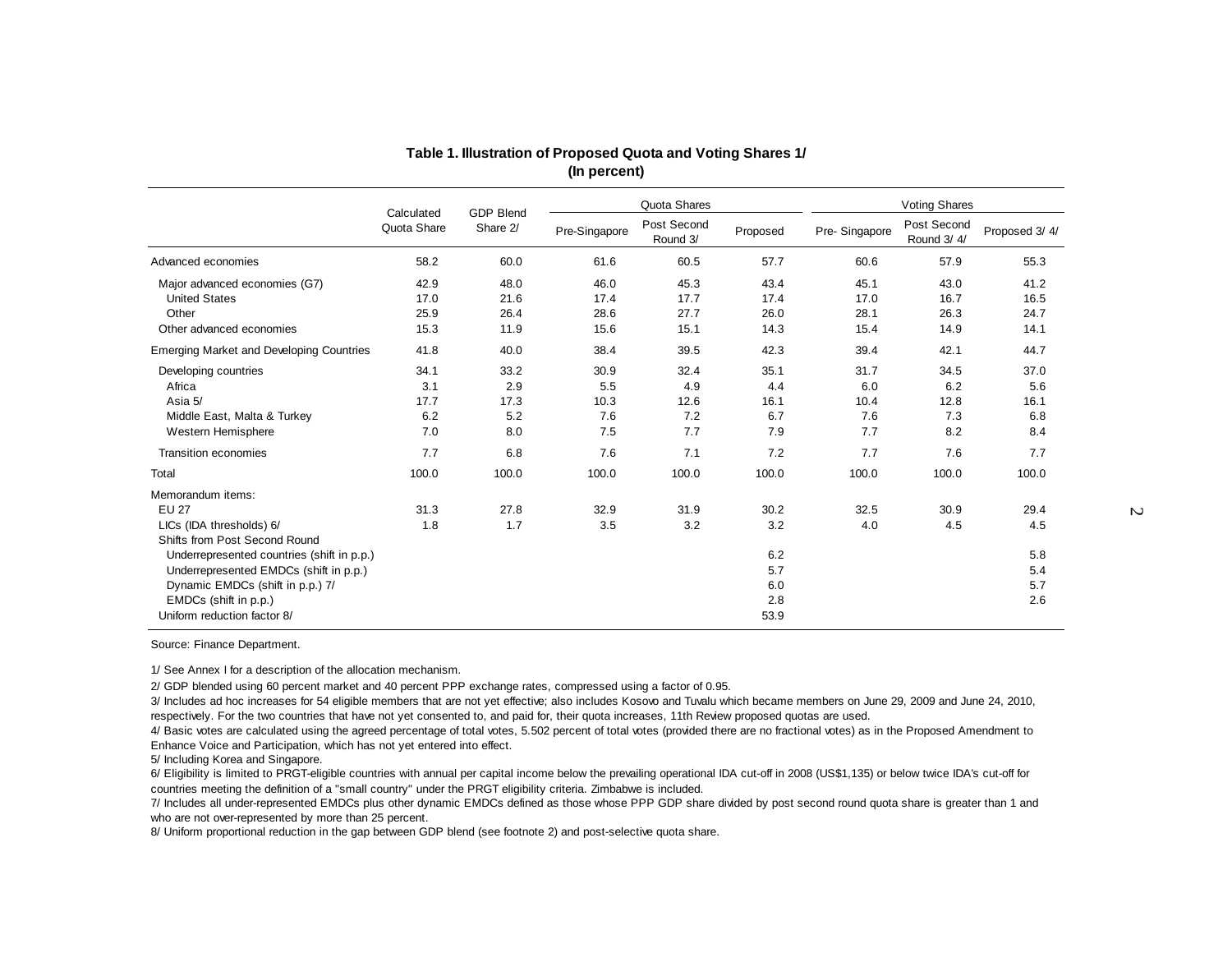|      | Pre-Singapore             |       | Post Second Round 1/      |       | Proposal 2/               |       |  |
|------|---------------------------|-------|---------------------------|-------|---------------------------|-------|--|
| Rank |                           |       |                           |       |                           |       |  |
| 1    | <b>United States</b>      | 17.38 | <b>United States</b>      | 17.67 | <b>United States</b>      | 17.41 |  |
| 2    | Japan                     | 6.23  | Japan                     | 6.56  | Japan                     | 6.46  |  |
| 3    | Germany                   | 6.09  | Germany                   | 6.11  | China 3/                  | 6.39  |  |
| 4    | France                    | 5.02  | France                    | 4.50  | Germany                   | 5.59  |  |
| 5    | United Kingdom            | 5.02  | <b>United Kingdom</b>     | 4.50  | France                    | 4.23  |  |
| 6    | Italy                     | 3.30  | China 3/                  | 4.00  | United Kingdom            | 4.23  |  |
|      | Saudi Arabia              | 3.27  | Italy                     | 3.31  | Italy                     | 3.16  |  |
| 8    | Canada                    | 2.98  | Saudi Arabia              | 2.93  | India                     | 2.75  |  |
| 9    | China 3/                  | 2.98  | Canada                    | 2.67  | <b>Russian Federation</b> | 2.71  |  |
| 10   | <b>Russian Federation</b> | 2.78  | <b>Russian Federation</b> | 2.49  | <b>Brazil</b>             | 2.32  |  |
| 11   | <b>Netherlands</b>        | 2.42  | India                     | 2.44  | Canada                    | 2.31  |  |
| 12   | Belgium                   | 2.15  | Netherlands               | 2.17  | Saudi Arabia              | 2.10  |  |
| 13   | India                     | 1.95  | Belgium                   | 1.93  | Spain                     | 2.00  |  |
| 14   | Switzerland               | 1.62  | <b>Brazil</b>             | 1.78  | Mexico                    | 1.87  |  |
| 15   | Australia                 | 1.51  | Spain                     | 1.69  | Netherlands               | 1.83  |  |
| 16   | Spain                     | 1.43  | Mexico                    | 1.52  | Korea, Republic of        | 1.80  |  |
| 17   | <b>Brazil</b>             | 1.42  | Switzerland               | 1.45  | Australia                 | 1.38  |  |
| 18   | Venezuela, R. B. de       | 1.24  | Korea, Republic of        | 1.41  | Belgium                   | 1.34  |  |
| 19   | Mexico                    | 1.21  | Australia                 | 1.36  | Switzerland               | 1.21  |  |
| 20   | Sweden                    | 1.12  | Venezuela, R. B. de       | 1.12  | <b>Turkey</b>             | 0.98  |  |

#### **Table 2. Quota Shares of 20 Largest Members (In percent)**

Source: Finance Department

1/ Includes ad hoc increases for 54 eligible members that are not yet effective; also includes Kosovo and Tuvalu which became members on June 29, 2009 and June 24, 2010, respectively. For the two countries that have not yet consented to, and paid for, their quota increases, 11th Review proposed quotas are used.

2/ See Annex I for a description of the allocation mechanism.

3/ Includes China, P.R., Hong Kong SAR, and Macao SAR.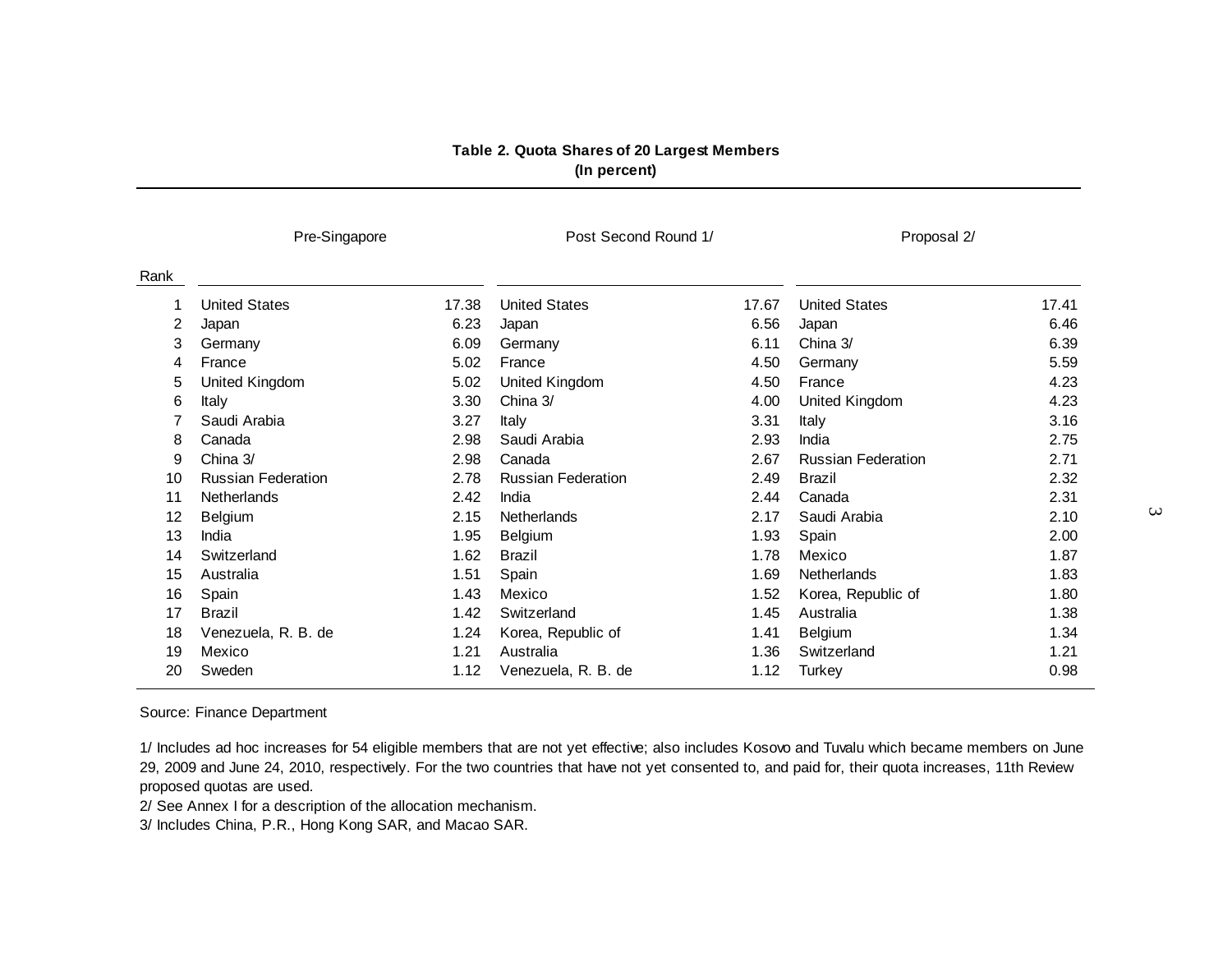|                | Difference between Proposed and Post Second Round Quota Shares 1/2/ |         |
|----------------|---------------------------------------------------------------------|---------|
|                | Largest Increases                                                   |         |
|                |                                                                     |         |
| 1              | China 3/                                                            | 2.40    |
| 2              | <b>Brazil</b>                                                       | 0.53    |
| 3              | Korea, Republic of                                                  | 0.39    |
| 4              | <b>Turkey</b>                                                       | 0.37    |
| 5              | Mexico                                                              | 0.35    |
| 6              | Spain                                                               | 0.31    |
| $\overline{7}$ | India                                                               | 0.31    |
| 8              | Singapore                                                           | 0.23    |
| 9              | <b>Russian Federation</b>                                           | 0.21    |
| 10             | Ireland                                                             | 0.20    |
|                | Largest Decreases                                                   |         |
| 1              | Saudi Arabia                                                        | $-0.83$ |
| $\overline{c}$ | Belgium                                                             | $-0.59$ |
| 3              | Germany                                                             | $-0.52$ |
| 4              | Canada                                                              | $-0.36$ |
| 5              | Venezuela, R.B. de                                                  | $-0.33$ |
| 6              | Netherlands                                                         | $-0.33$ |
| $\overline{7}$ | United Kingdom                                                      | $-0.28$ |
| 8              | France                                                              | $-0.28$ |
| 9              | <b>United States</b>                                                | $-0.26$ |
| 10             | Switzerland                                                         | $-0.24$ |

#### **Table 3. Largest Increases and Decreases in Quota Shares (In percentage points)**

Source: Finance Department

1/ Includes ad hoc increases for 54 eligible members that are not yet effective; also includes Kosovo and Tuvalu which became members on June 29, 2009 and June 24, 2010, respectively. For the two countries that have not yet consented to, and paid for, their quota increases, 11th Review proposed quotas are used.

2/ See Annex I for a description of the allocation mechanism.

3/ Includes China, P.R., Hong Kong SAR, and Macao SAR.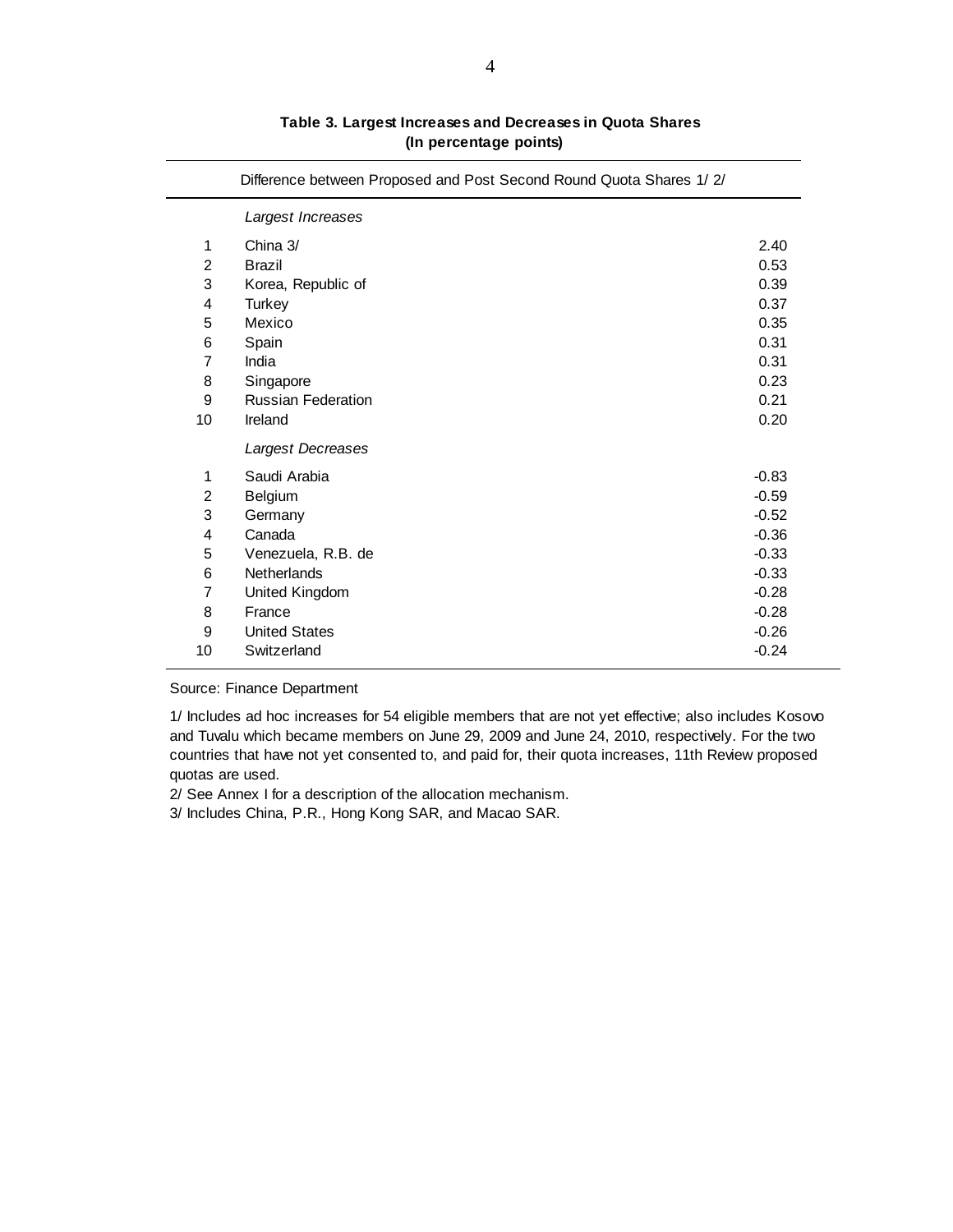|                                               | From Pre-2008<br>Reform | From Post Second<br>Round |
|-----------------------------------------------|-------------------------|---------------------------|
| Shift of voting shares (ppts)                 |                         |                           |
| to under-represented countries                | 8.2                     | 5.8                       |
| to dynamic EMDCs                              | 8.8                     | 5.7                       |
| to EMDCs                                      | 5.3                     | 2.6                       |
| to non-oil EMDCs 1/                           | 7.7                     | 3.9                       |
| Shift of quota shares (ppts)                  |                         |                           |
| to under-represented countries                | 8.5                     | 6.2                       |
| to dynamic EMDCs                              | 9.0                     | 6.0                       |
| to EMDCs                                      | 3.9                     | 2.8                       |
| to non-oil EMDCs 1/                           | 6.4                     | 4.2                       |
| Number of countries that increase quota share | 54                      | 61                        |
| <b>Advanced Countries</b>                     | 10                      | 8                         |
| <b>EMDCs</b>                                  | 44                      | 53                        |
| Number of countries that increase or          |                         |                           |
| maintain quota share                          | 54                      | 110                       |
| <b>Advanced Countries</b>                     | 10                      | 8                         |
| <b>EMDCs</b>                                  | 44                      | 102                       |
| Number of countries with nominal quota        |                         |                           |
| increases greater than 150%                   | 40                      | 16                        |
| <b>Advanced Countries</b>                     | 6                       | 3                         |
| <b>EMDCs</b>                                  | 34                      | 13                        |
| Adjustment coefficient 2/                     | 65.8                    | 55.7                      |

#### **Table 4. Summary of Voting and Quota Share Shifts**

1/ Oil-exporting EMDCs are those that WEO classifies in the functional group "fuel exporters", consisting of 27 countries.

2/ The adjustment coefficient measures the extent to which deviations between actual and calculated quota shares are reduced by the quota adjustment. The pre-Singapore calculations exclude Kosovo and Tuvalu.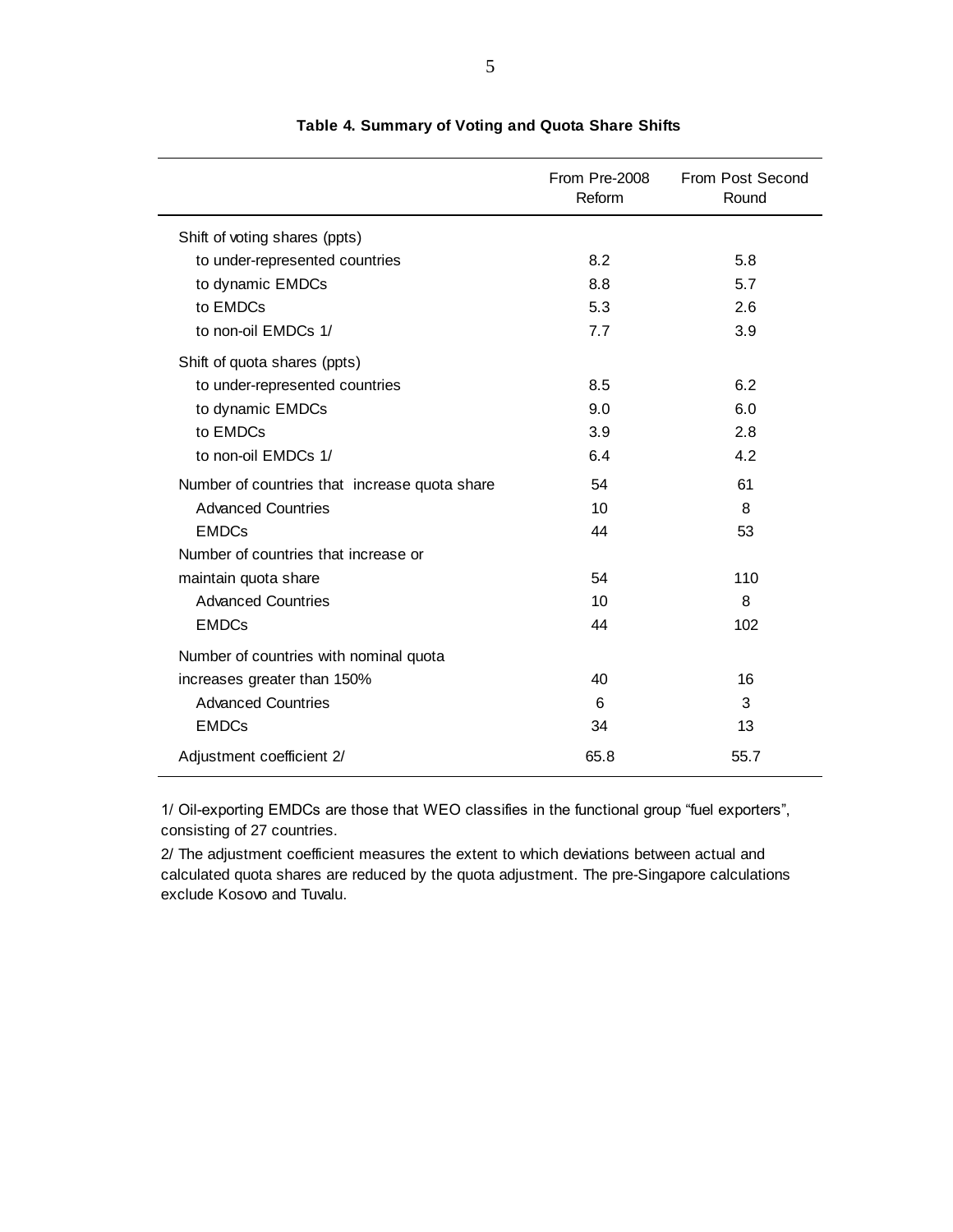|                           | <b>GDP Blend</b><br>Calculated |          |               | Quota Shares            |          | <b>Voting Shares</b> |                           |               |  |
|---------------------------|--------------------------------|----------|---------------|-------------------------|----------|----------------------|---------------------------|---------------|--|
|                           | Quota Share                    | Share 2/ | Pre-Singapore | Post Second<br>Round 3/ | Proposed | Pre-Singapore        | Post Second<br>Round 3/4/ | Proposed 3/4/ |  |
| <b>United States</b>      | 16.987                         | 21.645   | 17.380        | 17.670                  | 17.407   | 17.023               | 16.727                    | 16.479        |  |
| Japan                     | 6.493                          | 7.282    | 6.228         | 6.556                   | 6.464    | 6.108                | 6.225                     | 6.138         |  |
| Germany                   | 5.678                          | 5.201    | 6.086         | 6.110                   | 5.586    | 5.968                | 5.803                     | 5.308         |  |
| France                    | 3.789                          | 4.036    | 5.024         | 4.505                   | 4.227    | 4.929                | 4.286                     | 4.024         |  |
| <b>United Kingdom</b>     | 4.663                          | 4.151    | 5.024         | 4.505                   | 4.227    | 4.929                | 4.286                     | 4.024         |  |
| China 5/                  | 7.917                          | 8.128    | 2.980         | 3.996                   | 6.394    | 2.928                | 3.806                     | 6.071         |  |
| Italy                     | 2.992                          | 3.379    | 3.301         | 3.306                   | 3.161    | 3.242                | 3.154                     | 3.016         |  |
| Saudi Arabia              | 1.337                          | 0.842    | 3.268         | 2.930                   | 2.096    | 3.210                | 2.799                     | 2.010         |  |
| Canada                    | 2.303                          | 2.345    | 2.980         | 2.672                   | 2.312    | 2.928                | 2.554                     | 2.214         |  |
| <b>Russian Federation</b> | 2.938                          | 2.746    | 2.782         | 2.494                   | 2.706    | 2.734                | 2.386                     | 2.587         |  |
| India                     | 2.403                          | 3.027    | 1.945         | 2.442                   | 2.751    | 1.916                | 2.337                     | 2.629         |  |
| Netherlands               | 1.857                          | 1.308    | 2.415         | 2.166                   | 1.832    | 2.375                | 2.076                     | 1.761         |  |
| Belgium                   | 1.324                          | 0.784    | 2.155         | 1.932                   | 1.345    | 2.120                | 1.855                     | 1.300         |  |
| <b>Brazil</b>             | 2.153                          | 2.654    | 1.420         | 1.783                   | 2.316    | 1.402                | 1.714                     | 2.218         |  |
| Spain                     | 2.236                          | 2.422    | 1.426         | 1.688                   | 2.000    | 1.408                | 1.624                     | 1.919         |  |
| Mexico                    | 1.793                          | 2.080    | 1.210         | 1.521                   | 1.869    | 1.196                | 1.467                     | 1.796         |  |
| Switzerland               | 1.227                          | 0.724    | 1.618         | 1.451                   | 1.210    | 1.595                | 1.400                     | 1.173         |  |
| Korea, Republic of        | 2.108                          | 1.909    | 0.764         | 1.412                   | 1.800    | 0.760                | 1.364                     | 1.731         |  |
| Australia                 | 1.396                          | 1.537    | 1.514         | 1.358                   | 1.379    | 1.494                | 1.312                     | 1.332         |  |
| Venezuela, R.B. de        | 0.484                          | 0.518    | 1.244         | 1.115                   | 0.781    | 1.229                | 1.084                     | 0.767         |  |
| Sweden                    | 0.942                          | 0.743    | 1.121         | 1.005                   | 0.929    | 1.108                | 0.979                     | 0.907         |  |
| Argentina                 | 0.597                          | 0.669    | 0.990         | 0.888                   | 0.669    | 0.981                | 0.869                     | 0.661         |  |
| Austria                   | 0.836                          | 0.650    | 0.876         | 0.887                   | 0.825    | 0.869                | 0.867                     | 0.809         |  |
| Indonesia                 | 0.902                          | 1.053    | 0.973         | 0.872                   | 0.975    | 0.964                | 0.854                     | 0.951         |  |
| Denmark                   | 0.731                          | 0.508    | 0.769         | 0.793                   | 0.721    | 0.764                | 0.779                     | 0.711         |  |
| Norway                    | 0.812                          | 0.631    | 0.782         | 0.790                   | 0.788    | 0.777                | 0.776                     | 0.774         |  |
| South Africa              | 0.578                          | 0.640    | 0.874         | 0.784                   | 0.640    | 0.867                | 0.770                     | 0.634         |  |
| Malaysia                  | 0.792                          | 0.471    | 0.695         | 0.744                   | 0.762    | 0.692                | 0.733                     | 0.750         |  |
| Nigeria                   | 0.477                          | 0.410    | 0.820         | 0.735                   | 0.515    | 0.814                | 0.724                     | 0.516         |  |
| Poland                    | 0.949                          | 0.911    | 0.640         | 0.708                   | 0.859    | 0.638                | 0.699                     | 0.841         |  |
| Iran, Islamic Republic of | 0.658                          | 0.842    | 0.700         | 0.628                   | 0.748    | 0.697                | 0.623                     | 0.736         |  |
| Turkey                    | 1.148                          | 1.296    | 0.451         | 0.611                   | 0.977    | 0.453                | 0.607                     | 0.953         |  |
| Thailand                  | 0.789                          | 0.636    | 0.506         | 0.604                   | 0.674    | 0.507                | 0.600                     | 0.666         |  |
| Singapore                 | 1.195                          | 0.356    | 0.404         | 0.591                   | 0.816    | 0.406                | 0.588                     | 0.801         |  |
| Kuwait                    | 0.315                          | 0.242    | 0.646         | 0.579                   | 0.406    | 0.644                | 0.577                     | 0.413         |  |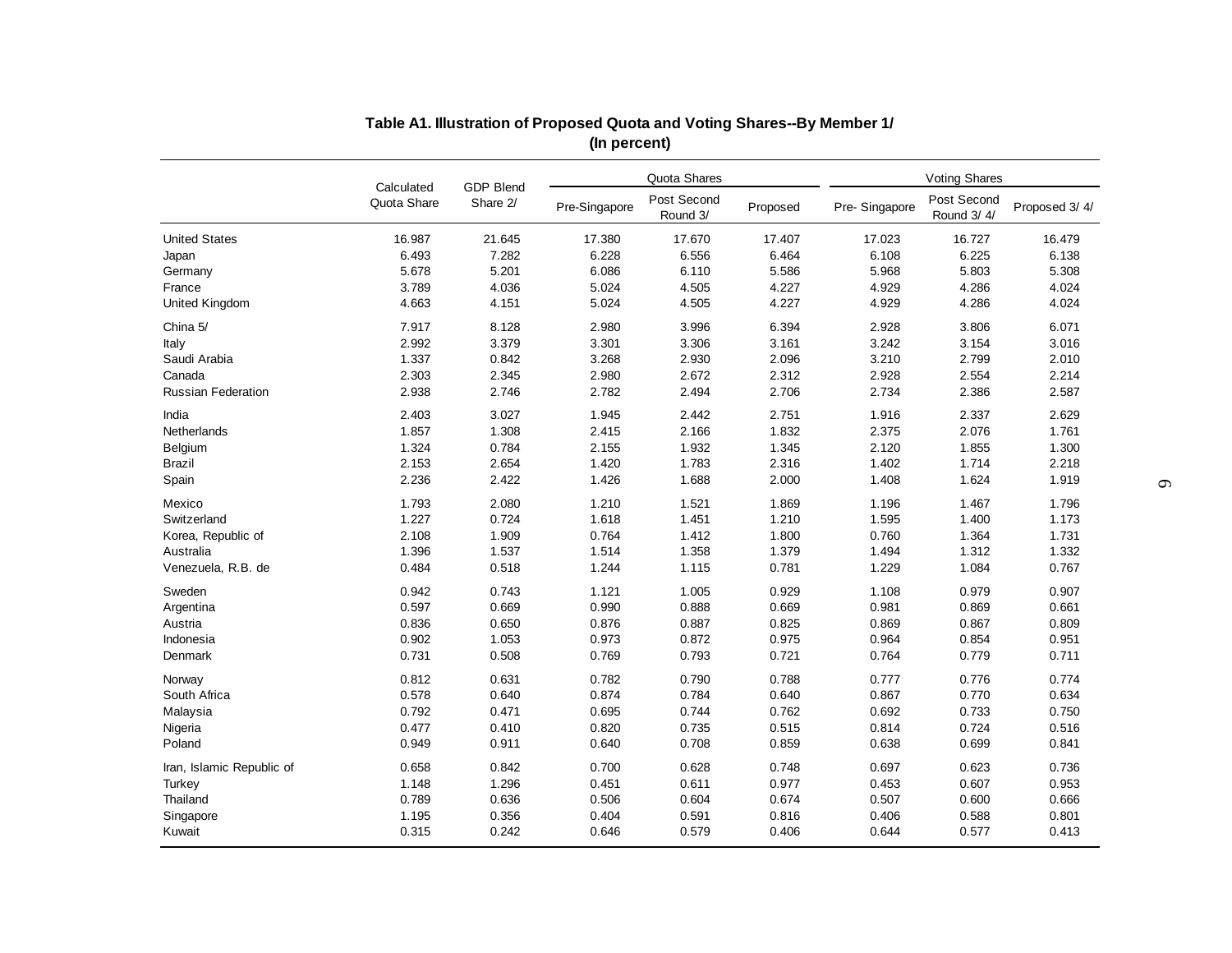|                                   |             | Quota Shares<br><b>GDP Blend</b><br>Calculated |               |                         |          | <b>Voting Shares</b> |                           |               |
|-----------------------------------|-------------|------------------------------------------------|---------------|-------------------------|----------|----------------------|---------------------------|---------------|
|                                   | Quota Share | Share 2/                                       | Pre-Singapore | Post Second<br>Round 3/ | Proposed | Pre-Singapore        | Post Second<br>Round 3/4/ | Proposed 3/4/ |
| Ukraine                           | 0.422       | 0.393                                          | 0.642         | 0.576                   | 0.422    | 0.640                | 0.573                     | 0.428         |
| Finland                           | 0.513       | 0.421                                          | 0.591         | 0.530                   | 0.506    | 0.590                | 0.530                     | 0.507         |
| Ireland                           | 1.077       | 0.428                                          | 0.392         | 0.528                   | 0.724    | 0.395                | 0.528                     | 0.713         |
| Algeria                           | 0.411       | 0.323                                          | 0.587         | 0.526                   | 0.411    | 0.586                | 0.527                     | 0.418         |
| Iraq                              | 0.267       | 0.162                                          | 0.556         | 0.499                   | 0.349    | 0.556                | 0.501                     | 0.359         |
| Libya                             | 0.252       | 0.150                                          | 0.526         | 0.471                   | 0.330    | 0.526                | 0.475                     | 0.341         |
| Greece                            | 0.572       | 0.586                                          | 0.385         | 0.462                   | 0.509    | 0.388                | 0.466                     | 0.511         |
| <b>Israel</b>                     | 0.408       | 0.343                                          | 0.434         | 0.445                   | 0.403    | 0.437                | 0.450                     | 0.410         |
| Hungary                           | 0.407       | 0.300                                          | 0.486         | 0.436                   | 0.407    | 0.487                | 0.441                     | 0.414         |
| Pakistan                          | 0.342       | 0.449                                          | 0.484         | 0.434                   | 0.426    | 0.485                | 0.439                     | 0.432         |
| Romania                           | 0.380       | 0.369                                          | 0.482         | 0.432                   | 0.380    | 0.483                | 0.438                     | 0.388         |
| Portugal                          | 0.448       | 0.426                                          | 0.406         | 0.432                   | 0.432    | 0.409                | 0.438                     | 0.438         |
| Philippines                       | 0.430       | 0.379                                          | 0.412         | 0.428                   | 0.428    | 0.414                | 0.433                     | 0.434         |
| Czech Republic                    | 0.519       | 0.387                                          | 0.383         | 0.420                   | 0.457    | 0.387                | 0.427                     | 0.462         |
| Egypt                             | 0.404       | 0.452                                          | 0.442         | 0.396                   | 0.427    | 0.444                | 0.404                     | 0.433         |
| New Zealand                       | 0.262       | 0.232                                          | 0.419         | 0.375                   | 0.263    | 0.421                | 0.384                     | 0.278         |
| Chile                             | 0.377       | 0.356                                          | 0.401         | 0.359                   | 0.366    | 0.403                | 0.369                     | 0.375         |
| Colombia                          | 0.381       | 0.500                                          | 0.362         | 0.325                   | 0.429    | 0.366                | 0.336                     | 0.435         |
| United Arab Emirates              | 0.767       | 0.381                                          | 0.286         | 0.316                   | 0.485    | 0.292                | 0.328                     | 0.488         |
| <b>Bulgaria</b>                   | 0.164       | 0.116                                          | 0.300         | 0.269                   | 0.188    | 0.305                | 0.283                     | 0.207         |
| Peru                              | 0.270       | 0.290                                          | 0.299         | 0.268                   | 0.280    | 0.304                | 0.282                     | 0.294         |
| Morocco                           | 0.185       | 0.188                                          | 0.275         | 0.247                   | 0.188    | 0.281                | 0.263                     | 0.207         |
| Bangladesh                        | 0.169       | 0.238                                          | 0.250         | 0.224                   | 0.224    | 0.256                | 0.241                     | 0.241         |
| Congo, Democratic Republic of the | 0.035       | 0.029                                          | 0.249         | 0.224                   | 0.224    | 0.256                | 0.241                     | 0.241         |
| Zambia                            | 0.039       | 0.030                                          | 0.229         | 0.205                   | 0.205    | 0.235                | 0.223                     | 0.223         |
| Serbia                            | 0.129       | 0.107                                          | 0.219         | 0.196                   | 0.137    | 0.226                | 0.215                     | 0.159         |
| Vietnam                           | 0.303       | 0.248                                          | 0.154         | 0.193                   | 0.242    | 0.162                | 0.212                     | 0.258         |
| Kazakhstan                        | 0.328       | 0.250                                          | 0.171         | 0.179                   | 0.243    | 0.179                | 0.199                     | 0.259         |
| Slovak Republic                   | 0.261       | 0.174                                          | 0.167         | 0.179                   | 0.210    | 0.175                | 0.199                     | 0.228         |
| Luxembourg                        | 0.503       | 0.093                                          | 0.131         | 0.176                   | 0.277    | 0.139                | 0.195                     | 0.291         |
| Sri Lanka                         | 0.089       | 0.107                                          | 0.193         | 0.173                   | 0.121    | 0.201                | 0.193                     | 0.144         |
| <b>Belarus</b>                    | 0.143       | 0.139                                          | 0.181         | 0.162                   | 0.143    | 0.188                | 0.183                     | 0.164         |
| Ghana                             | 0.050       | 0.045                                          | 0.173         | 0.155                   | 0.155    | 0.180                | 0.176                     | 0.176         |
| Croatia                           | 0.150       | 0.133                                          | 0.171         | 0.153                   | 0.150    | 0.179                | 0.174                     | 0.172         |
| Zimbabwe                          | 0.016       | 0.011                                          | 0.165         | 0.148                   | 0.148    | 0.173                | 0.170                     | 0.170         |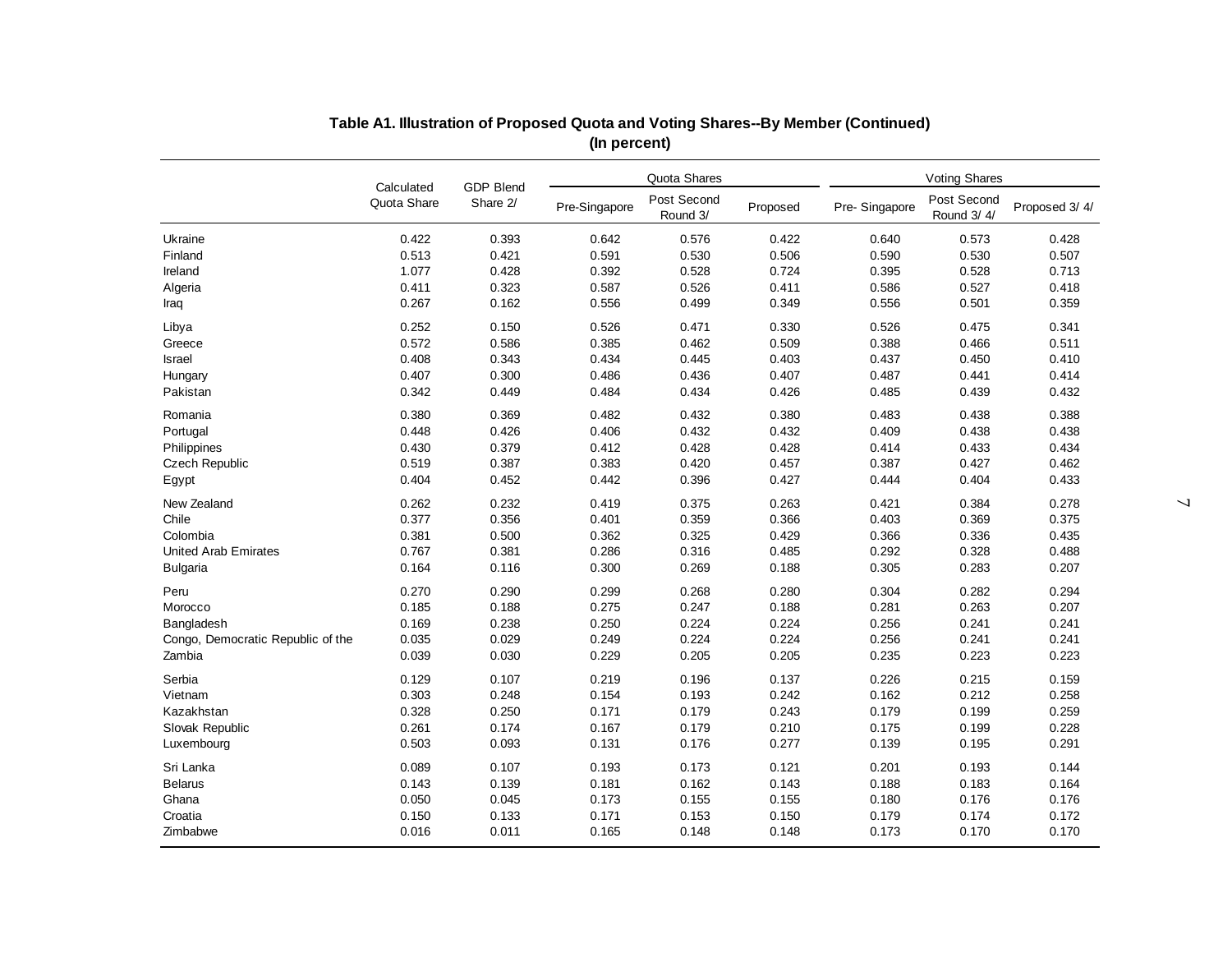|                                  | <b>GDP Blend</b><br>Calculated |          |               | Quota Shares            |          | <b>Voting Shares</b> |                           |               |  |
|----------------------------------|--------------------------------|----------|---------------|-------------------------|----------|----------------------|---------------------------|---------------|--|
|                                  | Quota Share                    | Share 2/ | Pre-Singapore | Post Second<br>Round 3/ | Proposed | Pre-Singapore        | Post Second<br>Round 3/4/ | Proposed 3/4/ |  |
| Ecuador                          | 0.147                          | 0.135    | 0.141         | 0.146                   | 0.146    | 0.150                | 0.167                     | 0.168         |  |
| Syrian Arab Republic             | 0.208                          | 0.293    | 0.137         | 0.145                   | 0.233    | 0.146                | 0.167                     | 0.249         |  |
| <b>Trinidad and Tobago</b>       | 0.064                          | 0.049    | 0.157         | 0.141                   | 0.099    | 0.165                | 0.162                     | 0.123         |  |
| Côte d'Ivoire                    | 0.056                          | 0.054    | 0.152         | 0.136                   | 0.136    | 0.160                | 0.158                     | 0.158         |  |
| Sudan                            | 0.089                          | 0.117    | 0.147         | 0.132                   | 0.132    | 0.156                | 0.154                     | 0.154         |  |
| Uruguay                          | 0.077                          | 0.062    | 0.143         | 0.129                   | 0.090    | 0.152                | 0.151                     | 0.114         |  |
| Qatar                            | 0.194                          | 0.156    | 0.123         | 0.127                   | 0.154    | 0.132                | 0.149                     | 0.175         |  |
| Tunisia                          | 0.114                          | 0.103    | 0.134         | 0.120                   | 0.114    | 0.143                | 0.143                     | 0.137         |  |
| Angola                           | 0.214                          | 0.142    | 0.134         | 0.120                   | 0.155    | 0.143                | 0.143                     | 0.176         |  |
| Uzbekistan                       | 0.071                          | 0.078    | 0.129         | 0.116                   | 0.116    | 0.138                | 0.139                     | 0.139         |  |
| Slovenia                         | 0.136                          | 0.102    | 0.108         | 0.115                   | 0.123    | 0.118                | 0.138                     | 0.146         |  |
| Jamaica                          | 0.047                          | 0.036    | 0.128         | 0.115                   | 0.080    | 0.137                | 0.138                     | 0.105         |  |
| Kenya                            | 0.076                          | 0.078    | 0.127         | 0.114                   | 0.114    | 0.136                | 0.137                     | 0.137         |  |
| Lebanon                          | 0.168                          | 0.068    | 0.095         | 0.112                   | 0.133    | 0.104                | 0.135                     | 0.155         |  |
| Myanmar                          | 0.057                          | 0.072    | 0.121         | 0.108                   | 0.108    | 0.130                | 0.132                     | 0.132         |  |
| Yemen, Republic of               | 0.100                          | 0.072    | 0.114         | 0.102                   | 0.102    | 0.123                | 0.126                     | 0.126         |  |
| Oman                             | 0.139                          | 0.106    | 0.091         | 0.099                   | 0.114    | 0.100                | 0.123                     | 0.137         |  |
| Dominican Republic               | 0.097                          | 0.105    | 0.102         | 0.092                   | 0.100    | 0.112                | 0.116                     | 0.124         |  |
| Brunei Darussalam                | 0.042                          | 0.027    | 0.101         | 0.090                   | 0.063    | 0.110                | 0.115                     | 0.089         |  |
| Guatemala                        | 0.086                          | 0.092    | 0.098         | 0.088                   | 0.090    | 0.108                | 0.113                     | 0.114         |  |
| Panama                           | 0.079                          | 0.053    | 0.097         | 0.087                   | 0.079    | 0.106                | 0.111                     | 0.104         |  |
| Tanzania                         | 0.046                          | 0.058    | 0.093         | 0.083                   | 0.083    | 0.103                | 0.108                     | 0.108         |  |
| Costa Rica                       | 0.077                          | 0.069    | 0.077         | 0.078                   | 0.077    | 0.087                | 0.104                     | 0.103         |  |
| Cameroon                         | 0.058                          | 0.058    | 0.087         | 0.078                   | 0.058    | 0.096                | 0.103                     | 0.084         |  |
| Lithuania                        | 0.111                          | 0.095    | 0.067         | 0.077                   | 0.093    | 0.077                | 0.102                     | 0.117         |  |
| Uganda                           | 0.055                          | 0.044    | 0.084         | 0.076                   | 0.076    | 0.094                | 0.101                     | 0.101         |  |
| Bahrain                          | 0.098                          | 0.045    | 0.063         | 0.074                   | 0.083    | 0.073                | 0.099                     | 0.108         |  |
| <b>Bolivia</b>                   | 0.047                          | 0.050    | 0.080         | 0.072                   | 0.050    | 0.090                | 0.097                     | 0.077         |  |
| El Salvador                      | 0.060                          | 0.059    | 0.080         | 0.072                   | 0.060    | 0.090                | 0.097                     | 0.086         |  |
| Jordan                           | 0.073                          | 0.047    | 0.080         | 0.072                   | 0.072    | 0.090                | 0.097                     | 0.097         |  |
| Bosnia and Herzegovina           | 0.056                          | 0.042    | 0.079         | 0.071                   | 0.056    | 0.089                | 0.096                     | 0.082         |  |
| Afghanistan, Islamic Republic of | 0.041                          | 0.029    | 0.076         | 0.068                   | 0.068    | 0.086                | 0.094                     | 0.094         |  |
| Senegal                          | 0.032                          | 0.033    | 0.076         | 0.068                   | 0.068    | 0.086                | 0.094                     | 0.094         |  |
| Azerbaijan                       | 0.086                          | 0.089    | 0.075         | 0.067                   | 0.082    | 0.085                | 0.093                     | 0.107         |  |
| Cyprus                           | 0.065                          | 0.046    | 0.065         | 0.066                   | 0.064    | 0.075                | 0.092                     | 0.090         |  |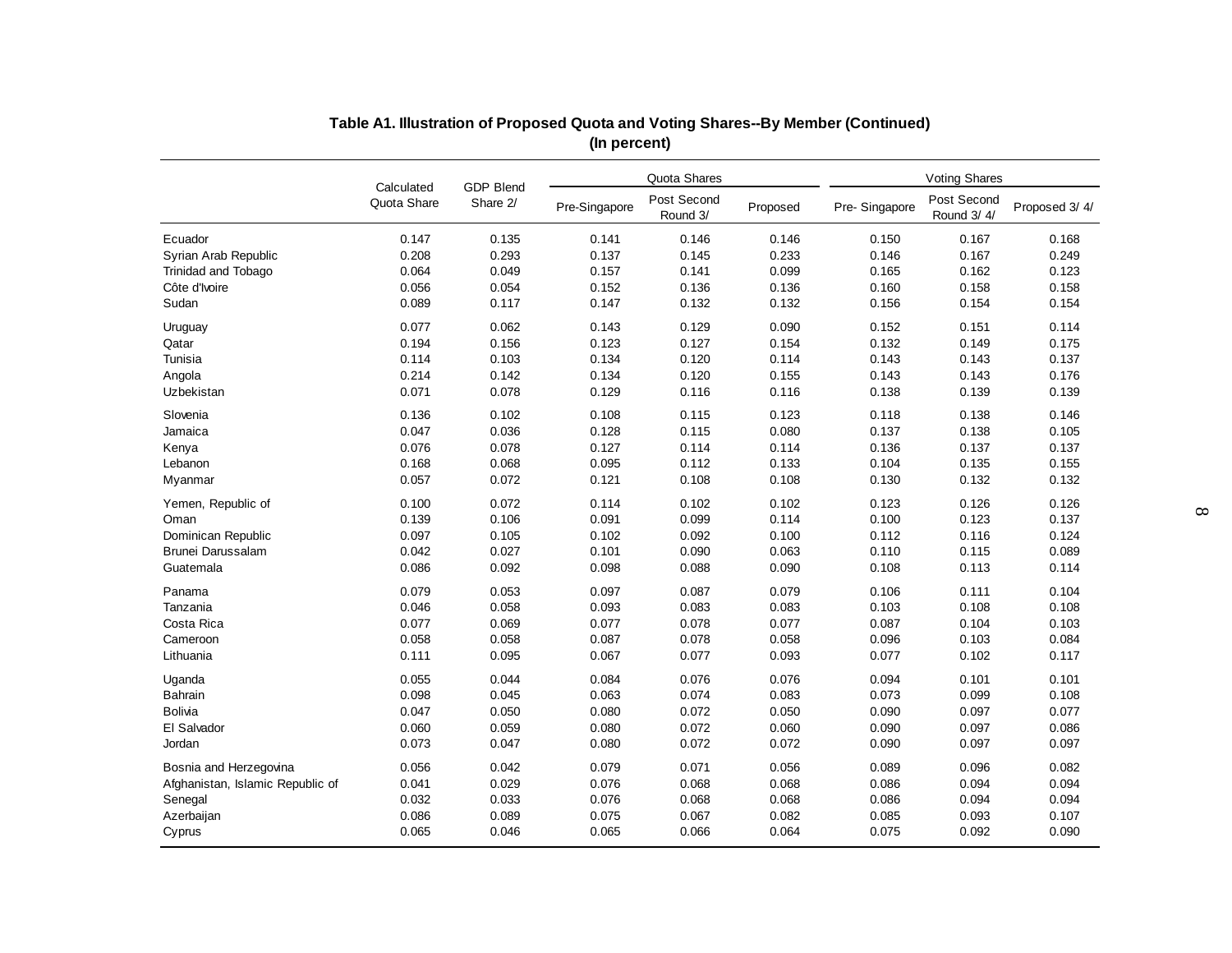|                    | Calculated  | <b>GDP Blend</b> |               | Quota Shares            |          | <b>Voting Shares</b> |                           |               |
|--------------------|-------------|------------------|---------------|-------------------------|----------|----------------------|---------------------------|---------------|
|                    | Quota Share | Share 2/         | Pre-Singapore | Post Second<br>Round 3/ | Proposed | Pre-Singapore        | Post Second<br>Round 3/4/ | Proposed 3/4/ |
| Gabon              | 0.040       | 0.033            | 0.072         | 0.065                   | 0.045    | 0.082                | 0.091                     | 0.072         |
| Georgia            | 0.030       | 0.030            | 0.070         | 0.063                   | 0.044    | 0.080                | 0.089                     | 0.071         |
| Latvia             | 0.086       | 0.066            | 0.059         | 0.060                   | 0.070    | 0.070                | 0.086                     | 0.095         |
| Namibia            | 0.023       | 0.021            | 0.064         | 0.057                   | 0.040    | 0.074                | 0.084                     | 0.067         |
| Ethiopia           | 0.054       | 0.070            | 0.063         | 0.056                   | 0.063    | 0.073                | 0.082                     | 0.089         |
| Papua New Guinea   | 0.030       | 0.020            | 0.062         | 0.055                   | 0.055    | 0.072                | 0.082                     | 0.082         |
| Bahamas, The       | 0.022       | 0.018            | 0.061         | 0.055                   | 0.038    | 0.071                | 0.081                     | 0.066         |
| Nicaragua          | 0.026       | 0.021            | 0.061         | 0.055                   | 0.055    | 0.071                | 0.081                     | 0.081         |
| Honduras           | 0.052       | 0.041            | 0.061         | 0.054                   | 0.052    | 0.071                | 0.081                     | 0.079         |
| Liberia            | 0.013       | 0.002            | 0.060         | 0.054                   | 0.054    | 0.071                | 0.081                     | 0.081         |
| Moldova            | 0.021       | 0.015            | 0.058         | 0.052                   | 0.036    | 0.068                | 0.078                     | 0.064         |
| Madagascar         | 0.026       | 0.025            | 0.057         | 0.051                   | 0.051    | 0.067                | 0.078                     | 0.078         |
| Iceland            | 0.100       | 0.034            | 0.055         | 0.049                   | 0.067    | 0.065                | 0.076                     | 0.093         |
| Mozambique         | 0.031       | 0.025            | 0.053         | 0.048                   | 0.048    | 0.063                | 0.074                     | 0.074         |
| Guinea             | 0.014       | 0.013            | 0.050         | 0.045                   | 0.045    | 0.060                | 0.072                     | 0.072         |
| Sierra Leone       | 0.006       | 0.006            | 0.049         | 0.044                   | 0.044    | 0.059                | 0.071                     | 0.071         |
| Malta              | 0.035       | 0.018            | 0.048         | 0.043                   | 0.035    | 0.058                | 0.070                     | 0.063         |
| <b>Mauritius</b>   | 0.027       | 0.022            | 0.048         | 0.043                   | 0.030    | 0.058                | 0.070                     | 0.058         |
| Paraguay           | 0.043       | 0.039            | 0.047         | 0.042                   | 0.042    | 0.057                | 0.069                     | 0.069         |
| Turkmenistan       | 0.062       | 0.051            | 0.035         | 0.041                   | 0.050    | 0.046                | 0.068                     | 0.077         |
| Estonia            | 0.071       | 0.049            | 0.031         | 0.039                   | 0.051    | 0.041                | 0.067                     | 0.078         |
| Mali               | 0.032       | 0.022            | 0.044         | 0.039                   | 0.039    | 0.054                | 0.066                     | 0.066         |
| Suriname           | 0.010       | 0.006            | 0.043         | 0.039                   | 0.027    | 0.054                | 0.066                     | 0.055         |
| Armenia            | 0.025       | 0.026            | 0.043         | 0.039                   | 0.027    | 0.054                | 0.066                     | 0.055         |
| Guyana             | 0.007       | 0.004            | 0.043         | 0.038                   | 0.038    | 0.053                | 0.065                     | 0.065         |
| Kyrgyz Republic    | 0.017       | 0.014            | 0.042         | 0.037                   | 0.037    | 0.052                | 0.065                     | 0.065         |
| Botswana           | 0.049       | 0.036            | 0.029         | 0.037                   | 0.041    | 0.040                | 0.064                     | 0.068         |
| Cambodia           | 0.034       | 0.033            | 0.041         | 0.037                   | 0.037    | 0.052                | 0.064                     | 0.064         |
| Tajikistan         | 0.019       | 0.015            | 0.041         | 0.036                   | 0.036    | 0.051                | 0.064                     | 0.064         |
| Congo, Republic of | 0.034       | 0.024            | 0.040         | 0.035                   | 0.034    | 0.050                | 0.063                     | 0.062         |
| Haiti              | 0.016       | 0.018            | 0.038         | 0.034                   | 0.034    | 0.049                | 0.062                     | 0.062         |
| Somalia            | 0.002       | 0.002            | 0.038         | 0.034                   | 0.034    | 0.049                | 0.062                     | 0.062         |
| Rwanda             | 0.011       | 0.013            | 0.037         | 0.034                   | 0.034    | 0.048                | 0.061                     | 0.061         |
| <b>Burundi</b>     | 0.003       | 0.004            | 0.036         | 0.032                   | 0.032    | 0.047                | 0.060                     | 0.060         |
| Togo               | 0.010       | 0.008            | 0.034         | 0.031                   | 0.031    | 0.045                | 0.059                     | 0.059         |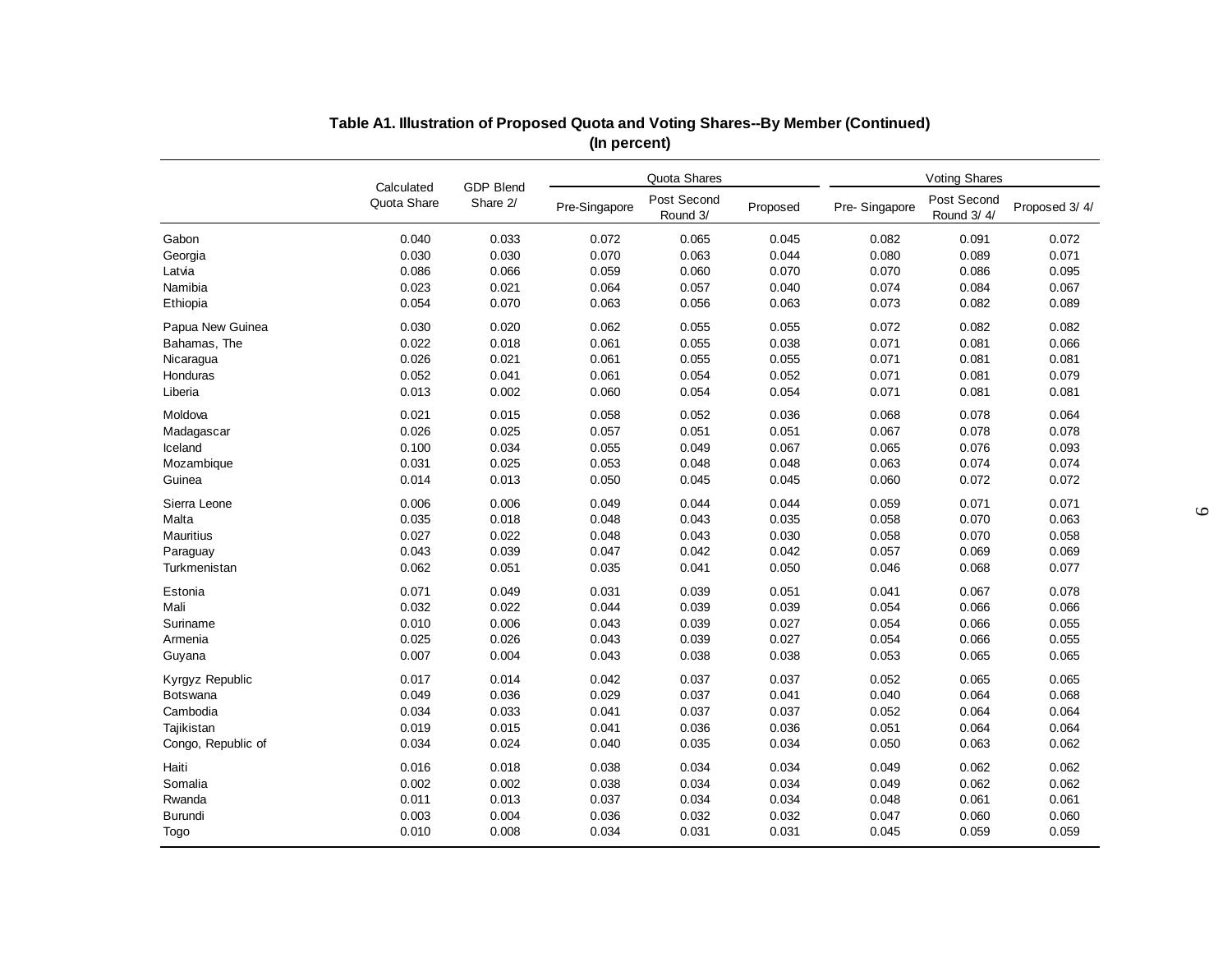|                                  | Calculated  | <b>GDP Blend</b> |               | Quota Shares            |          | <b>Voting Shares</b> |                           |               |
|----------------------------------|-------------|------------------|---------------|-------------------------|----------|----------------------|---------------------------|---------------|
|                                  | Quota Share | Share 2/         | Pre-Singapore | Post Second<br>Round 3/ | Proposed | Pre-Singapore        | Post Second<br>Round 3/4/ | Proposed 3/4/ |
| Nepal                            | 0.032       | 0.035            | 0.033         | 0.030                   | 0.033    | 0.044                | 0.058                     | 0.061         |
| Fiji                             | 0.012       | 0.008            | 0.033         | 0.029                   | 0.021    | 0.044                | 0.057                     | 0.049         |
| Malawi                           | 0.029       | 0.013            | 0.032         | 0.029                   | 0.029    | 0.043                | 0.057                     | 0.057         |
| Macedonia, Former Yugoslav Repub | 0.030       | 0.025            | 0.032         | 0.029                   | 0.029    | 0.043                | 0.057                     | 0.057         |
| <b>Barbados</b>                  | 0.013       | 0.009            | 0.032         | 0.028                   | 0.020    | 0.042                | 0.056                     | 0.048         |
| Chad                             | 0.032       | 0.024            | 0.026         | 0.028                   | 0.029    | 0.037                | 0.056                     | 0.057         |
| Niger                            | 0.013       | 0.014            | 0.031         | 0.028                   | 0.028    | 0.042                | 0.055                     | 0.055         |
| Mauritania                       | 0.011       | 0.009            | 0.030         | 0.027                   | 0.027    | 0.041                | 0.055                     | 0.055         |
| Benin                            | 0.023       | 0.018            | 0.029         | 0.026                   | 0.026    | 0.040                | 0.054                     | 0.054         |
| <b>Burkina Faso</b>              | 0.019       | 0.024            | 0.028         | 0.025                   | 0.025    | 0.039                | 0.053                     | 0.053         |
| Albania                          | 0.031       | 0.031            | 0.023         | 0.025                   | 0.029    | 0.034                | 0.053                     | 0.057         |
| Kosovo                           | 0.016       | 0.015            | --            | 0.025                   | 0.017    | $\ddot{\phantom{a}}$ | 0.053                     | 0.046         |
| Central African Republic         | 0.006       | 0.005            | 0.026         | 0.023                   | 0.023    | 0.037                | 0.051                     | 0.051         |
| Lao People's Dem. Republic       | 0.014       | 0.016            | 0.025         | 0.022                   | 0.022    | 0.036                | 0.050                     | 0.050         |
| <b>Equatorial Guinea</b>         | 0.052       | 0.030            | 0.015         | 0.022                   | 0.033    | 0.026                | 0.050                     | 0.061         |
| Mongolia                         | 0.015       | 0.013            | 0.024         | 0.021                   | 0.015    | 0.035                | 0.050                     | 0.044         |
| Swaziland                        | 0.016       | 0.009            | 0.024         | 0.021                   | 0.016    | 0.035                | 0.050                     | 0.045         |
| Lesotho                          | 0.010       | 0.005            | 0.016         | 0.015                   | 0.015    | 0.027                | 0.043                     | 0.043         |
| Gambia, The                      | 0.003       | 0.003            | 0.015         | 0.013                   | 0.013    | 0.026                | 0.042                     | 0.042         |
| Montenegro                       | 0.015       | 0.011            | 0.013         | 0.012                   | 0.013    | 0.024                | 0.040                     | 0.041         |
| San Marino                       | 0.012       | 0.005            | 0.008         | 0.009                   | 0.010    | 0.019                | 0.038                     | 0.039         |
| <b>Belize</b>                    | 0.006       | 0.004            | 0.009         | 0.008                   | 0.006    | 0.020                | 0.037                     | 0.035         |
| Eritrea                          | 0.006       | 0.005            | 0.007         | 0.008                   | 0.008    | 0.019                | 0.037                     | 0.037         |
| Vanuatu                          | 0.002       | 0.002            | 0.008         | 0.007                   | 0.005    | 0.019                | 0.036                     | 0.034         |
| Djibouti                         | 0.004       | 0.003            | 0.007         | 0.007                   | 0.007    | 0.019                | 0.036                     | 0.036         |
| St. Lucia                        | 0.004       | 0.003            | 0.007         | 0.006                   | 0.004    | 0.018                | 0.035                     | 0.034         |
| Guinea-Bissau                    | 0.002       | 0.001            | 0.007         | 0.006                   | 0.006    | 0.018                | 0.035                     | 0.035         |
| Antigua and Barbuda              | 0.004       | 0.003            | 0.006         | 0.006                   | 0.004    | 0.018                | 0.035                     | 0.033         |
| Grenada                          | 0.003       | 0.002            | 0.005         | 0.005                   | 0.003    | 0.017                | 0.034                     | 0.033         |
| Samoa                            | 0.003       | 0.002            | 0.005         | 0.005                   | 0.003    | 0.017                | 0.034                     | 0.033         |
| Cape Verde                       | 0.005       | 0.004            | 0.004         | 0.005                   | 0.005    | 0.016                | 0.034                     | 0.034         |
| Seychelles                       | 0.005       | 0.003            | 0.004         | 0.005                   | 0.005    | 0.015                | 0.034                     | 0.034         |
| Timor-Leste                      | 0.007       | 0.003            | 0.004         | 0.005                   | 0.005    | 0.015                | 0.034                     | 0.034         |
| Solomon Islands                  | 0.003       | 0.002            | 0.005         | 0.004                   | 0.004    | 0.016                | 0.034                     | 0.034         |
| Maldives                         | 0.005       | 0.003            | 0.004         | 0.004                   | 0.004    | 0.015                | 0.033                     | 0.034         |